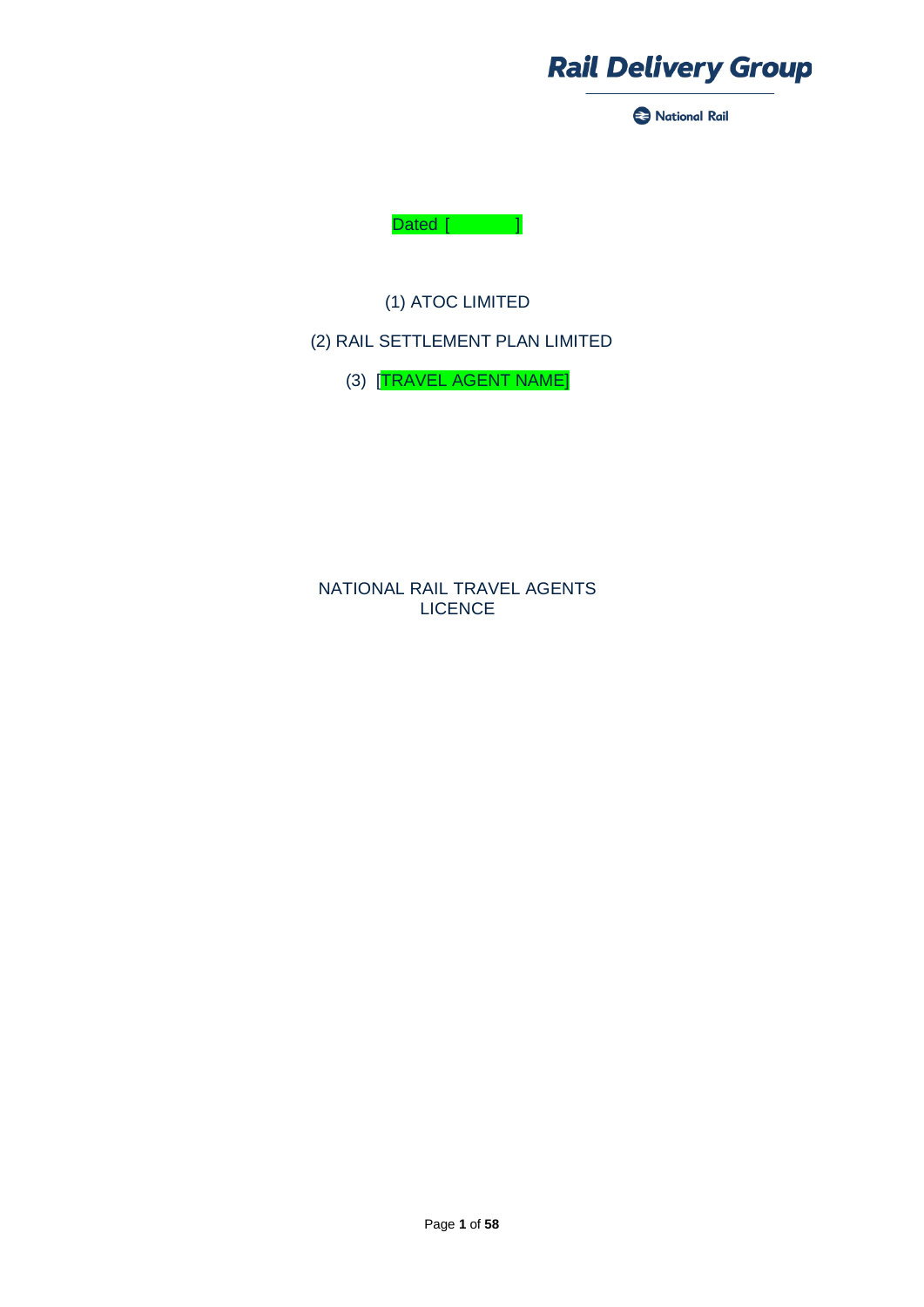National Rail

## **TABLE OF CONTENTS**

| 1                 |                   |                                                        |  |
|-------------------|-------------------|--------------------------------------------------------|--|
| $\mathbf{2}$      |                   |                                                        |  |
| 3                 |                   |                                                        |  |
| 4                 |                   |                                                        |  |
| 5                 |                   |                                                        |  |
| 6                 |                   |                                                        |  |
| $\overline{7}$    |                   |                                                        |  |
| 8                 |                   |                                                        |  |
| 9                 |                   |                                                        |  |
| 10                |                   | PROVISION OF RAIL PRODUCT AND TIMETABLE INFORMATION 18 |  |
| 11                |                   |                                                        |  |
| 12                |                   |                                                        |  |
| 13                |                   |                                                        |  |
| 14                |                   |                                                        |  |
| 15                |                   |                                                        |  |
| 16                |                   |                                                        |  |
| 17                |                   |                                                        |  |
| 18                |                   |                                                        |  |
| 19                |                   |                                                        |  |
| 20                |                   |                                                        |  |
| 21                |                   |                                                        |  |
| 22                |                   |                                                        |  |
| 23                |                   |                                                        |  |
| 24                |                   |                                                        |  |
| 25                |                   |                                                        |  |
| 26                |                   |                                                        |  |
| 27                |                   |                                                        |  |
| 28                |                   |                                                        |  |
| 29                |                   |                                                        |  |
| 30                |                   |                                                        |  |
| 31                |                   |                                                        |  |
| 32 <sub>2</sub>   |                   |                                                        |  |
|                   | <b>SCHEDULE 1</b> |                                                        |  |
|                   | <b>SCHEDULE 2</b> |                                                        |  |
|                   | <b>SCHEDULE 3</b> |                                                        |  |
|                   | <b>SCHEDULE 4</b> | CLEARANCE AND SETTLEMENT PROCEDURE 32                  |  |
|                   | <b>SCHEDULE 5</b> | SETTLEMENT PERIODS AND PAYMENT DATES41                 |  |
| <b>SCHEDULE 6</b> |                   |                                                        |  |
|                   | <b>SCHEDULE 7</b> |                                                        |  |
|                   | <b>SCHEDULE 8</b> | RESTRICTIONS ON THE AGENT'S AUTHORITY44                |  |
| <b>SCHEDULE 9</b> |                   |                                                        |  |
|                   |                   |                                                        |  |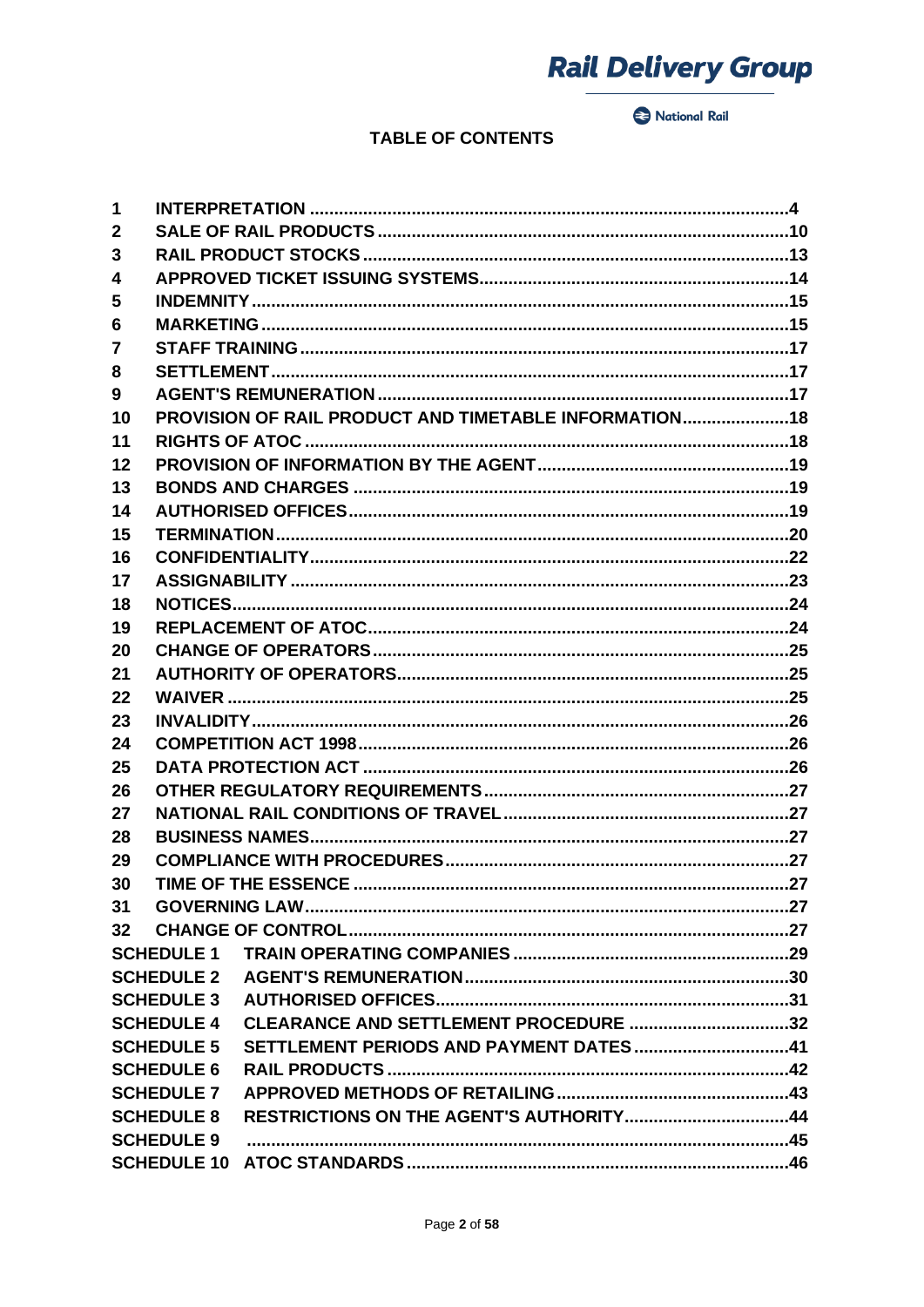## National Rail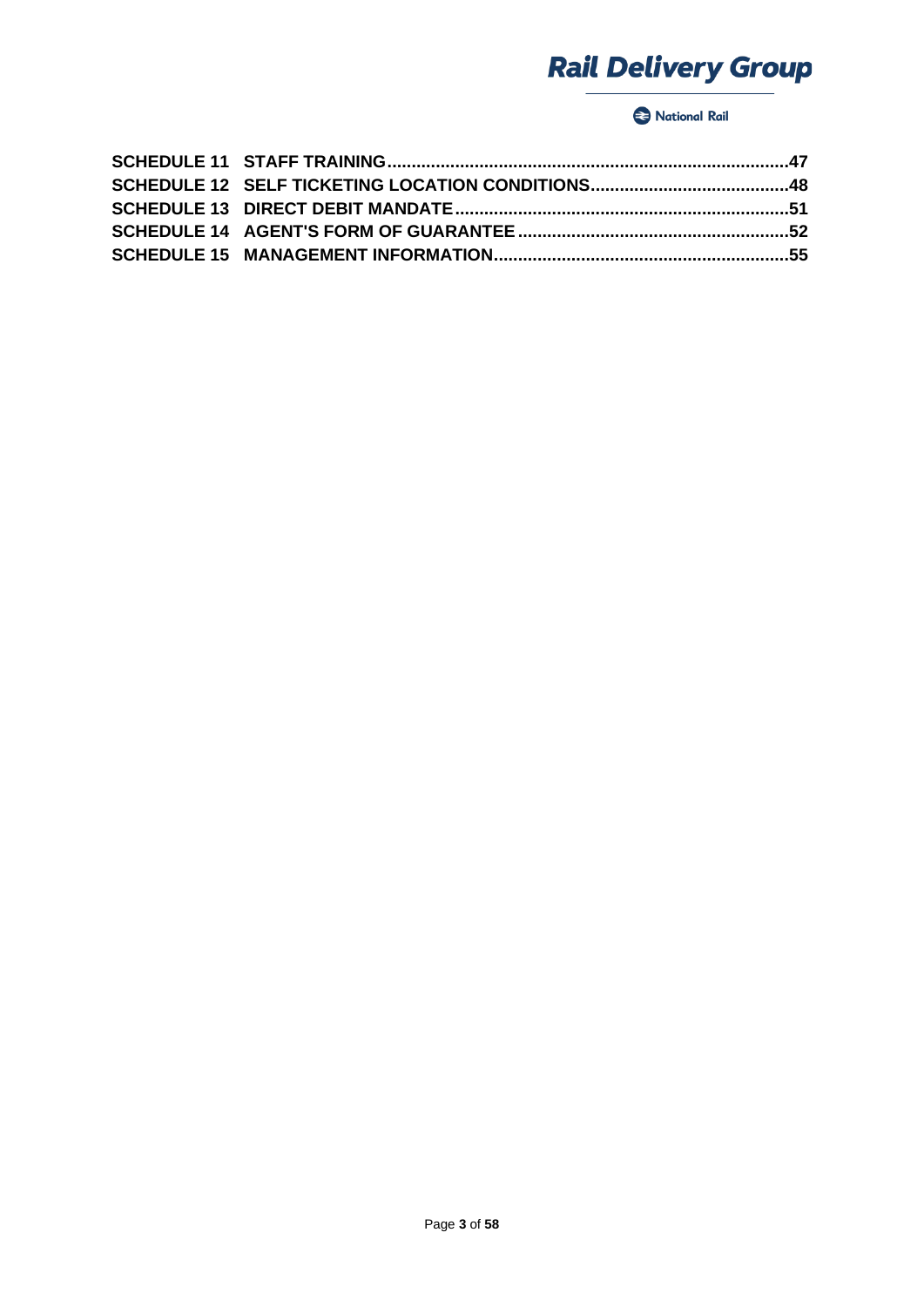**Racional Rail** 

THIS AGREEMENT is entered into on 15<sup>th</sup> November 2018

BETWEEN: -

- (1) **ATOC LIMITED** (company number 3069033) of 2<sup>nd</sup> Floor, 200 Aldersgate Street, London EC1A 4HD ("**ATOC**"), as the duly appointed agent of the persons named in Schedule 1 (the "Operators");
- (2) **RAIL SETTLEMENT PLAN LIMITED** (company number 3069042) of  $2^{nd}$  Floor, 200 Aldersgate Street, London EC1A 4HD ("**RSP**") as the body through which the Operators have agreed to settle amounts due to them; and
- (3) **COMPANY NAME** (company number xxxxxxxx) trading as (if applicable) (the "**Agent**) of address

### WHEREAS:

- (A) The Operators wish to licence the Agent to sell Rail Products and provide Train Service Information pursuant to the terms of this Agreement;
- (B) The Agent has agreed to sell Rail Products and provide Train Service Information in accordance with the terms of this Agreement;
- (C) The Operators and the Agent have agreed with RSP that RSP will perform the obligations set out in this Agreement, particularly in respect of Clearance and Settlement pursuant to Schedule 4.

IT IS AGREED as follows: -

#### **1 INTERPRETATION**

**1.1 Definitions**

Unless the context otherwise requires, in this Agreement the following words and expressions have the meanings set out below:-

**"Accepted for Clearing"** means that the information specified in Paragraphs 1.3, 1.4, 1.5 or 1.6 (as the case may be) of the Clearance and Settlement Procedure has been received by RSP in relation to the relevant Rail Product or Refund in accordance with Paragraph 1.5 of the Clearance and Settlement Procedure and that RSP has decided to accept the relevant Rail Product or Refund for clearing under Paragraph 1.9 of the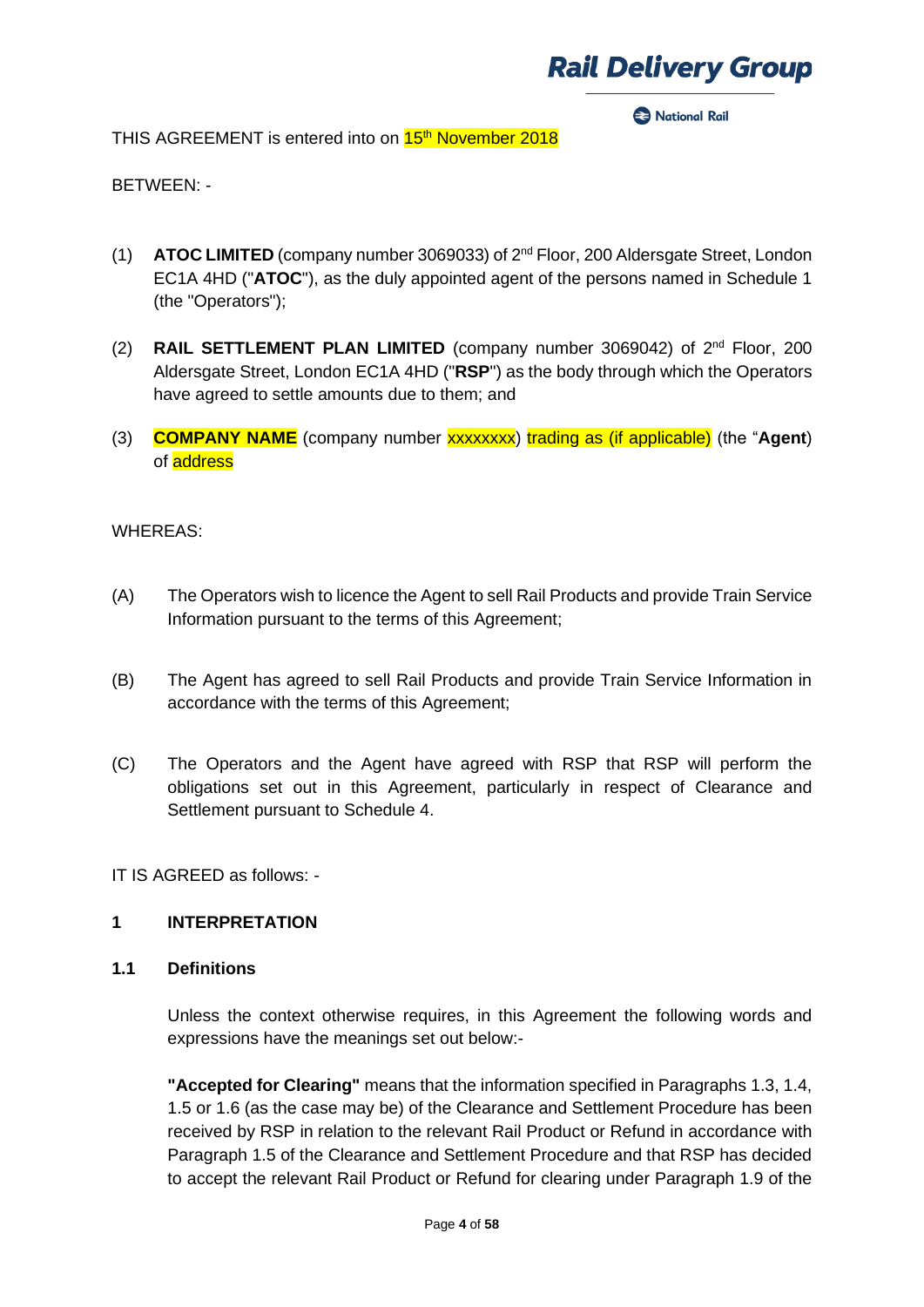#### **2** National Rail

Clearance and Settlement Procedure and "Acceptance for Clearing" shall be construed accordingly.

**"Act"** means the Railways Act 1993 (as amended by the Transport Act 2000) and any regulation or order made under it, including any modification, re-enactment or remaking thereof.

**"Advanced Training Certificate"** means the qualification of that name set by ATOC.

**"Agent's Account Number"** means the account number allocated to the Agent by RSP.

**"Agent's Settlement Amount"** means the sum calculated on the basis set out in the Clearance and Settlement Procedure.

**"Agent's Remuneration"** means the sum calculated in accordance with the table set out at Schedule 2.

**"Annual Sales Target"** means the minimum level of sales as may be specified in the Marketing and Sales Plan or otherwise notified to ATOC that the Agent must achieve under this Agreement.

**"Approval Certificate"** means, in relation to any Approved TIS, the certificate of RSP that such Approved TIS has been approved for the purposes of issuing Rail Products under this Agreement in accordance with such instructions and procedures as may be specified in such certificate.

**"Approved Method of Retailing"** means the method(s) of retailing set out at Schedule 7, by which the Agent is authorised to provide Train Service Information and/or sell and/or issue Rail Products under this Agreement.

**"Approved TIS"** means a TIS for the issue of Rail Products which has been issued with an Approval Certificate from time to time by RSP, either generally or in any particular case.

**"ATOC Accreditation Mark"** means the National Rail descriptor as provided to the Agent by ATOC from time to time.

**"ATOC Accredited Internet Site"** means an Internet Site that is accredited by ATOC in accordance with the ATOC Standard for the Operation of Internet Sites.

**"ATOC Accredited Telephone Sales"** means a Telephone Sales Centre that is accredited by ATOC in accordance with the ATOC Standard for the Operation of Telephone Sales Centres.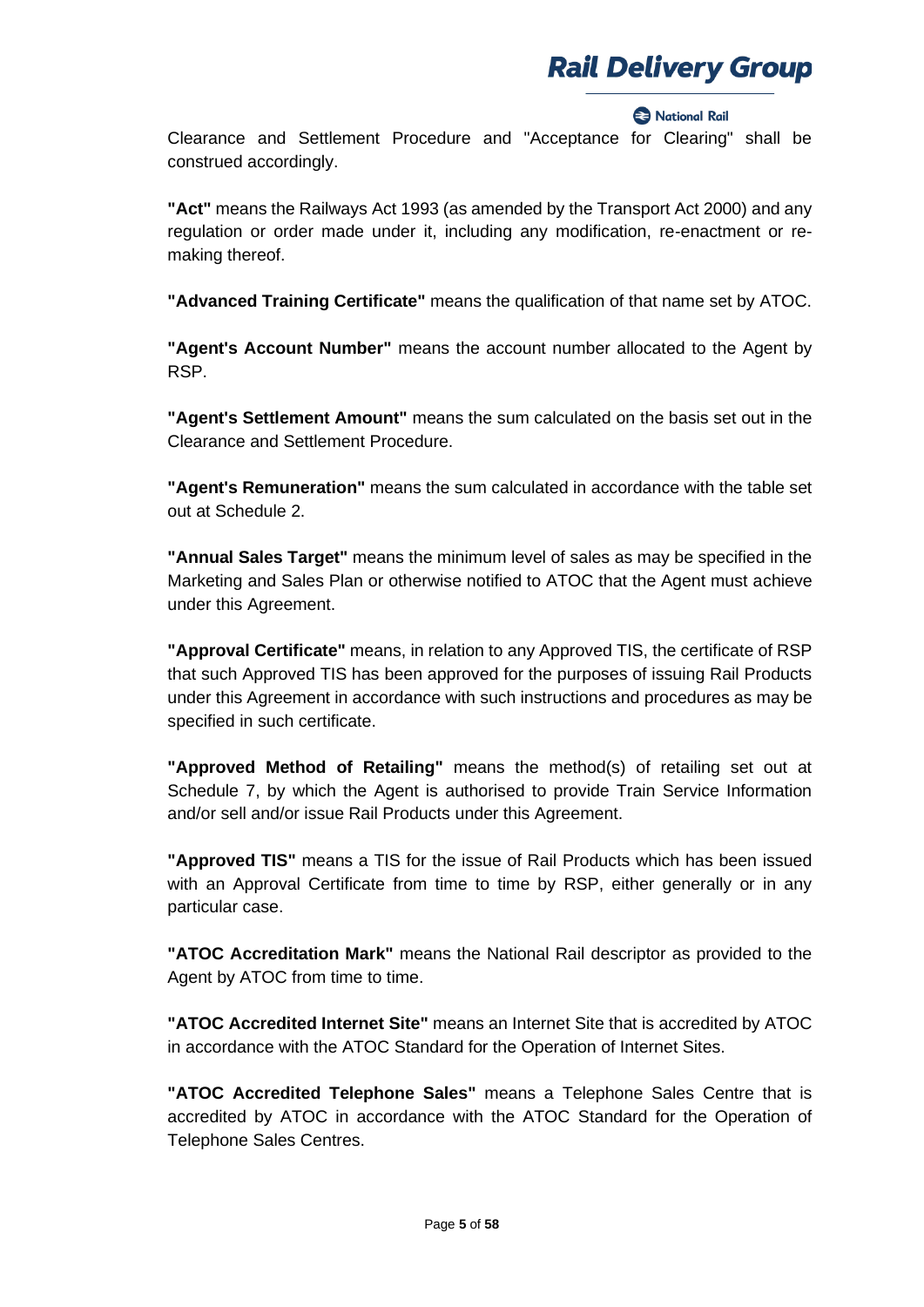#### **Racional Rail**

**"ATOC Agent"** means an agent authorised to sell Rail Products and provide Train Service Information.

**"ATOC Standard for the Operation of Internet Sites"** means the ATOC Standard of that name as amended from time to time specifying the minimum standards applicable to the provision of the Train Service Information and the Sale of Rail products at an Internet Site available to the public.

**"ATOC Standard for the Operation of Telephone Sales Centres"** means the ATOC Standard of that name as amended from time to time specifying the minimum standards applicable to the provision of the Train Service Information and the Sale of Rail Products using a Telephone Sales Centre available to the public.

**"ATOC Standards"** means each or all, as the case may be, of the ATOC Standard for the Operation of Internet Sites and the ATOC Standard for the Operation of Telephone Sales Centres as set out as appropriate in Schedule 10 and any other such ATOC standards as may be specified by ATOC from time to time.

**"ATOC Licence"** means this licence, granted by ATOC on behalf of the Operators to the Agent.

**"Authorised Offices"** means the offices the addresses of which are listed in Schedule 3, at which the Agent is authorised to provide Train Service Information and/or sell Rail Products or issue Tickets.

**"Authority"** means the Secretary of State for Transport

**"Barcode Fulfilment Charge"** means the charges set out in Schedule 4 to be paid by the Agent to RSP in respect of a sales transaction where a Rail Product has been fulfilled to barcode;

**"Barcode Ticket"** means an electronic image generated in accordance with RSP standards and transmitted to a customer as fulfilment of a Rail Product;

**"Business Day"** means a day (other than a Saturday or a Sunday) on which banks are open for business in London.

**"Clearance and Settlement Procedure"** means the procedure for the Clearance of revenues set out in Schedule 4 as amended from time to time by RSP on one month's notice to the Agent.

**"CTR"** means a Customer Transaction Record, as defined in RSP5040, and identified by a 16 character booking reference, consisting of an 8 character transaction reference and an 8 character journey reference. A single CTR is issued per Transaction fulfilled to TOD;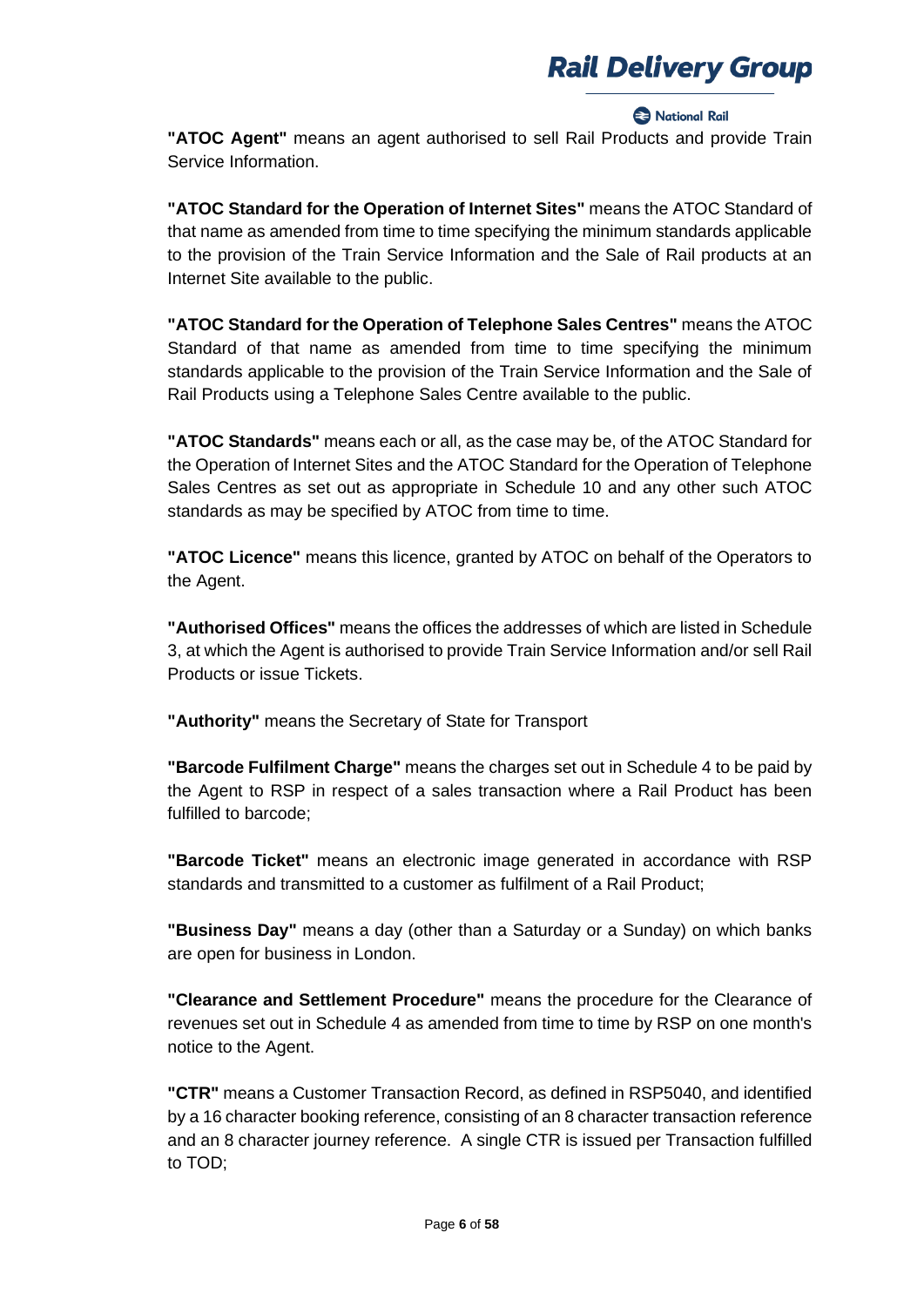#### **Racional Rail**

**"Customer"** means any consumer and/or their travel agent who purchases a Rail Product directly from the Agent;

**"Customer Personal Data"** means personal data (as defined in the Data Protection Legislation) which is processed by the Agent on behalf of the Customer pursuant to or in connection with this Agreement;

**"Data Protection Legislation"** means the Data Protection Act 1998 until 24th May 2018, and the General Data Protection Regulations from  $25<sup>th</sup>$  May 2018 (and any legislation which replaces it);

**"Default Rate"** means the rate of four per cent above the base rate from time to time published by RSP's sole or main bankers.

**"Discount Card"** means a document (other than a Ticket) which entitles the holder to purchase a Ticket at a lower price than the price that would otherwise apply and which is designed to be issued to persons who satisfy such conditions as RSP may notify to the Agent from time to time.

**"Information and Reservations Location"** means a location at which the Agent is authorised in respect of Rail Products to provide information and make reservations but not sell or issue Tickets in respect of such products and which has been designated an Authorised Office.

**"Instructions"** means such reasonable instructions or procedures and standards which ATOC and/or RSP may from time to time notify orally or in writing to the Agent concerning this Agreement.

**"Internet Site"** means the internet or intranet site or sites as the case may be on the world wide web at the addresses notified to ATOC from time to time and operated by the Agent or such other URL as may be approved by ATOC from time to time.

**"Marketing and Sales Plan"** means the Agent's marketing and sales plan which ATOC may from time to time reasonably require as approved by ATOC (and amended from time to time in accordance with this Agreement) which sets out how the Agent will sell Rail Products and provide Train Service Information during the term of this Agreement including but not limited to details of projected sales, marketing and promotion plans.

**"National Rail Conditions of Travel"** means the National Rail Conditions of Travel including any supplement to them and any modification or replacement of them as advised and made available to the Agent from time to time.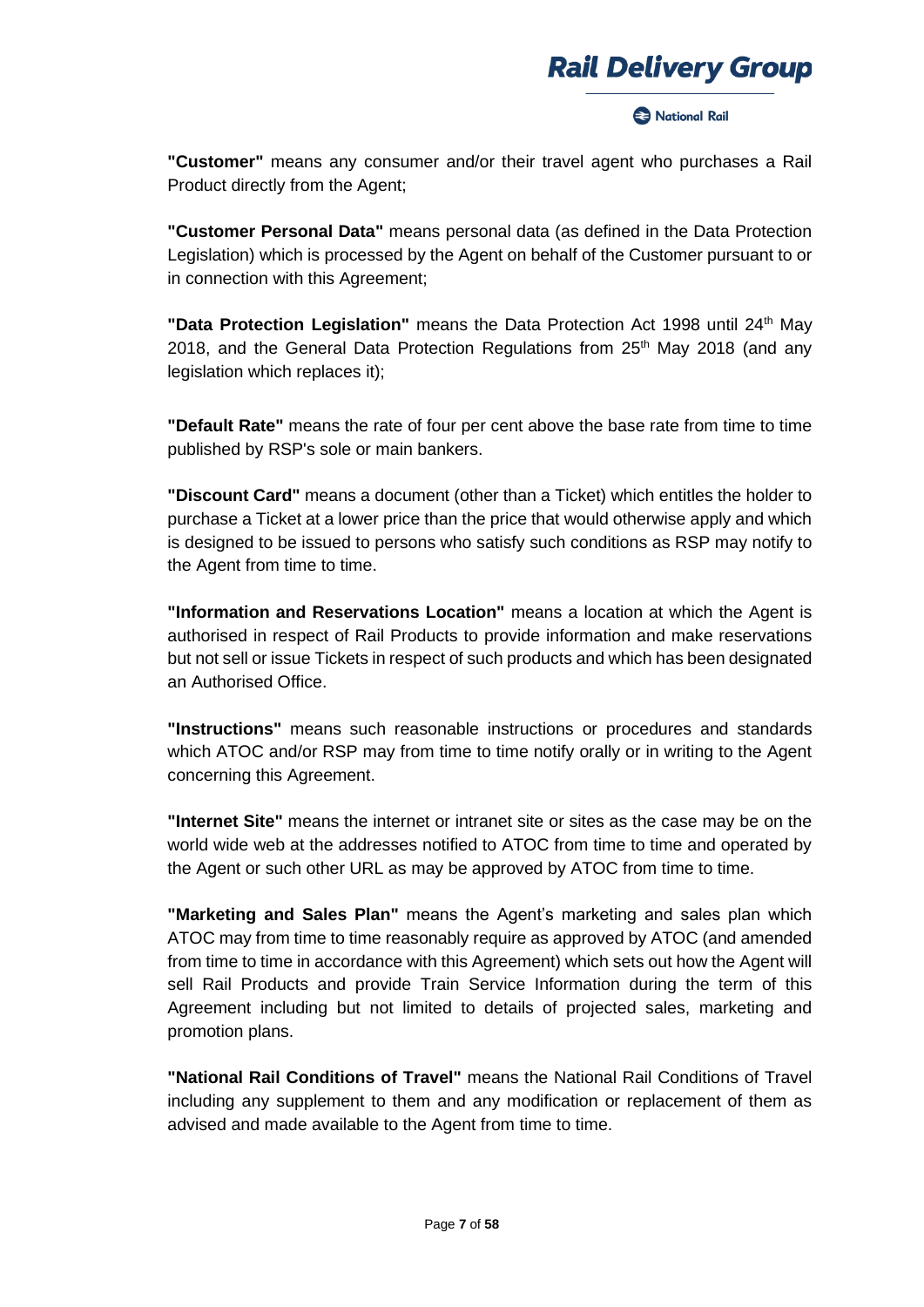#### **Rational Rail**

**"Network"** means the part of the network as defined in Section 83 (1) of the Act that is situated in Great Britain and on which the Operators run trains from time to time.

**"Operator"** means each of the operators set out at Schedule 1 as may be amended from time to time by ATOC.

**"Payment Dates"** means any of the payment dates as specified in Schedule 5 and notified to the Agent from time to time.

**"Price"** means in respect of a Ticket the fare specified in the RSP Data and in respect of a Discount Card or Reservation the price notified by ATOC to the Agent from time to time.

**"RSP Data"** means any fare and/or timetable data supplied to the Agent in a format and media specified by RSP including but not limited to a CD-ROM or electronic file transfer on such terms and Conditions as may be specified by RSP.

**"Rail Product"** means the National Rail Tickets, Reservations and Discount Cards set out at Schedule 6.

**"Rail Product Stock"** means such ticket stock as may be approved by RSP to be used for the issue of Rail Products under this Agreement.

**"Rail Quality of Service Certificate"** means the qualification of that name set by ATOC.

**"Rail Regulator"** has the same meaning as in the Act.

**"Refund"** means a reimbursement of the whole or any part of the amount (inclusive of any VAT) paid for a Rail Product in accordance with National Rail Conditions of Travel.

**"Refunded"** shall be construed accordingly.

**"Reservation"** means the right to a place, a seat, a sleeper or other particular place on a particular journey if the person with that right purchases a fare for the journey to which that Reservation relates.

**"Satellite Ticket Printing Location"** means a location at which ATOC may authorise the Agent to issue Tickets but not sell Rail Products and which has been designated an Authorised Office.

**"Season Ticket"** means a Ticket which entitles the holder to make multiple journeys on the rail network from time to time during the period of the Ticket's validity. However, this does not include a One-Day Travelcard.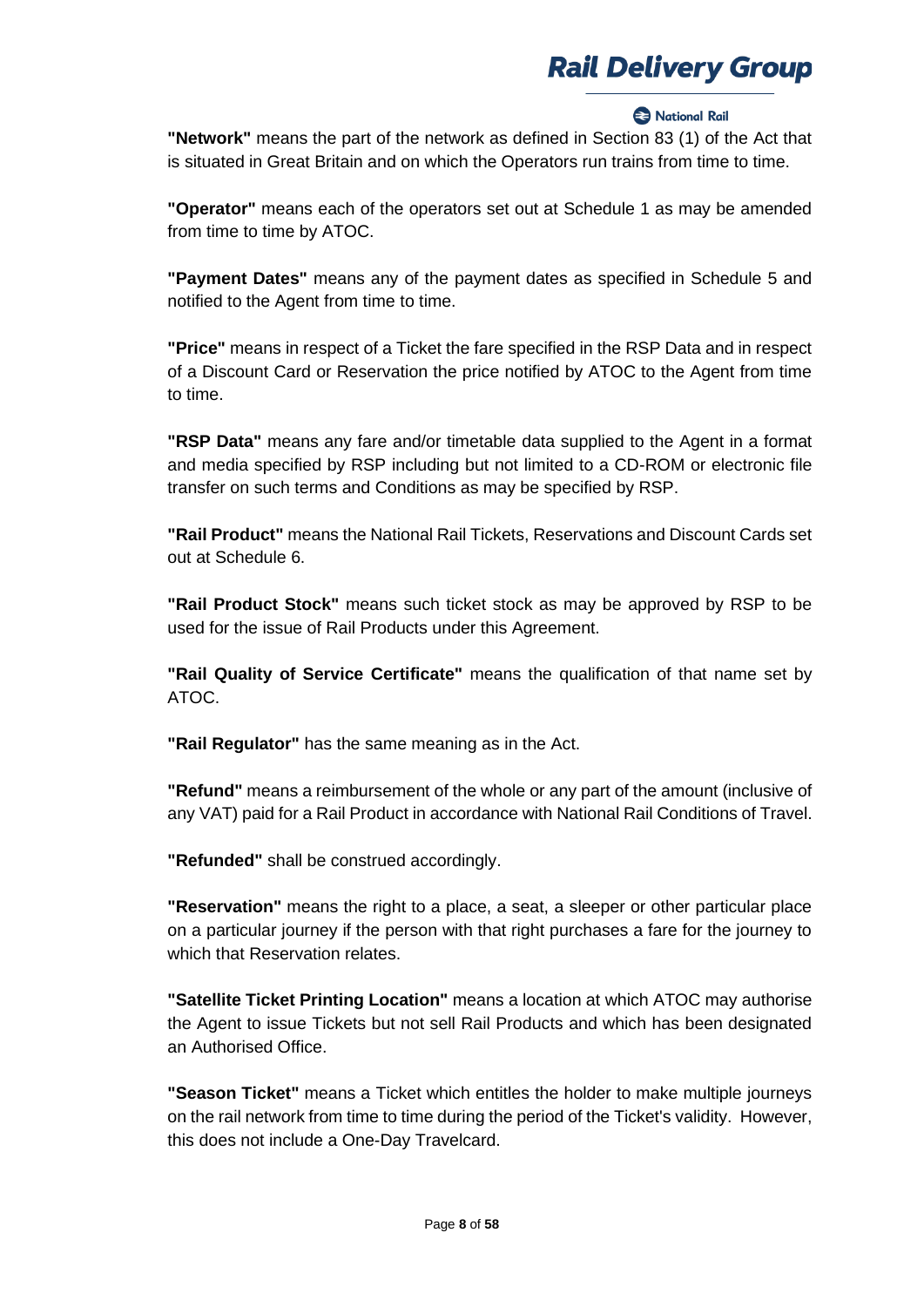#### **Rack** National Rail

**"Self-Ticketing Location"** means a location at which ATOC may authorise the Agent to issue Tickets from a place other than the point of sale and which has been designated an Authorised Office.

**"Self-Ticketing Location Conditions"** means the specific conditions relating to the issue of Tickets at a Self-Ticketing Location set out at Schedule 12 as may be amended by ATOC from time to time.

**"Settlement Period"** means one of the consecutive periods of four weeks set out at Schedule 5 or such other periods used by RSP for the purposes of settlement as RSP may determine and notify to the Agent from time to time.

**"Ticketing and Settlement Agreement"** means the agreement between the operators named in that agreement and RSP dated 23 July 1995 and any amendments made to it.

**"Telephone Sales Centre"** means a bureau or bureaux operated by the Agent for the purpose of carrying on a business of telephone sales to the public.

**"Third Party"** means a person or persons the names of which are set out in Schedule 3 to whom ATOC has from time to time authorised the Agent to issue Rail Products at a Self-Ticketing Location.

**"Ticket"** means a document which entitles the holder to make a journey or a number of journeys on a train service provided from time to time by any of the Operators or other form of transport to which the Ticket relates and in respect of which a fare is shown in the RSP Data and includes a Season Ticket.

**"TIS"** means a rail ticket and/or reservation issuing system, which system may include computer equipment and software, for the issue of Tickets and/or other Rail Products and/or recording of Refunds and which has been approved for use by RSP.

**"Train Service Information"** means the National Rail information notified by ATOC from time to time or contained in the RSP Data relating to passenger rail services provided by the Operators.

**"VAT"** means value added tax as provided for in the Value Added Tax Act 1994 and any other tax calculated by reference to turnover or value added in effect in the United Kingdom from time to time.

**"Warrant"** means a document which entitles the holder to purchase a Rail Product in exchange for the surrender of the document and which is issued in such form as may be notified from time to time by ATOC to the Agent.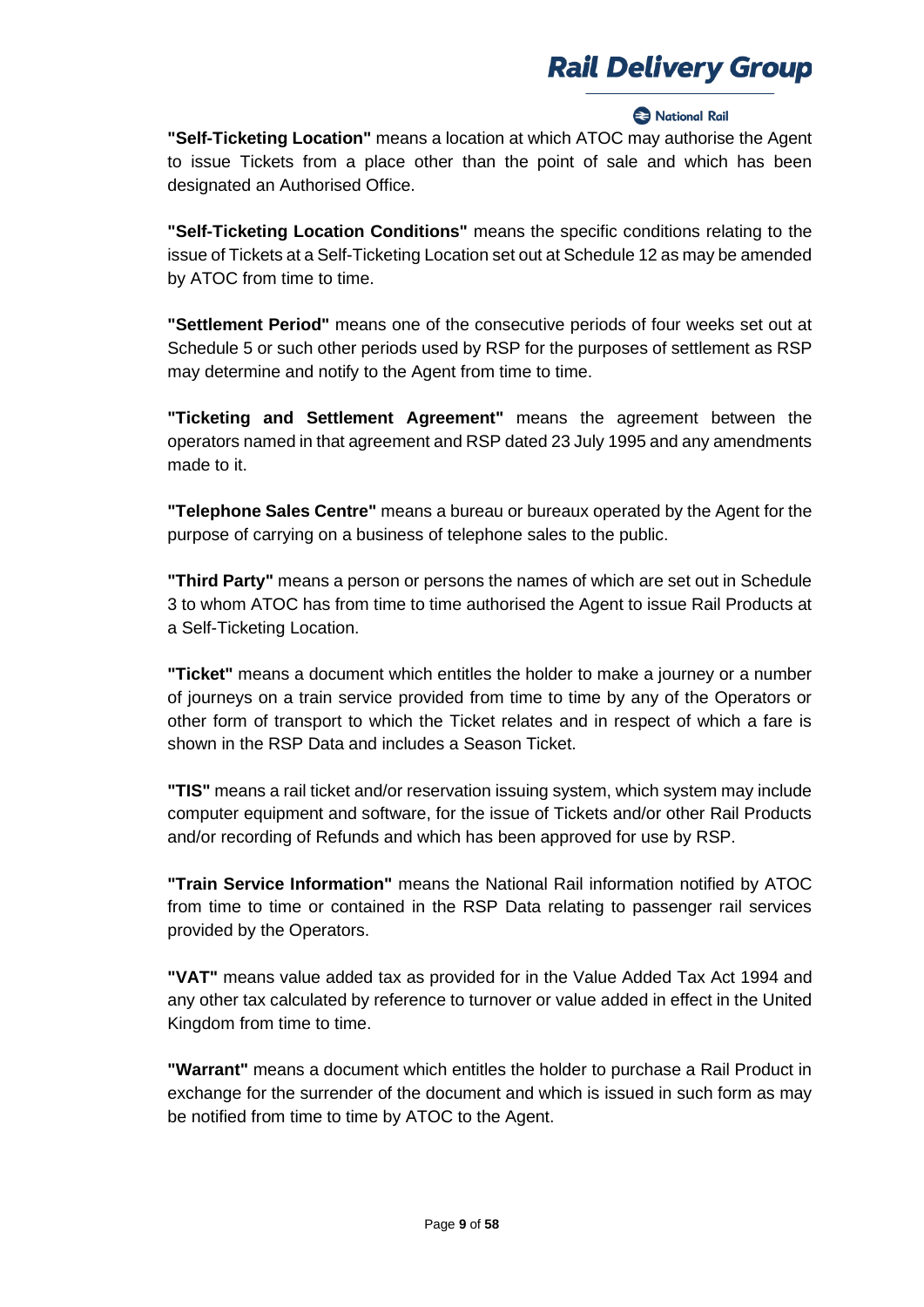#### **Racional Rail**

### **1.2 Interpretation Act 1978**

The Interpretation Act 1978 shall apply to this Agreement in the same way as it applies to an enactment.

### **1.3 In this Agreement a reference to:**

- 1.3.1 A person includes a reference to a body corporate, association or partnership;
- 1.3.2 A person includes a reference to that person's legal personal representatives successors and lawful assigns;
- 1.3.3 References to this Agreement include its Schedules and references to Clauses and Schedules are to Clauses of and Schedules to this Agreement. References to Paragraphs are references to Paragraphs of the Clearance and Settlement Procedure.

## **1.4 The headings in this Agreement do not affect its interpretation.**

## **2. SALE OF RAIL PRODUCTS**

#### **2.1. Authority to sell Rail Products**

- (a) Subject to such restrictions as may be imposed by ATOC from time to time and as are set out in Schedule 8, the Agent is authorised, as agent for the Operators to sell Rail Products at its Authorised Offices;
- (b) The Agent is not authorised under this ATOC Licence to offer, sell or issue any Rail Products whatsoever other than those set out at Schedule 6;
- (c) The Agent is authorised to make any Reservations using a reservation system agreed by ATOC in respect of the Tickets, which it is authorised to sell under this Agreement, following any Instructions and procedures regarding Reservations notified to it by RSP from time to time;
- (d) Tickets and Reservations covered by this Agreement shall be sold subject to the National Rail Conditions of Travel. The Agent shall, before selling a Rail Product take reasonable steps to ensure that the purchaser is aware of the rights and restrictions and National Rail Conditions of Travel that apply to that Ticket and/or Reservation;
- (e) The Agent may only sell Rail Products using Rail Product Stock which has been approved in writing by RSP and in accordance with this Agreement and the Instructions and procedures notified by ATOC.

## **2.2. Restrictions on Agent's Authority**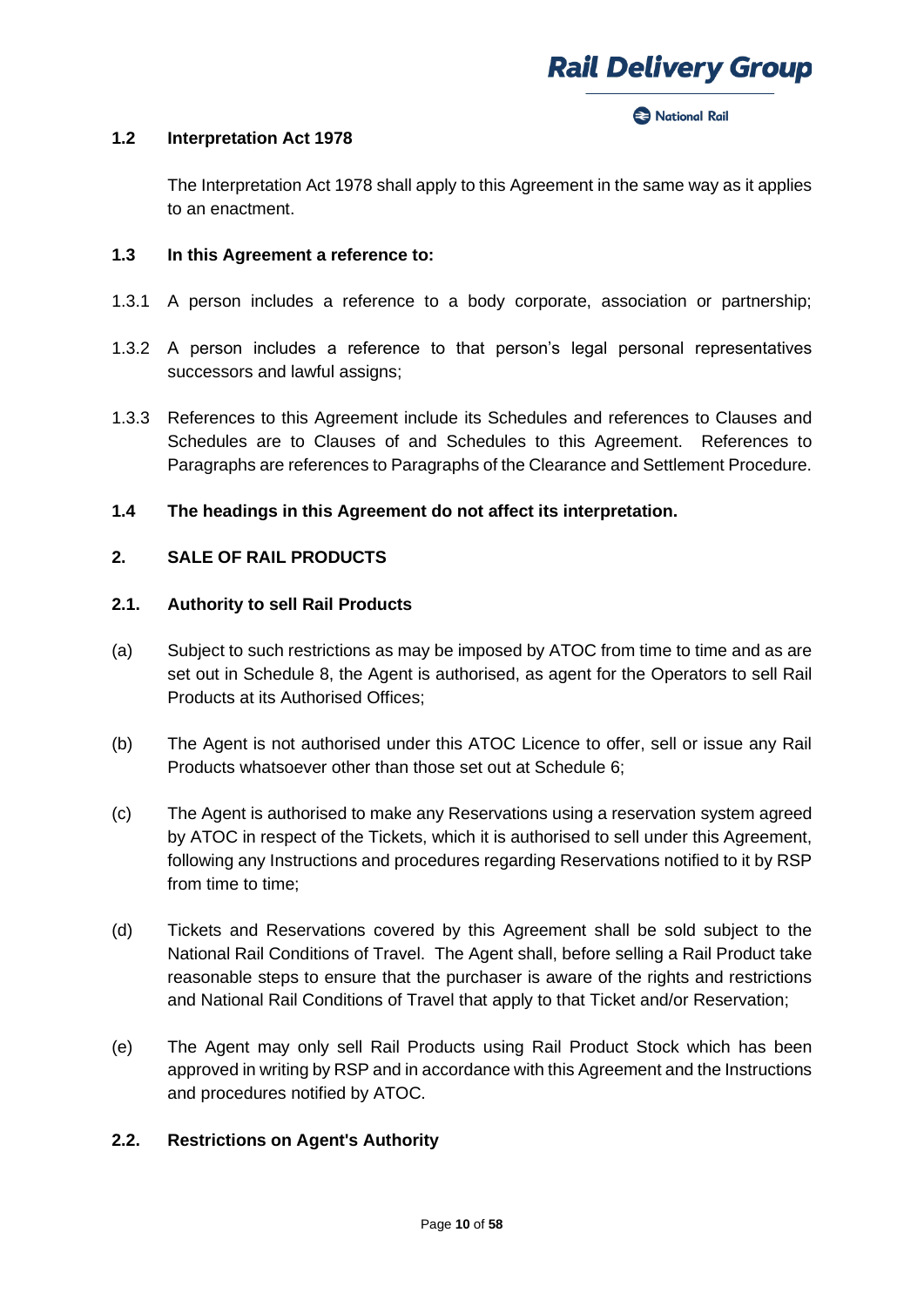### **2** National Rail

Other than in respect of a Rail Product which the Agent is authorised to sell in accordance with Clause 2.1 above, the Agent shall not issue, or hold itself out as having authority to issue, any document which purports to entitle the holder to: -

- (a) make a journey on the Network, unless the Agent is expressly authorised to do so in writing by ATOC;
- (b) purchase a Ticket at a lower price than would otherwise apply, unless (i) the Agent is expressly authorised in writing to do so by ATOC, or (ii) the document evidencing a right to purchase a Ticket at a lower price may be redeemed or used only at outlets of the Agent (and in any such case the Agent remains liable to account for the full value of the Ticket in accordance with Clause 2.6 below).

## **2.3. Authority to make Refunds**

- (a) Subject to the restrictions in this Clause 2.3 the Agent is authorised, as agent for the Operators, to accept a claim for and make a Refund on any Ticket, or Reservation, if:-
	- (i) the Agent sold the Ticket and did not accept a Warrant as the method of payment for that Ticket;
	- (ii) the claim is made not more than 28 (twenty-eight) days beyond the expiry date of the Ticket's validity;
	- (iii) the Ticket was not used to make any journey on the Network and is returned to the Agent by the purchaser of the Ticket; and
	- (iv) the purchaser of the Ticket is entitled to the Refund under the applicable National Rail Conditions of Travel and/or any other conditions under which the Ticket was issued or Reservation made.
- (b) Where the conditions set out in (a) above do not apply the Agent shall refer all claims for a Refund or compensation to ATOC in accordance with such procedures as ATOC may notify to the Agent from time to time.
- (c) The Agent is not authorised to make any Refunds in respect of Rail Products which have been lost or stolen.
- (d) In any case where the Agent makes a Refund under this Clause 2.3 the Agent shall obtain from the Refund applicant the unused Ticket or in the case of a Reservation the document evidencing the Reservation. All Refunds performed under this Clause 2.3 must be forwarded to RSP in accordance with any Instructions issued by RSP from time to time.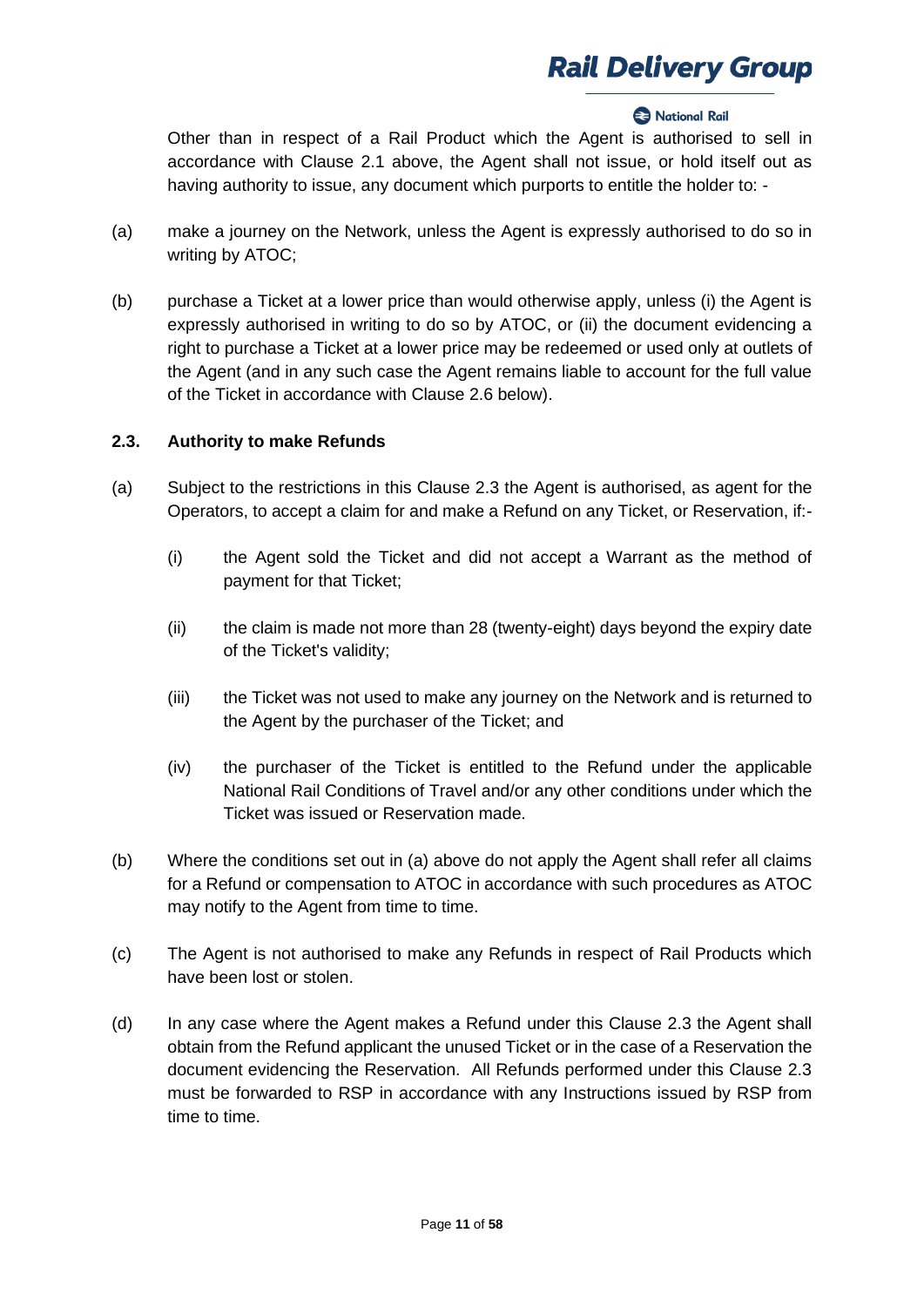#### **Racional Rail**

#### **2.4. Issue of Rail Products**

- (a) The Agent shall not issue any Rail Products under this Agreement using ticket stock that has not been approved by RSP.
- (b) Where under this Agreement the Agent sells a Rail Product the Agent shall issue the appropriate Ticket, Reservation or Discount Card in accordance with any Instructions.
- (c) The Agent shall take all reasonable steps before issuing a Discount Card, which it is authorised to sell under this Agreement, to ensure the Discount Card applicant satisfies the conditions notified to the Agent by RSP from time to time for the issue of that type of Discount Card and shall comply with such procedures as RSP may notify to the Agent from time to time for such purpose.

#### **2.5. Prices**

- (a) The amount (including any applicable VAT) charged by the Agent to the purchaser of a Rail Product whether or not sold on its own or included as part of a package of other products shall not exceed the Price for the relevant Rail Product as reduced, in the case of a Ticket, by any applicable discount if that Ticket is sold to the holder of a Discount Card or for use by a child.
- (b) The amount (including any applicable VAT) charged to the purchaser in respect of a Rail Product may be less than such amount, but if the Agent charges less than such amount, it will nonetheless be required to account to RSP for the whole of such amount in accordance with the Clearance and Settlement Procedure.
- (c) The Agent will include any VAT where applicable in the Price of any Rail Product.

### **2.6 Fees**

The Agent may, at its sole discretion, charge the purchaser of a Rail Product a fee or other such charge for the provision of services relating to the sale or possible sale of a Rail Product. Where such a fee or other charge is levied, the Agent shall clearly indicate to the purchaser the separate costs of the Rail Product and any fee or charge. This shall include a separate statement of the Price of the Rail Product and any fee or charge on any invoice or other written record of the transaction provided to the purchaser.

## **2.7 Approved Method of Retailing**

(a) The Agent is only authorised to provide Train Service Information and/or sell Rail Products under this Agreement using an Approved Method of Retailing as set out at Schedule 7.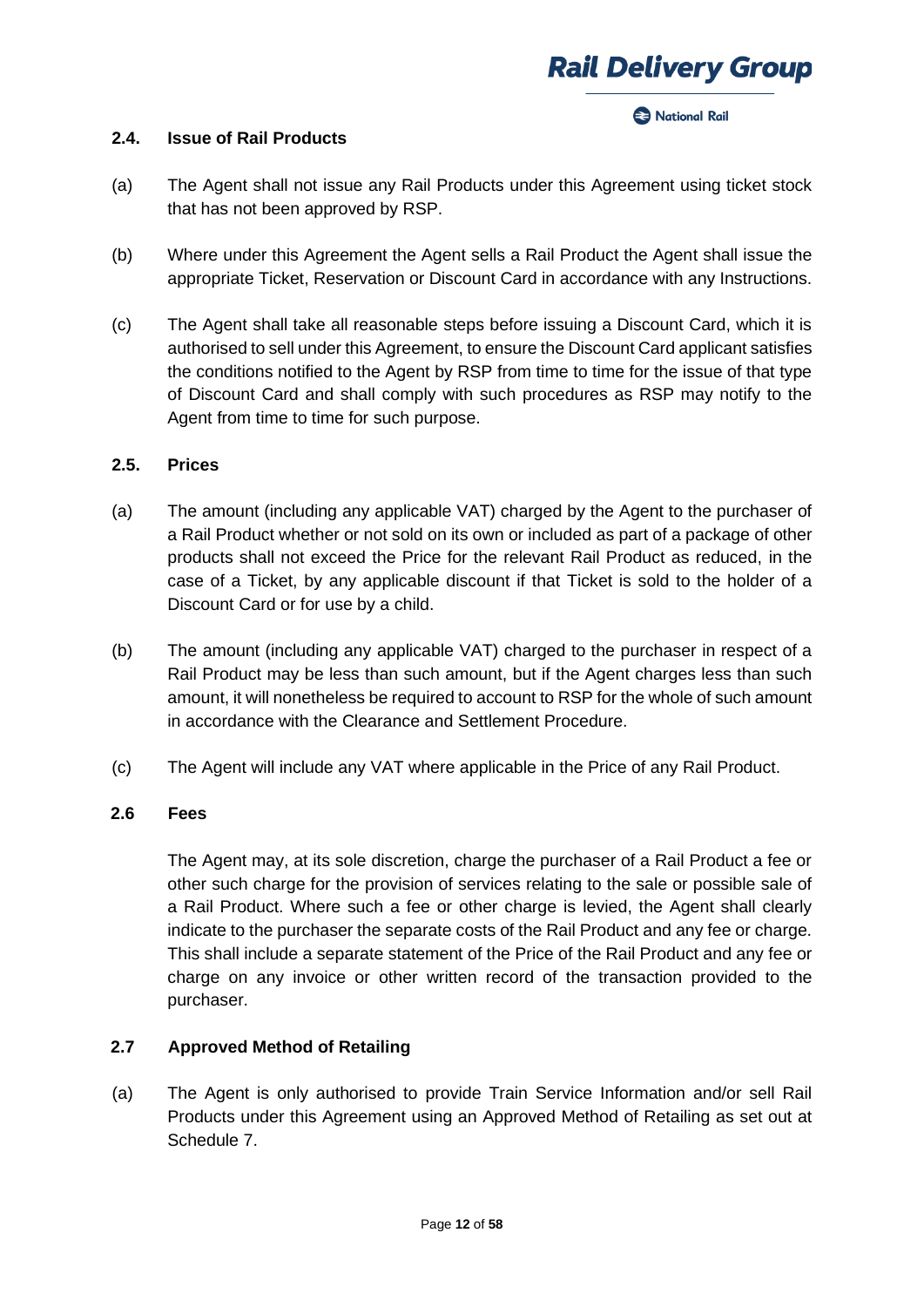### **2** National Rail

- (b) The Agent shall ensure that the Approved Method of Retailing set out at Schedule 7 complies at all times with the relevant ATOC Standards set out at Schedule 10.
- (c) ATOC may upon written request from the Agent authorise a Third Party to issue Tickets under this Agreement at a Self-Ticketing Location subject to the Agent and the Third Party complying with the Self Ticketing Location Conditions set out at Schedule 12.
- (d) ATOC may upon written request from the Agent authorise the Agent to install and use a remote ticket printer at a Satellite Ticket Printing Location to print Tickets which it has sold using an Approved TIS under this Agreement.
- (e) ATOC may upon written request from the Agent authorise the Agent to provide and operate an Information and Reservations Location in order to provide information about Rail Products and make Reservations under this Agreement but not sell Rail Products.
- (f) Unless otherwise agreed in writing by ATOC, the Agent shall not use any method of retailing other than an Approved Method of Retailing to sell the Rail Products and/or provide the Train Service Information for which it has been authorised under this Agreement.

## **3. RAIL PRODUCT STOCKS**

## **3.1. Rail Product Formats**

Each Rail Product issued by an Authorised Office of the Agent shall be issued using the Rail Product Stock that has been approved by RSP from time to time and in all cases, shall be issued in accordance with any Instructions and procedures notified to the Agent by RSP from time to time.

## **3.2 Rail Product Stocks**

- (a) The Agent shall be responsible for procuring the supply of RSP approved Rail Product Stock and shall ensure that it has such levels of Rail Product Stock sufficient to meet the Agent's forecast sales.
- (b) The Agent shall keep secure all Rail Product Stock held by it and shall procure that no employee or other person who is not authorised by the Agent to use such Rail Product Stock has access to it, shall promptly notify RSP and the police of the loss or theft of any Rail Product Stock procured by it and shall comply with any Instructions and procedures notified to the Agent by RSP from time to time regarding their custody and use.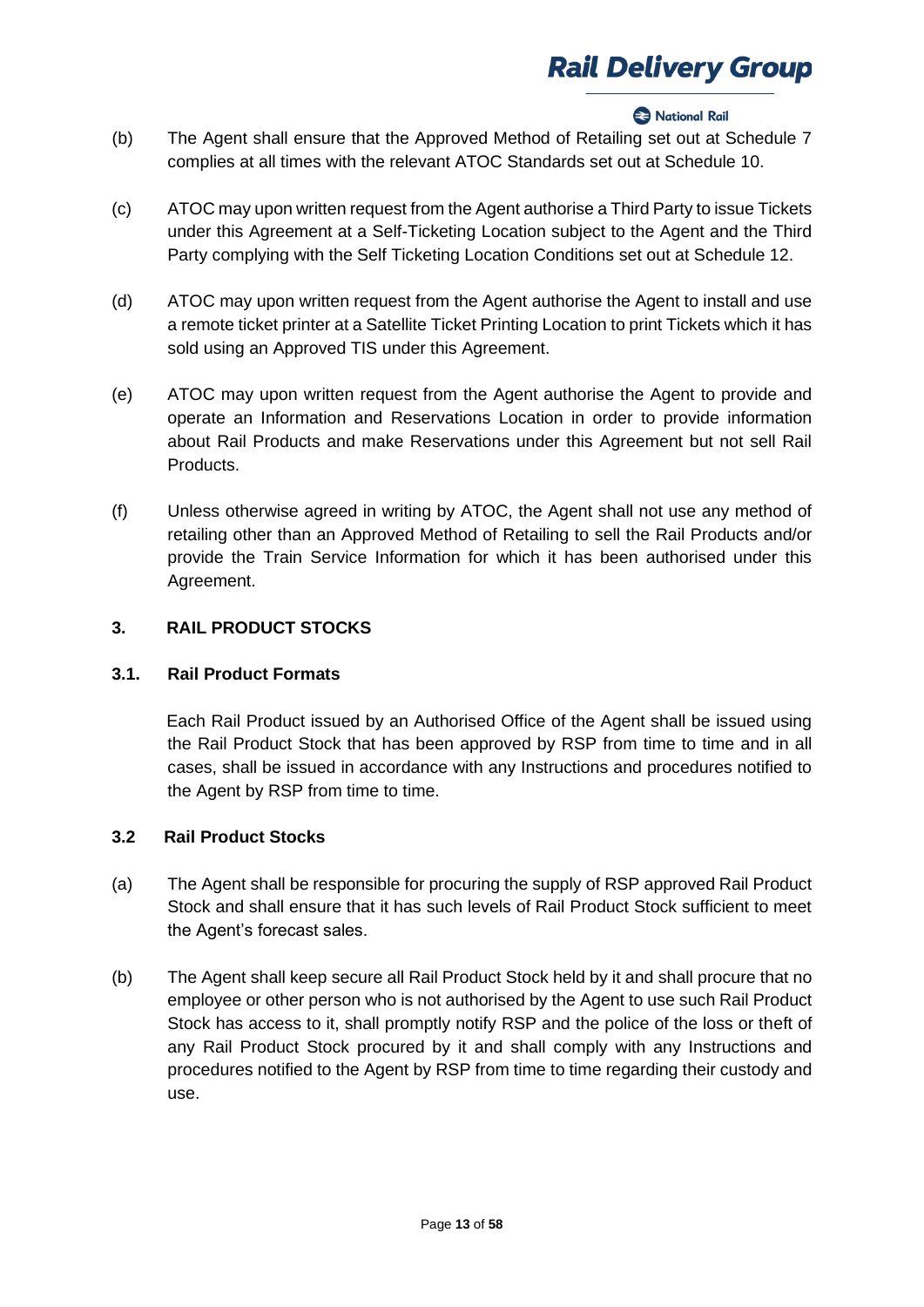#### **Racional Rail**

- (c) Notwithstanding Clause 3.2(b) above, in respect of the custody and use of the Rail Product Stock the Agent shall:
	- (i) adopt control policies and objectives for the sale and issue of Rail Products in accordance with RSP's control requirements notified to the Agent from time to time; and
	- (ii) create and maintain at all times a comprehensive stock register, which shall include a record of the location of each item of Rail Product Stock.
- (d) The Agent shall not without the prior consent of RSP authorise the use of such Rail Product Stock at any office other than the office which was originally supplied with such Rail Product Stock or by any person other than those of its employees whom it has properly authorised to sell or otherwise deal with Rail Products pursuant to this Agreement.
- (e) The Agent shall procure that all Rail Product Stock supplied to it that it distributes to its Authorised Office(s) including a Self-Ticketing Location or a Satellite Ticket Printing Location are delivered either in person or recorded delivery.
- (f) The Agent is not authorised to hold Rail Product Stock supplied by RSP at an Information and Reservations Location.

## **3.3 Annual Stock take**

The Agent shall upon request from ATOC or RSP notify the same in writing within 20 Business Days of such request of the levels of Rail Product Stock held by the Agent at each of its Authorised Offices or where applicable by a Third Party at a Self-Ticketing Location.

## **4 APPROVED TICKET ISSUING SYSTEMS**

The Agent may use the types of ticket issuing machine set out below to issue Rail Products under this Agreement.

## **4.1 Approved TIS**

- (a) The Agent or a Third Party shall only issue Rail Products under this Agreement using an Approved TIS in accordance with the Approved Certificate issued on or on behalf of RSP.
- (b) The Agent shall use such Approved TIS in accordance with the Approval Certificate issued by or on behalf of RSP.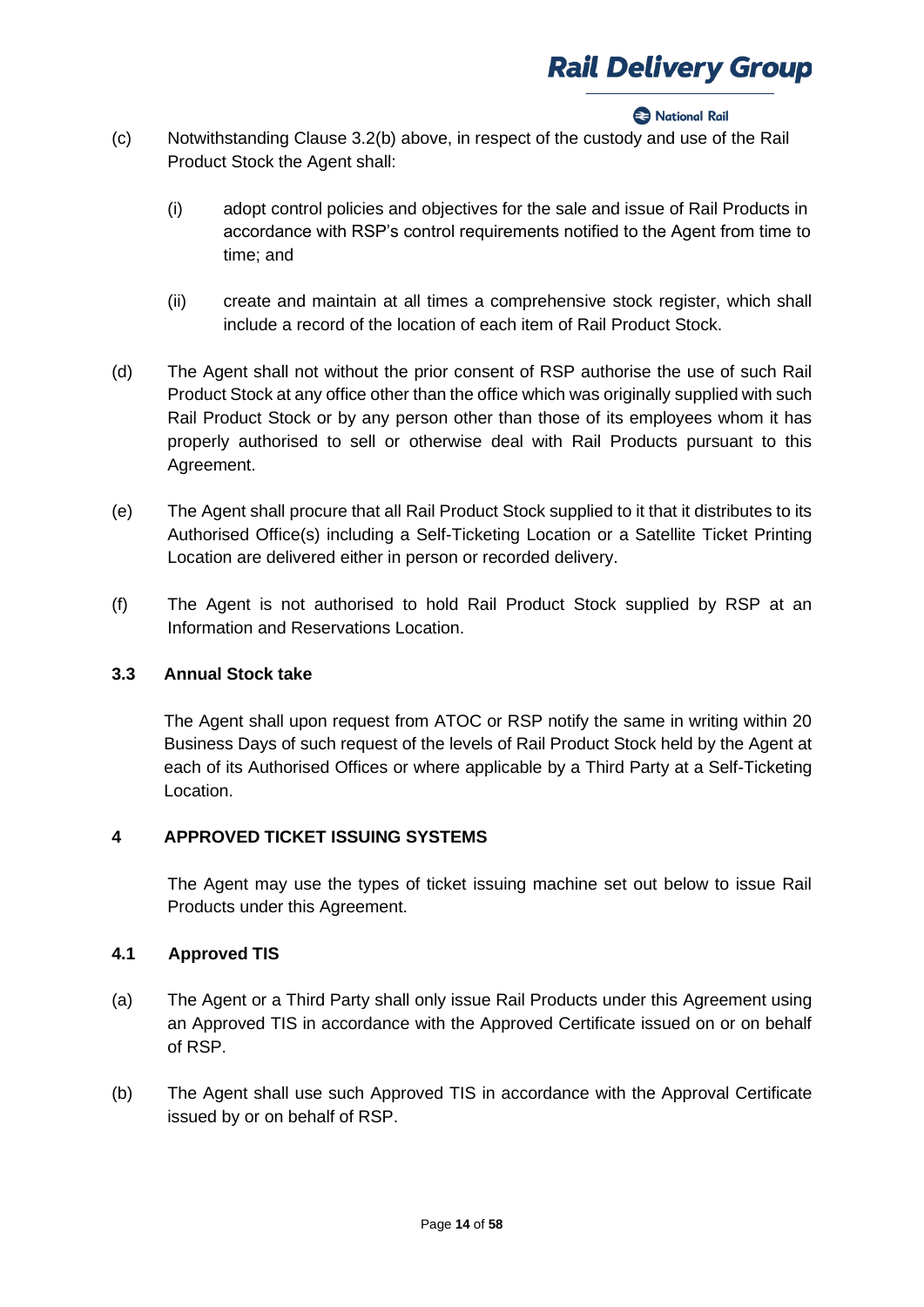#### **Rational Rail**

- (c) The Agent shall be responsible for all costs, fees, licences and any other costs, charges or expenses associated with the development, implementation and operation of any TIS it wishes to use to sell Rail Products under the Agreement.
- (d) RSP shall from time to time request the Agent to notify RSP of the location of each Approved TIS. No later than 20 (twenty) Business Days after receiving such request the Agent shall notify RSP of such locations in accordance with the procedures prescribed in the request.
- (e) The Agent shall maintain a comprehensive record of all Approved TIS used by it or a Third Party to sell and issue Rail Products under this Agreement and shall provide details of such record or Approved TIS on request. Only those employees of the Agent or a Third Party whom it has properly authorised to sell or otherwise deal with Rail Products pursuant to this Agreement shall be authorised to use such Approved TIS to sell or issue Rail Products.
- (f) The Agent shall not issue and shall ensure that any Third Party shall not issue any Rail Products under this Agreement using TISs that have not been designated an Approved TIS.

## **5. INDEMNITY**

Notwithstanding any other provision in this Agreement the Agent shall indemnify RSP and each Operator on an after tax basis for any loss or damage cost or expense (including any VAT for which credit is not available under the VAT Act 1994) which is caused to RSP or any Operator as a result of a failure by the Agent, its employees, delegates or agents or a Third Party to comply with Clause 4, or any Instructions, or to take reasonable care of any Rail Product Stock or any TIS used by the Agent or its agents or a Third Party.

## **6. MARKETING**

## **6.1 Promotion**

The Agent shall use its best endeavours to promote Rail Products and to maximise sales of Rail Products.

## **6.2 Marketing and Sales Plan and Annual Sales Target**

- (a) ATOC may at its discretion at any time request the Agent to provide it with a Marketing and Sales Plan and an Annual Sales Target (in such format and on such media as ATOC shall specify) for the sale of Rail Products and provision of Train Service Information for all of its Authorised Offices under this Agreement.
- (b) The Agent shall always prepare and agree with ATOC a Marketing and Sales Plan and an Annual Sales Target (in such format and on such media as ATOC shall specify) for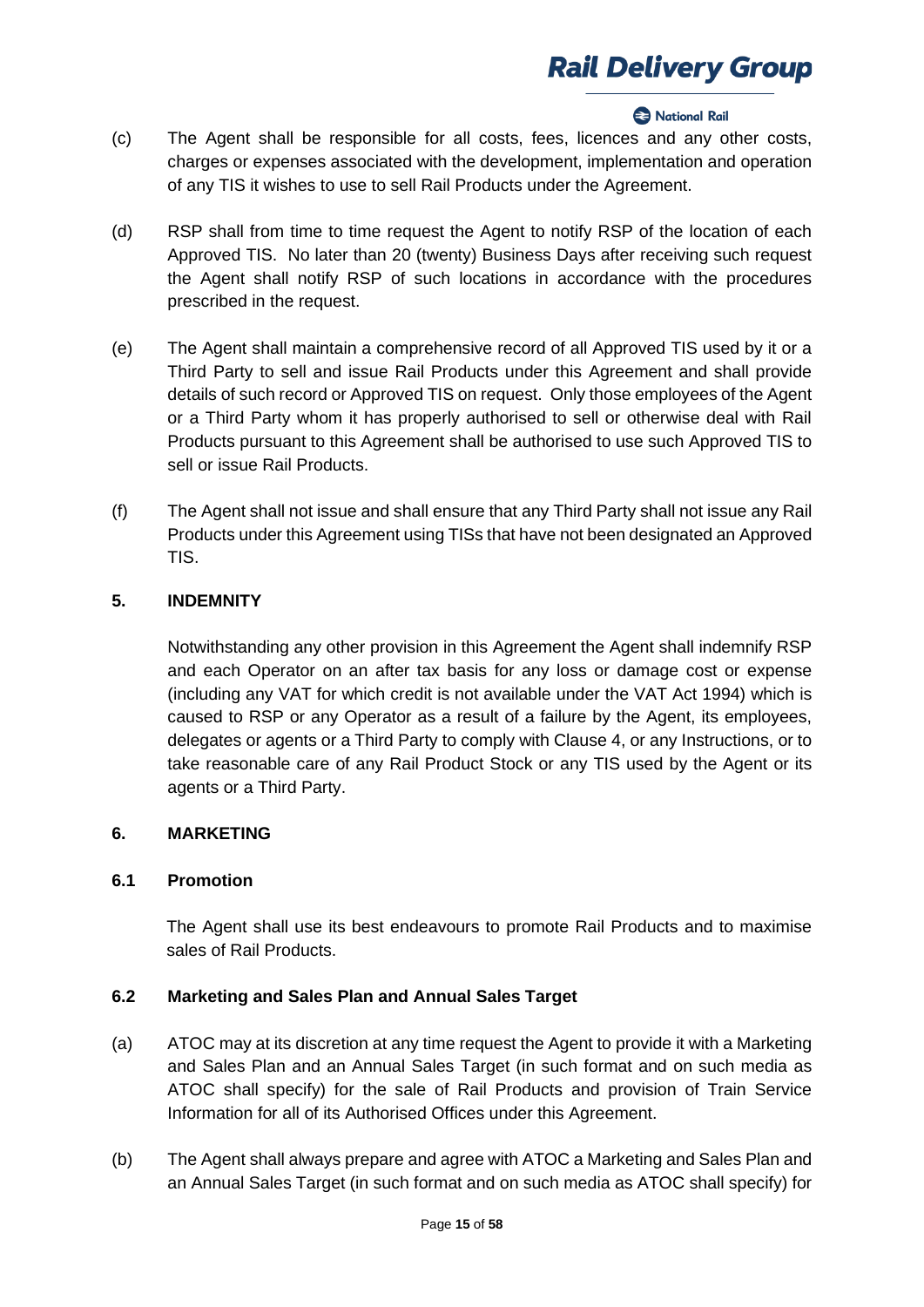#### **Racional Rail**

all of its Authorised Offices under this Agreement for the first year of the Agent being licensed for the sale of Rail Products and provision of Train Service Information.

- (c) Should the Agent fail to meet its first Annual Sales Target under this Agreement for one or more of its Authorised Offices then the Agent shall prepare and agree with ATOC a second Annual Sales Target for the next year in which it is authorised to sell Rail Products under this Agreement.
- (d) Should the Agent fail to achieve the second Annual Sales Target for one or more of its Authorised offices ATOC shall immediately terminate the ATOC licence for the Agent concerned, unless at its sole discretion, ATOC confirms in writing that the Agent may retain its ATOC licence.
- (e) Any Annual Sales Target agreed between the Agent and ATOC shall not be less than £25,000 per annum or such other minimum sum as notified by ATOC from time to time.

## **6.3 Display of ATOC Accreditation Mark**

The Agent shall exhibit the ATOC Accreditation Mark or emblem as supplied to it by ATOC in a position agreed with ATOC inside its Authorised Offices. The ATOC Accreditation Mark shall also be exhibited by the Agent outside its Authorised Offices where it is practicable to do so. Such ATOC Accreditation Mark shall remain the property of the Association of Train Operating Companies. The Agent shall comply with all instructions as to the manner in which any such logo or emblem is displayed and shall return it to ATOC forthwith upon its request.

## **6.4 Publicity material**

- (a) The Agent shall display at its premises and make available to customers upon request any customer publicity material specified by ATOC from time to time.
- (b) Any such publicity material and other property supplied to the Agent shall remain the property of the person who supplied it to the Agent.

## **6.5 Designation**

The Agent may represent itself on its letterheads and in its advertising as an "ATOC Agent" being licensed to sell Rail Products and provide Train Service Information but shall not hold itself out as authorised to represent or otherwise act on behalf of any of the Operators, ATOC or RSP except as expressly contemplated by this Agreement or as otherwise authorised in writing by the person(s) the Agent purports to represent.

## **6.6 Licence of Rail Product names**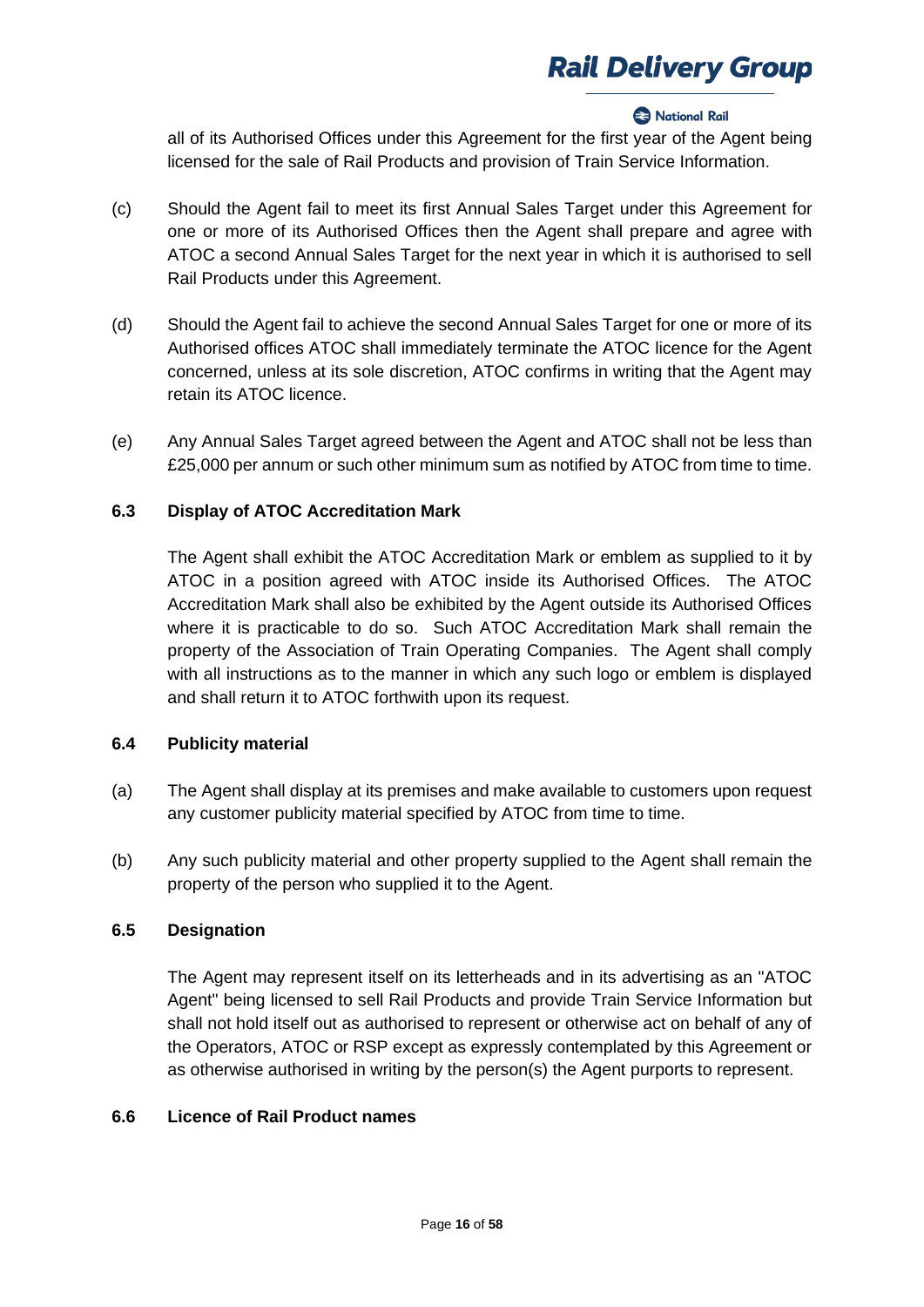### National Rail

- (a) To the extent necessary to perform its obligations under this Agreement but not otherwise, the Agent is licensed to use any trademarks or trade names comprising the names of Rail Products. The licence relates only to the marks and names in the manner in which they are portrayed on, or in relation to, the Rail Products or material relating to them supplied by ATOC. Such a licence will terminate on the expiry of this Agreement. The Agent shall not alter, deface or remove in any manner any reference to such trademarks or trade names on any Rail Product Stock.
- (b) The Agent will immediately bring to the notice of RSP any improper or wrongful use of such trademarks or trade names of which the Agent becomes aware and will, at the cost of RSP, assist in taking all steps requested by RSP to defend its rights in any litigation to protect such names or marks.

## **7 STAFF TRAINING**

The Agent shall at all times throughout the term of this Agreement comply with the staff training requirements set out in Schedule 11. The Agent shall ensure that it only uses staff trained in accordance with the requirements set out in Schedule 11 to provide Train Service Information and sell Rail Products under this Agreement.

### **8 SETTLEMENT**

- **8.1** Settlement of sums due in respect of Rail Products sold by the Agent shall be through the services of RSP in accordance with the Clearance and Settlement Procedure set out in Schedule 4.
- **8.2** All monies received by the Agent in respect of the sale of Rail Products, less the Agent's Remuneration payable, shall be held for RSP until payment has been received by RSP.

## **9 AGENT'S REMUNERATION**

#### **9.1 Entitlement to Agent's Remuneration**

The Agent shall be entitled to the Agent's Remuneration (together with any applicable VAT) in respect of each Rail Product sold by it at the rates set out in Schedule 2 or such other rate as it may agree in writing with ATOC from time to time. The Agent shall only have a claim to such Agent's Remuneration against RSP and not against any Operator. Subject to Clause 9.2 ATOC shall provide the Agent with 6 (six) months' notice before any change to the rate of Agent's Remuneration is made.

#### **9.2 Reduction of the Agent's Remuneration**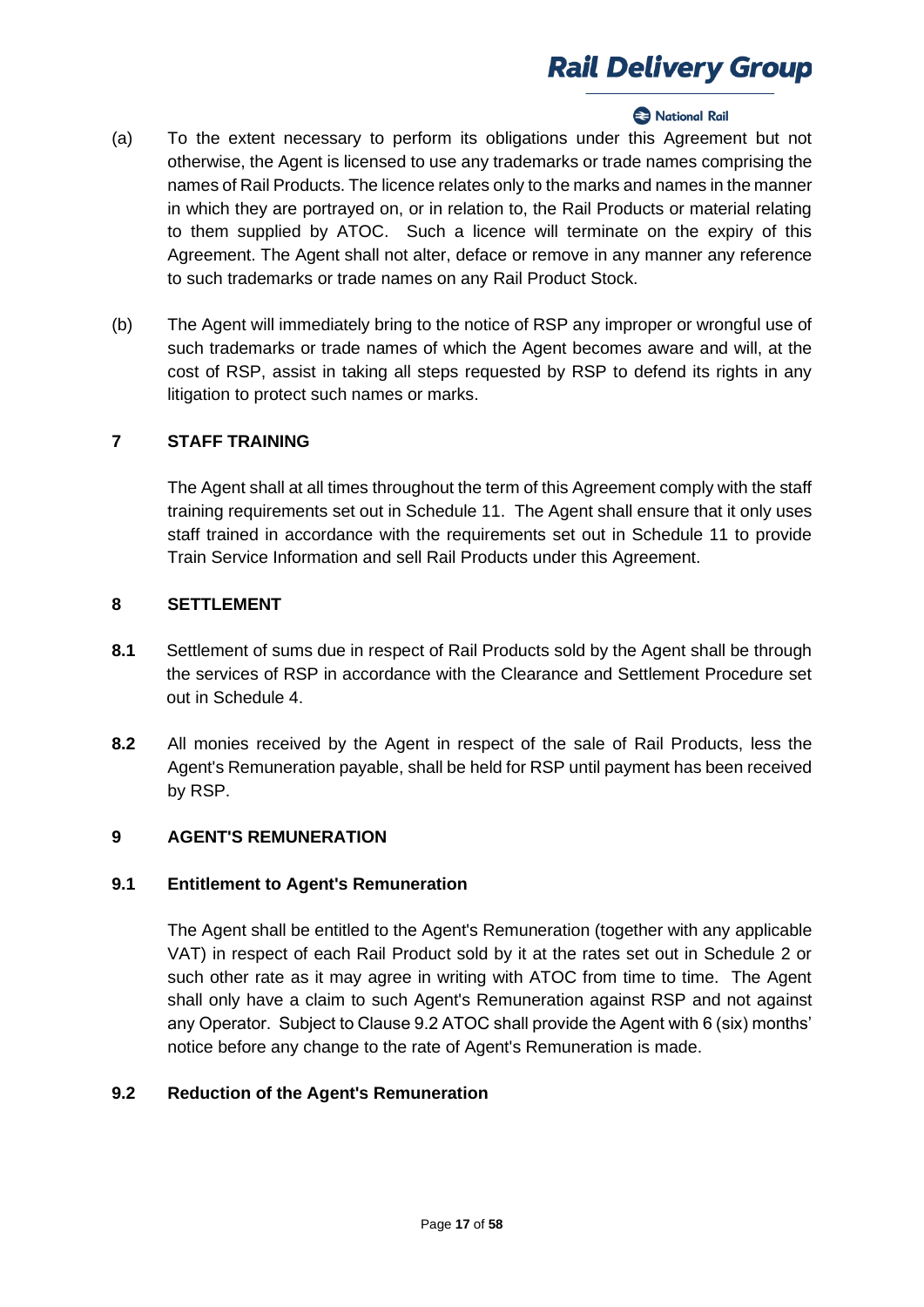#### **2** National Rail

Without Prejudice to Clause 14 below the rate of Agent's Remuneration to which the Agent is entitled under Clause 9.1 may be reduced with immediate effect by 1 (one) percentage point by RSP at its absolute discretion or on the instructions of ATOC if: -

(a) the Agent is found to be in breach of Clause 7 for three consecutive Settlement Periods. The reduced rate of Agent's Remuneration shall then be effective until the Agent complies with Clause 7.

### **9.3 Interest charges**

If the Agent fails to pay any amount payable by it under this Agreement when due it shall pay interest to RSP in accordance with the Clearance and Settlement Procedure.

## **10 PROVISION OF RAIL PRODUCT AND TIMETABLE INFORMATION**

RSP shall procure that each Approved TIS used by the Agent to sell Rail Products under this Agreement is provided with RSP Data as RSP may from time to time decide together with the rules for the application of such fares as shall from time to time be supplied by RSP.

## **11 RIGHTS OF ATOC**

### **11.1 Rights to review accounts**

(a) The Agent shall if requested supply to ATOC (if the Agent is a company) a copy of its latest audited accounts filed with the Registrar of Companies.

#### **11.2 Rights of inspection**

The Agent must permit ATOC or RSP or anyone authorised by them to: -

- (a) observe the Agent's procedures for the issue and sale of Rail Products and the making of Refunds;
- (b) inspect the Agent's use of the names of any Rail Products and any written material using any such names and the ATOC Accreditation Mark; and
- (c) inspect any records, blank, pre-printed or other Rail Product Stock, TIS or other property that RSP or anyone so authorised reasonably requires, in order, in each case, to verify that the Agent has performed and is capable of performing its obligations under this Agreement.

Before carrying out any such observation or inspection ATOC shall give to the Agent such advance notice (if any) as may be reasonable in the circumstances.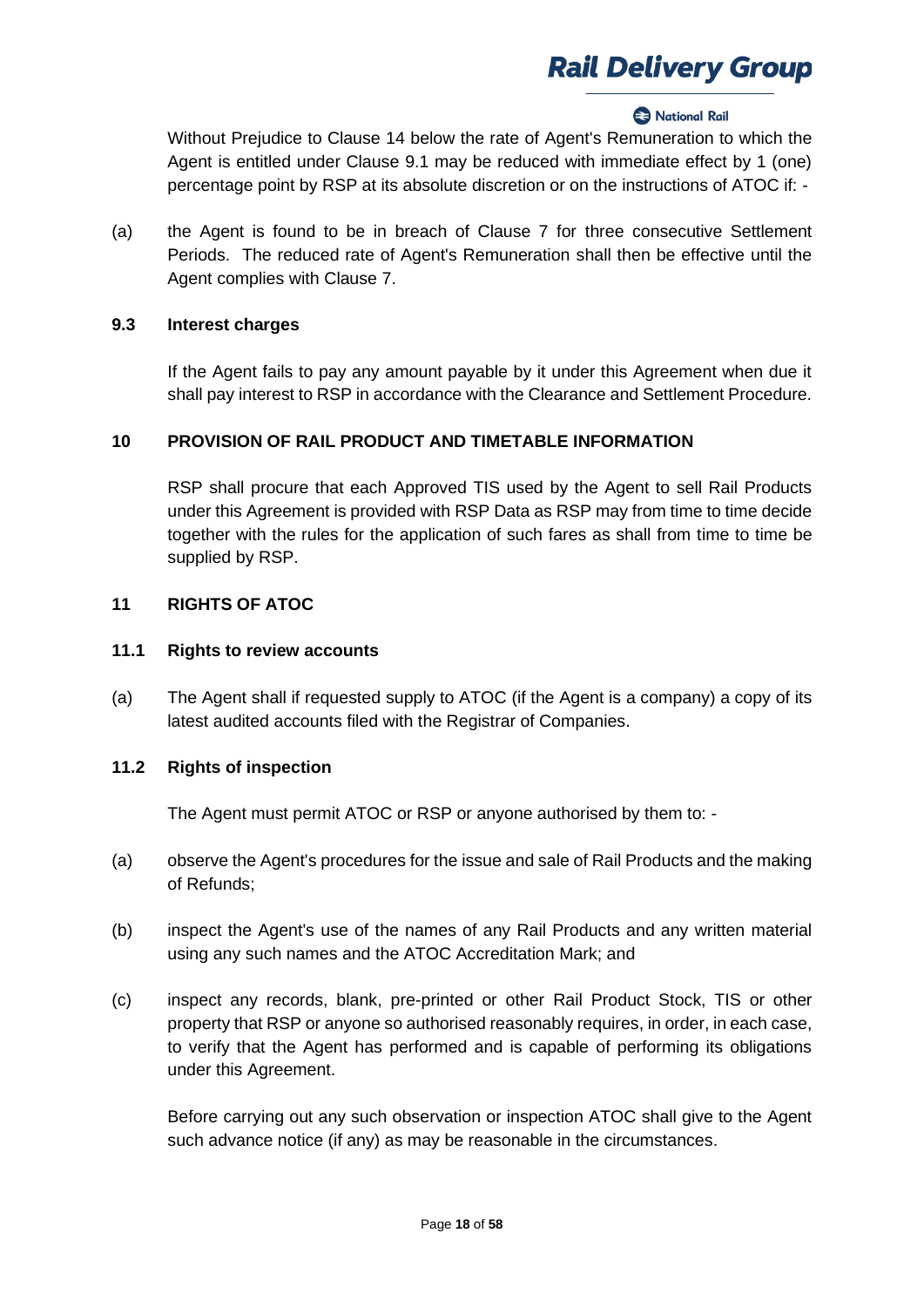#### **Racional Rail**

#### **11.3 Obligations of the Agent to assist ATOC**

The Agent shall give every reasonable assistance to ATOC and RSP, and anyone authorised by either of them, shall comply with all their reasonable requests and shall allow them to take copies or extracts from its records which relate to this Agreement and the performance of the Agent's obligations under this Agreement.

### **12. PROVISION OF INFORMATION BY THE AGENT**

- **12.1** The Agent shall if requested by ATOC supply to ATOC information on any material change to the Agent's trading conditions. The definition of material change shall be as reasonably determined by ATOC at the time of the request.
- **12.2** The Agent will discuss with ATOC and with the relevant Operator(s) the reason for any such material change if known, in sales to such customers, and any proposals or initiatives, whether from the Agent or the relevant Operator, or both, to increase such sales.
- **12.3** The Agent shall provide information it is required to disclose pursuant to this Clause 12 to ATOC within 4 weeks from receipt of such request, or such other period agreed with ATOC.
- **12.4** The parties agree that the provisions of Clauses 16 and 25 below shall apply to any information disclosed pursuant to this Clause 12.
- **12.5** The Licensee shall comply with the provisions of Schedule 15.

#### **13. BONDS AND CHARGES**

### **13.1 Bonds**

ATOC may require the Agent at any time to obtain, and keep renewed, a bond in a form approved by ATOC or guarantee in the form set out in Schedule 14 for the purposes of securing the payment of all monies which the Agent may become liable to pay to RSP under this Agreement. If ATOC requires the Agent to obtain any such bond it shall be in such sum and upon such terms and with such persons as ATOC may approve and in the case of a guarantee in the form set out in Schedule 14. The Agent shall deliver such bond or guarantee to ATOC and at the request of ATOC shall also deliver to it from time to time such evidence as ATOC may require that the bond or guarantee remains in full force and effect.

#### **14. AUTHORISED OFFICES**

#### **14.1 Closing or changing addresses of Authorised Offices**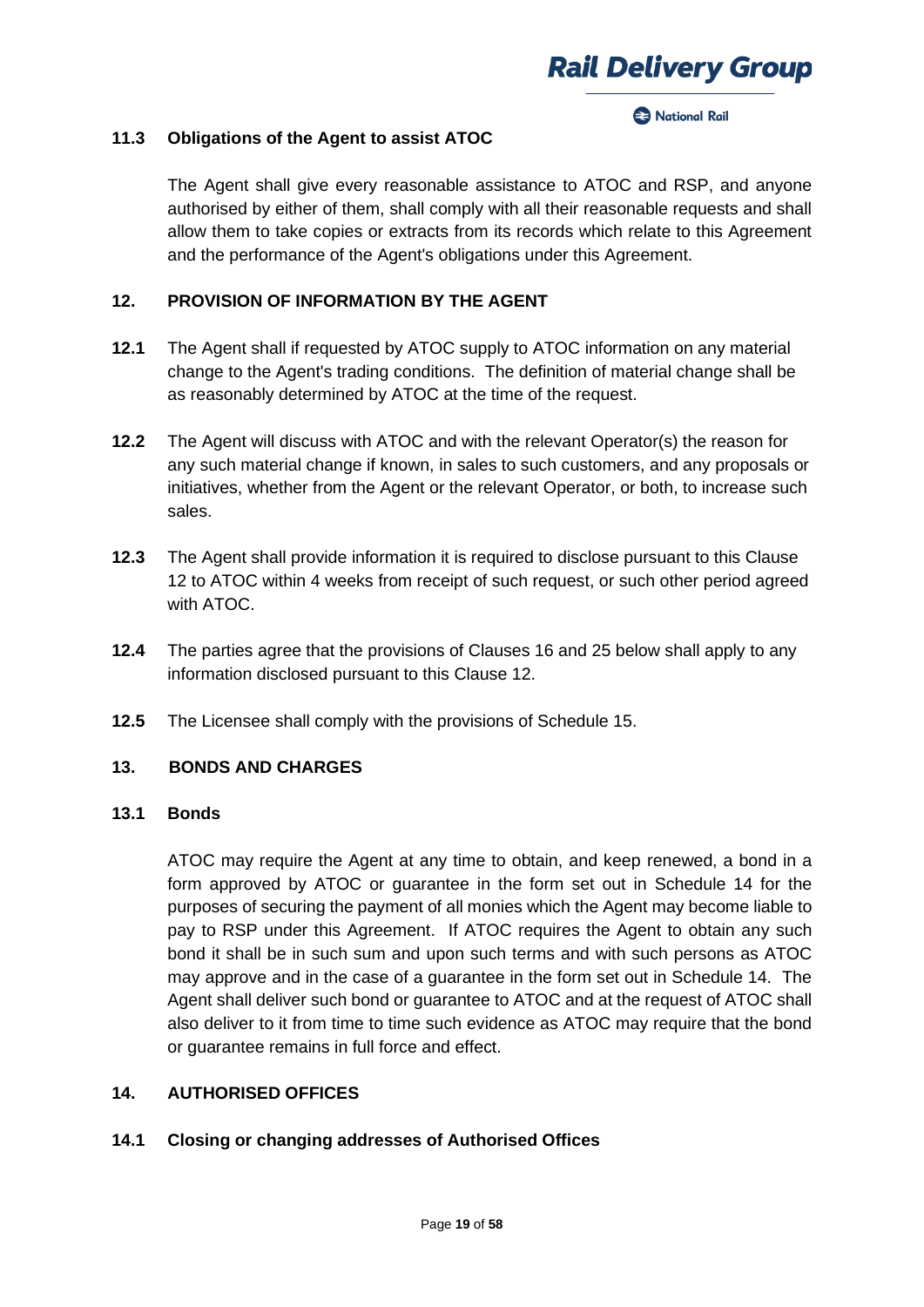## **2** National Rail

If the Agent wishes to decrease the number of its Authorised Offices or to change the address of any of them it shall notify RSP and ATOC accordingly in writing. Schedule 3 shall then be deemed to be amended in the manner notified to ATOC by the Agent.

## **14.2 New Authorised Offices**

If the Agent wishes to increase the number of its Authorised Offices it shall submit a fresh application for a licence to sell Rail Products to ATOC in respect of each such office. ATOC shall consider each such application and shall notify the Agent in writing of its decision with respect to each proposed office. Schedule 3 shall then be deemed to be amended by the inclusion of each proposed office for which the application is successful as an Authorised Office.

## **15 TERMINATION**

## **15.1 Termination of Agreement**

This Agreement may be terminated, as regards all parties to this Agreement, by: -

- (a) ATOC or the Agent at any time by giving not less than two months' written notice to the other parties to this Agreement; or
- (b) ATOC, Agent or RSP at any time with immediate effect by giving written notice to the Agent, ATOC or RSP if any of the parties:-
	- (i) has committed any act of fraud or negligence or is in material breach of this Agreement;
	- (ii) has failed to pay any amount(s) due to RSP under this Agreement for one Settlement Period;
	- (iii) is unable to pay its debts (within the meaning of Sections 123 (construed without the reference to "appears to the Court that"), 222 to 224 or 268 of the Insolvency Act 1986) or has any voluntary arrangement proposed in relation to it under Section 1 of that Act or enters into any scheme of arrangement (other than for the purpose of reconstruction or amalgamation upon terms and within such period as may previously have been approved in writing by ATOC);
	- (iv) has a receiver (which expression shall include an administrative receiver within the meaning of Section 251 of the Insolvency Act 1986) of the whole or any material part of its assets or undertaking appointed;
	- (v) goes into administration;
	- (vi) suffers the proposal of any resolution for its winding-up;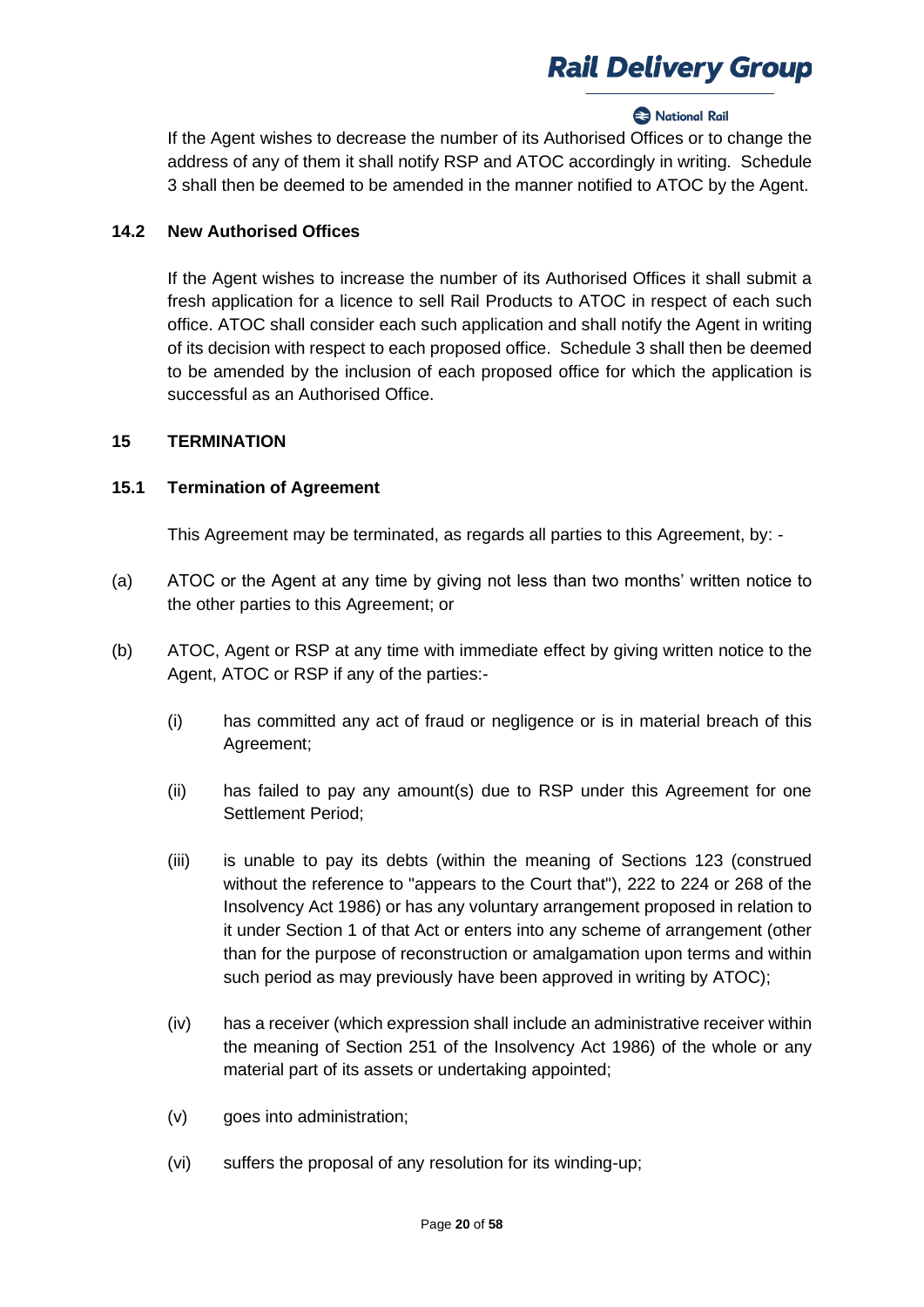

#### **2** National Rail

- (vii) suffers the presentation of a petition for its winding up or bankruptcy;
- (viii) becomes subject to an order for winding-up or bankruptcy by a court of competent jurisdiction;
- (ix) if a company becomes a subsidiary within the meaning of the Companies Act 1985 of a company of which it was not a subsidiary at the date of this Agreement or substantially all of the business of the Agent is sold or transferred to another person; or
- (x) fails to meet the sales targets agreed with ATOC as described in Clause 6.2 of this Agreement.

Where the Agent is incorporated under a law other than English law, sub-paragraphs (iii) to (viii) above shall be interpreted to refer to such provisions, if any, under such other relevant law as have similar or analogous effect.

### **15.2 Accrued rights and obligations**

Termination of this Agreement, however caused, shall not affect the accrued rights and obligations of the parties and the Agent shall account to RSP for all amounts outstanding under this Agreement forthwith after any such termination.

#### **15.3 Obligations of Agent on termination**

- (a) Immediately upon termination of this Agreement upon request from ATOC or RSP the Agents shall at its own cost, return to ATOC or RSP by recorded postal delivery all materials and other information relating to this Agreement supplied to the Agent and any material using the names of any of the Rail Products. The Agent shall also, if so requested by ATOC, surrender to ATOC all Rail Product Stock held by or on behalf of the Agent (for which ATOC shall reimburse the Agent the verifiable invoiced purchase cost of such Rail Products).
- (b) The Agent further agrees that immediately upon termination of this Agreement either ATOC or RSP may disable any TIS operated by the Agent in relation to the sale of Rail Products, so as to provide that such TIS can no longer sell Rail Products or access Train Service Information, and shall allow immediate access to such TIS and any data stored on it by ATOC, RSP and/or their agents for such purpose.
- (c) The Agent shall also allow ATOC, RSP and/or their agents to remove immediately upon termination of this Agreement any and all such materials and information relating to this Agreement and supplied by them.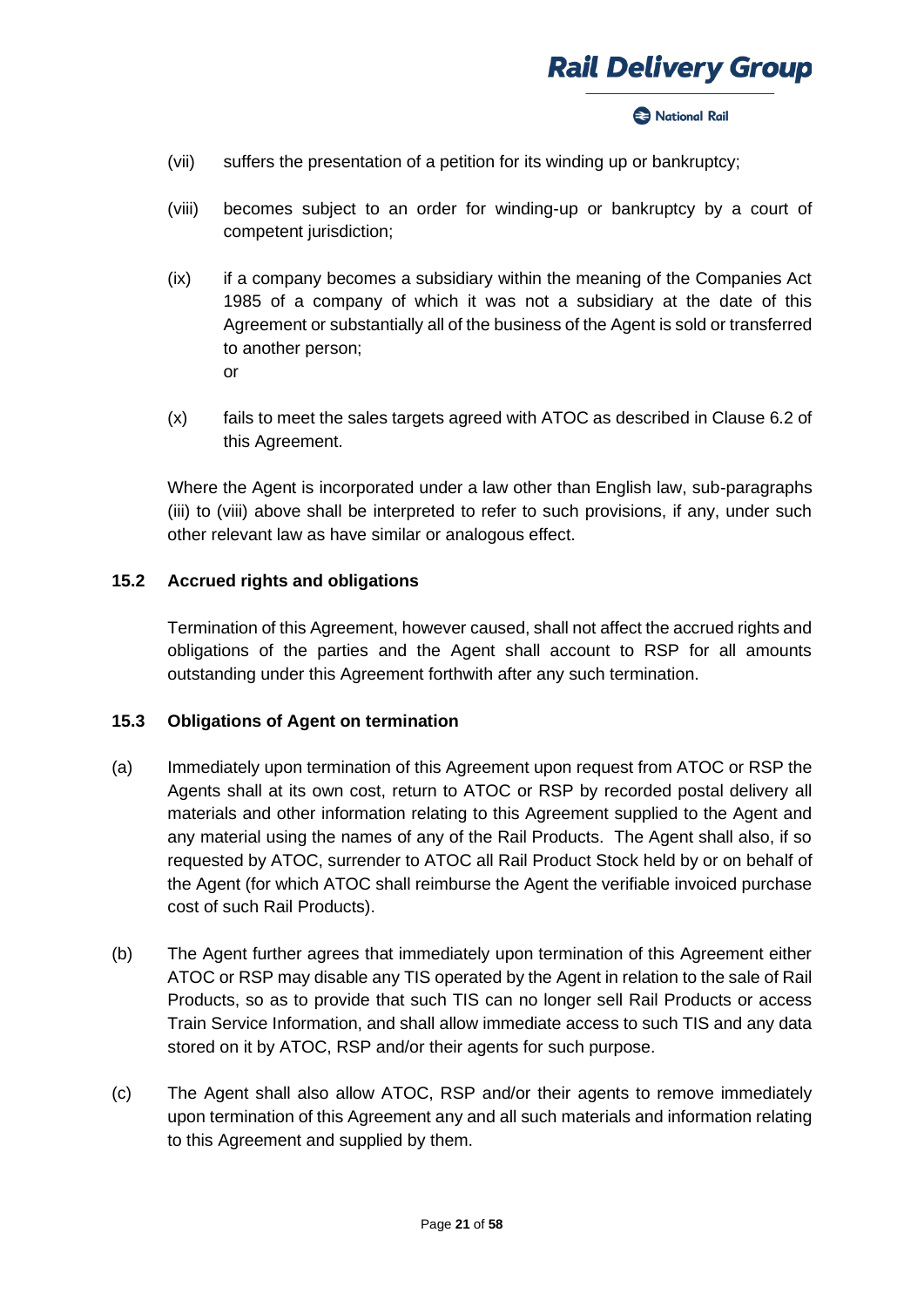## **2** National Rail

(d) Once this Agreement is terminated the Agent shall not sell or issue any Rail Products or make any Refunds in respect of any Rail Products or hold itself out as having any authority to sell or issue any such Rail Product or make any such Refunds or inform any customer or potential customer on matters relating to such Rail Products or Refunds or hold itself out as having any authority to so inform any customer or potential customer.

### **15.4 Suspension of Agreement**

- (a) Notwithstanding any other provision of this Agreement in the event that the Agent is in breach or ATOC reasonably believes that the Agent will commit a breach of any aspect of this Agreement ATOC may at any time issue the Agent with a notice in writing suspending this Agreement in relation to the authority it has given to the Agent to sell Rail Products ("Suspension Notice").
- (b) The Suspension Notice shall include the reason for suspension of the Agreement and any action required of the Agent at its own cost to either remedy or prevent such breach as the case may be and such suspension shall:
	- (i) be for such reasonable period of time as ATOC at its sole discretion may determine (the "Suspension Period");
	- (ii) not release the Agent from its obligation to pay to RSP any sums outstanding relating to Rail Products sold before the commencement of the Suspension Period;
	- (iii) not release the Agent from any obligation it may have under this Agreement to maintain a bond.
- (c) Upon carrying out to the satisfaction of ATOC the action specified in the Suspension Notice ATOC shall notify the Agent in writing of the end of the Suspension Period and immediately reinstate the Agent. Such notification shall be without prejudice to ATOC's right to issue further Suspension Notices.
- (d) In the event that the Agent fails to carry out to the satisfaction of ATOC the action specified in the Suspension Notice ATOC may at its sole discretion elect to:
	- (i) extend the Suspension Period for a further period of time; or
	- (ii) terminate this Agreement in accordance with its terms.

## **16 CONFIDENTIALITY**

ATOC and RSP shall treat any information that they or any of their delegates or agents receives from the Agent under this Agreement as confidential. Accordingly, ATOC and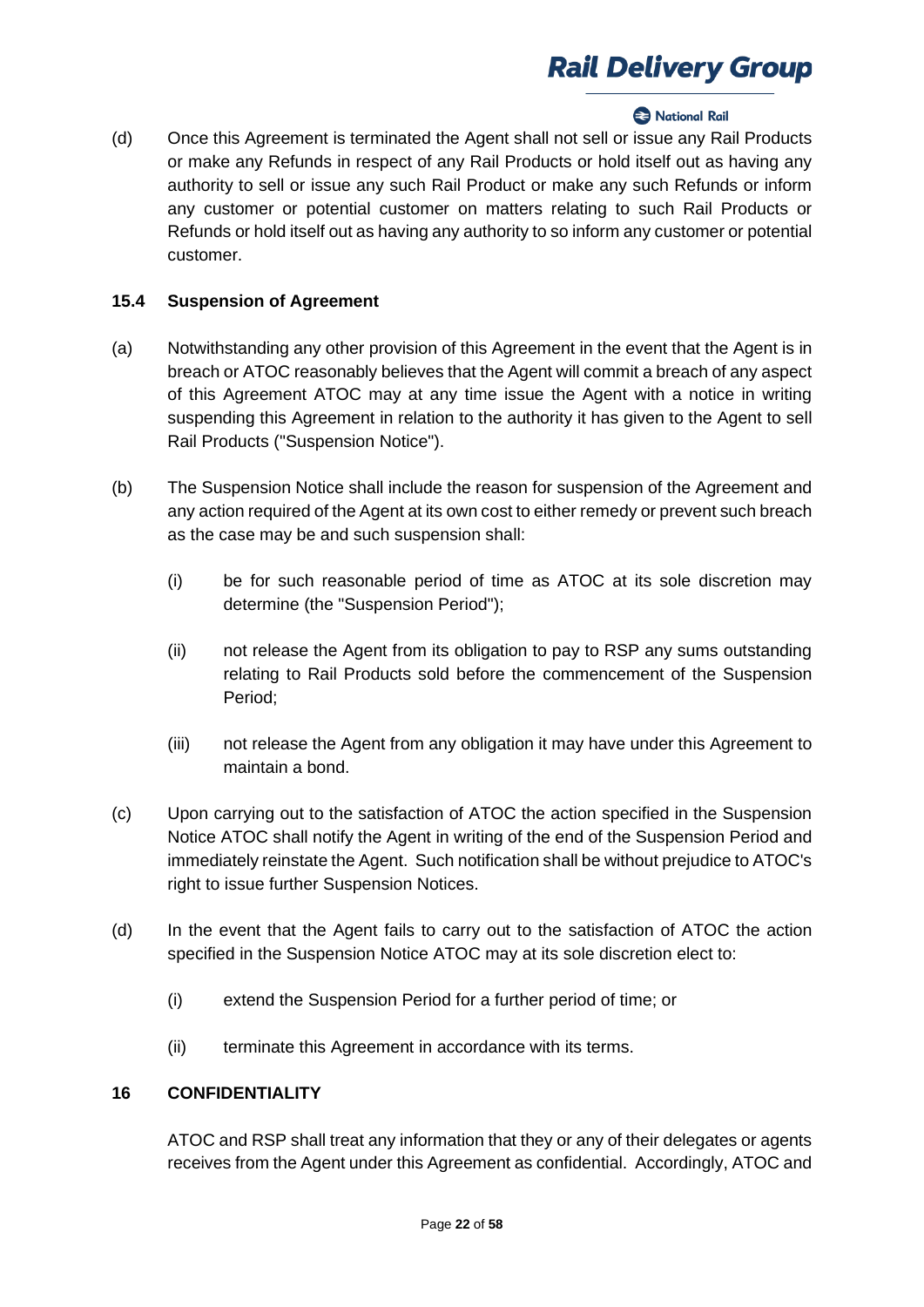## **Rational Rail**

RSP shall not, and each of them shall procure that its delegates and agents do not, disclose such information (or any other confidential information relating to the Agent held by them) to any other person. However, subject to any other applicable confidentiality obligations, information may be disclosed by ATOC, RSP, or a person acting on behalf of either ATOC or RSP:-

- (a) to the extent contemplated by this Agreement;
- (b) where the disclosure is required under the Act or is otherwise made under compulsion of law;
- (c) to the Rail Regulator, the Authority, a taxation authority, any trade association or body representing travel agents or any Operator;
- (d) to any person to whom any of RSP's powers, discretions or obligations under this Agreement have been delegated;
- (e) to the professional advisers of ATOC, RSP, or any Operator;
- (f) to the extent necessary for the performance by ATOC or RSP of their obligations under this Agreement;
- (g) for the purpose of enabling ATOC, RSP, or any Operator; to institute, carry on or defend any legal proceedings; and
- (h) to the extent that such information is in the public domain at the time of the disclosure otherwise than as a result of a breach of this Clause 16.

### **17 ASSIGNABILITY**

#### **17.1 By the Agent**

The Agent's rights and obligations under this Agreement are personal to the Agent and are not capable of being assigned, charged or otherwise transferred or encumbered. The Agent shall not attempt or purport to assign, charge or otherwise transfer or encumber any of such rights and obligations.

#### **17.2 By RSP or Operators**

The rights and obligations of each Operator; and RSP under this Agreement are not personal to any of them and may be assigned by RSP and each such Operator; as they in their absolute discretion may decide.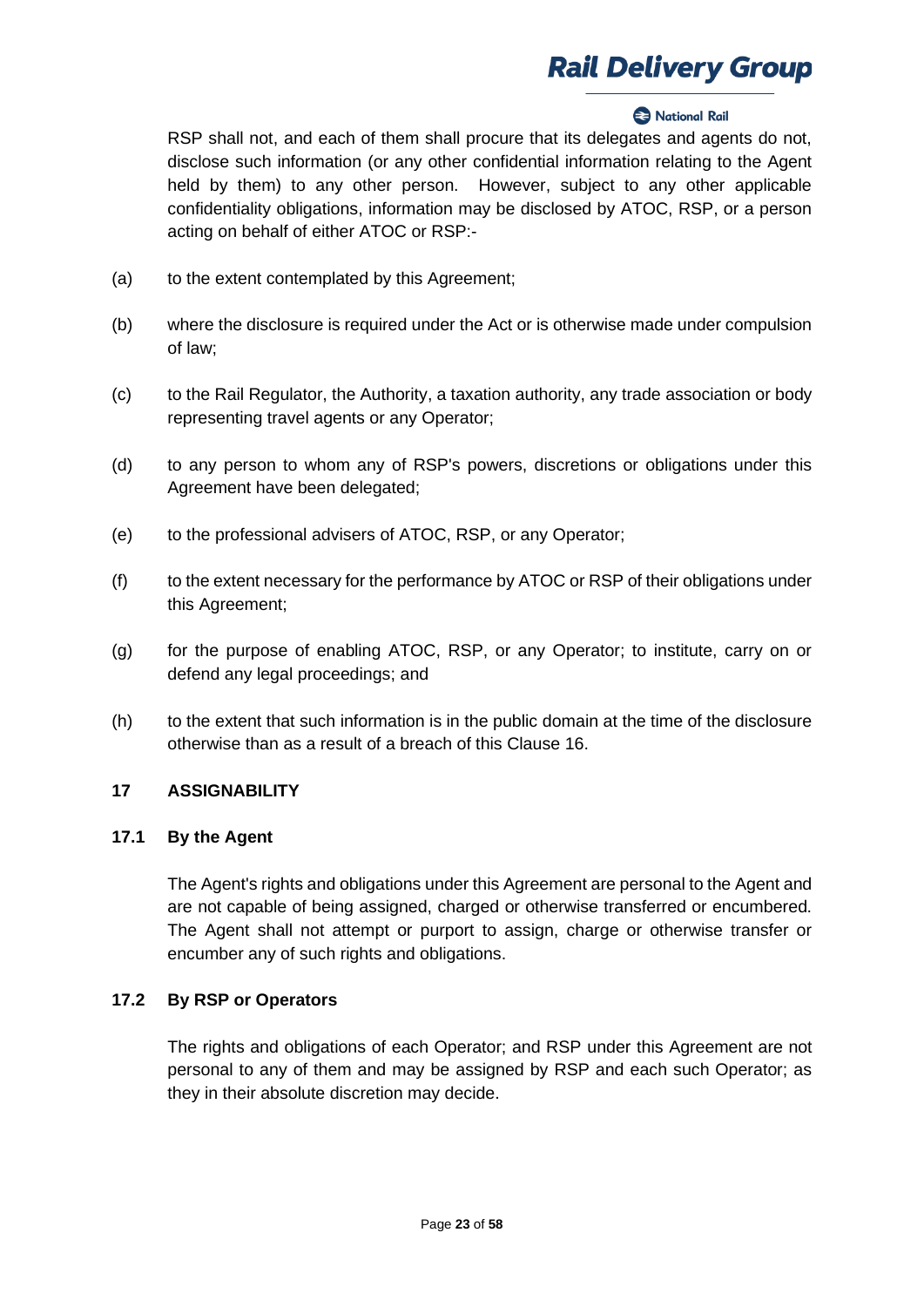

**Rack National Rail** 

#### **18 NOTICES**

#### **18.1 Service**

- 18.1.1 Service of notices (other than notice of termination) or other documents referred to in this Agreement shall be effected by:-
	- (a) post to the proper address;
	- (b) leaving the document at the proper address; or
	- (c) personal service.
- 18.1.2 Service of notices of termination shall be effected by Registered Post to the proper address.

#### **18.2 Proper address**

The proper address of a person is: -

- (a) in the case of the Agent, the current address for service notified to ATOC, its principal or last known place of business in the United Kingdom or, if the Agent is a body corporate, its registered office in the United Kingdom;
- (b) in the case of any Operator; the address of ATOC;
- (c) in the case of RSP, its registered office in the United Kingdom; or
- (d) the business address of the solicitor, if any, who is acting for that person in the matter in connection with which the service of the document in question is to be effected.

## **18.3 Date service is effected**

Where post is used and the document is proved to have been posted, the document shall be deemed to be delivered on the postal date. Where the document has been left at the relevant party's official address for correspondence the date of delivery shall be deemed to be the date on which it was left.

#### **19 REPLACEMENT OF ATOC**

The Operators may from time to time terminate the appointment of ATOC and appoint a substitute by notice in writing to the Agent signed by ATOC from the Operators or a person (other than ATOC) authorised to act on their behalf. In such event, references in this Agreement to "ATOC" shall be construed as referring to such substitute.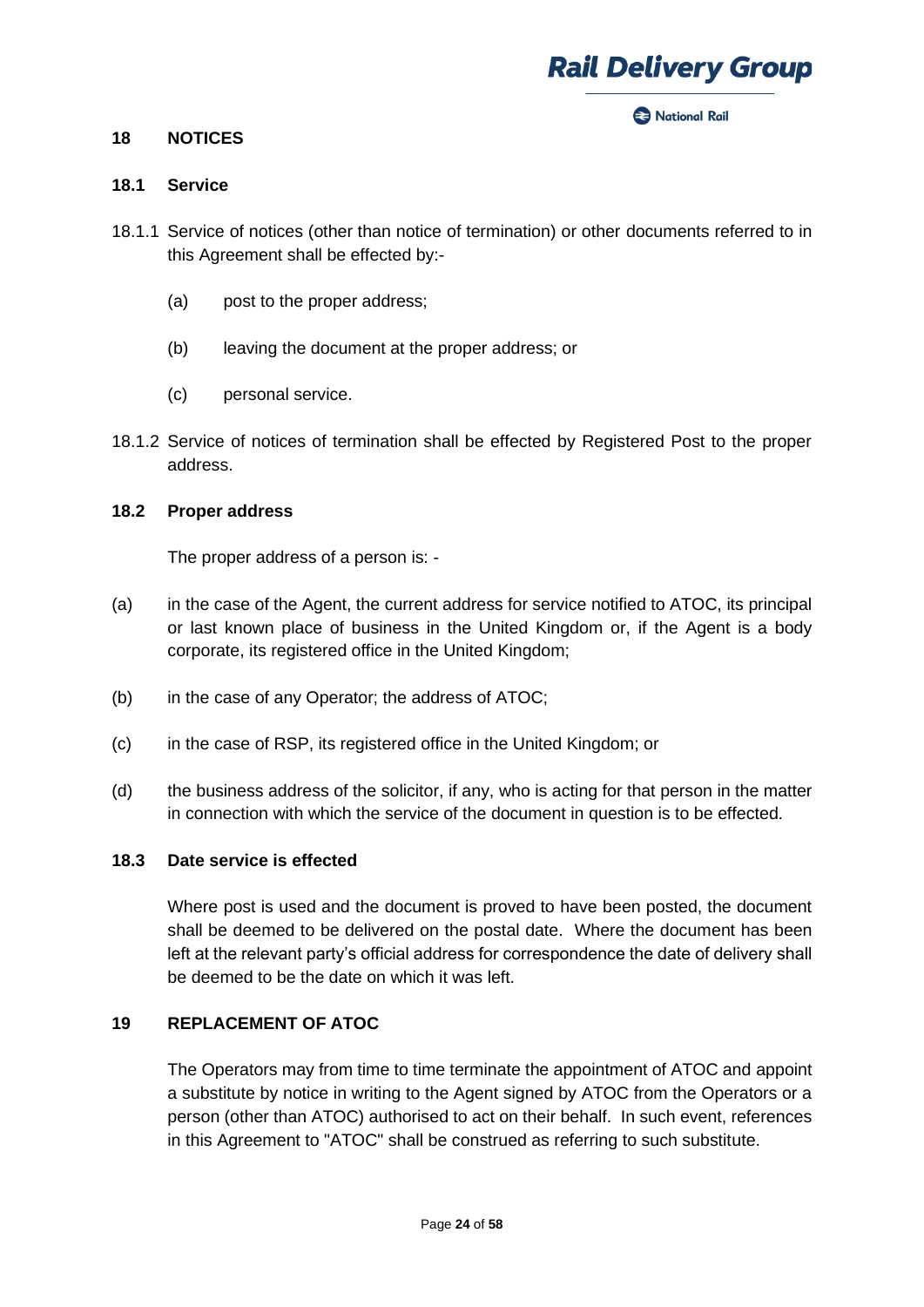**Racional Rail** 

#### **20 CHANGE OF OPERATORS**

#### **20.1 New Operators**

ATOC may from time to time give the Agent reasonable prior written notice that a new Operator will be party to this Agreement. Upon the expiry of such notice the Agent and such Operator shall acquire such rights and obligations with respect to each other as they would have had if they had entered into an agreement substantially in the form of this Agreement at the date of the expiry of such notice and references in this Agreement to the Operators shall, subject to Clause 20.2, include such Operator.

### **20.2 Withdrawal of Operators**

ATOC may from time to time give the Agent reasonable written notice of the withdrawal of an Operator from this Agreement. Upon the expiry of such notice this Agreement shall terminate with respect to that Operator and references in this Agreement to the Operators shall be construed accordingly. Such termination shall not affect any rights or obligations which have accrued at the date it occurs or the rights or obligations of the parties with respect to any other Operator.

## **21 AUTHORITY OF OPERATORS**

Only ATOC is authorised to give any notices, consents or waivers contemplated by or otherwise relating to this Agreement on behalf of the Operators. No notice, consent or waiver given by any Operator (other than by ATOC) on behalf of another shall be binding on that other Operator unless the notice, consent or waiver has been expressly authorised by that other Operator in writing.

### **22 WAIVER**

- **22.1** No act or omission by ATOC or RSP of the performance of any of the provisions of this Agreement shall operate or be construed as a waiver unless stated to be a waiver in writing.
- **22.2** No waiver by ATOC or RSP of the performance of any of the provisions of this Agreement shall operate or be construed as a waiver of any other or further default, whether of a similar or a different character. A failure to exercise or delay in exercising a right or remedy under this Agreement shall not constitute a waiver of the right or remedy or a waiver of any other rights or remedies and no single or partial exercise of any right or remedy under this Agreement shall prevent any further exercise of the right or remedy or the exercise of any other right or remedy.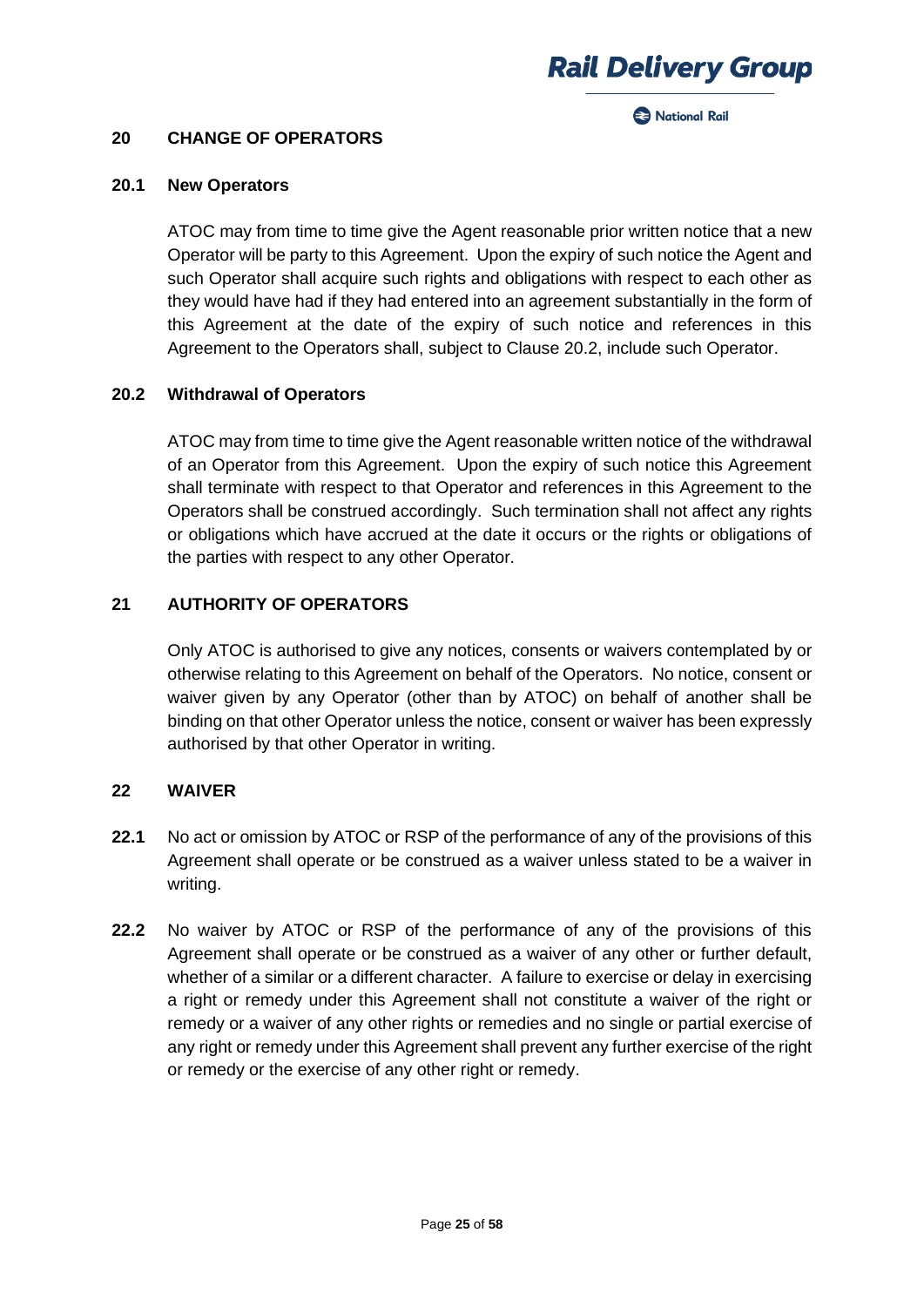



#### **23 INVALIDITY**

If any provision in this Agreement is held to be void, illegal, invalid or unenforceable, in whole or in part, under any enactment or rule of law, such provision or part shall, to that extent, be deemed not to form part of this Agreement. However, the legality and enforceability of the remainder of this Agreement shall not be affected.

### **24 COMPETITION ACT 1998**

If any party to this Agreement considers that an application should be made to the Director General of Fair Trading under the Competition Act 1998 ("the 1998 Act") for a notification for guidance pursuant to section 13 of the 1998 Act or for a decision pursuant to section 14 of the 1998 Act then the parties will use all reasonable endeavours to co-operate to make such application or notification at the earliest date at which any party shall consider any such application or notification to be appropriate.

### **25 DATA PROTECTION ACT**

Each of the parties warrants to each of the other parties that in respect of any Customer Personal Data which it holds or processes pursuant to this Agreement:

- (a) it has duly made all necessary notifications of its particulars (including, without prejudice, the purposes for which such data is held), sources and intended disclosures to the Information Commissioner's Office in accordance with the provisions of the Data Protection Legislation and will supply on request to the other parties a copy of such notifications together with any amended particulars that may be filed from time to time;
- (b) it complies and will continue to comply with the provisions of the Data Protection Legislation in relation to Customer Persona Data processed on behalf of the Customer;
- (c) (in respect only of the Agent) its data protection notification contemplates it providing to the Operators, RSP and ATOC or their duly authorised agent(s), Customer Personal Data in relation to the Rail Products and Train Service Information and in relation to the Agent's obligations under Schedule 15;
- (d) it will co-operate fully with each of the Agent, Operators, RSP and ATOC (as the case may be) in complying with any subject access request and in dealing with any investigation carried out by the Information Commissioner; and
- (e) it will co-operate fully with each of the Agent, Operators, RSP and ATOC (as the case may be) in the making of their respective notifications under the Data Protection Legislation and in the making of any change to any part of such registrations in relation to the operation of this Agreement.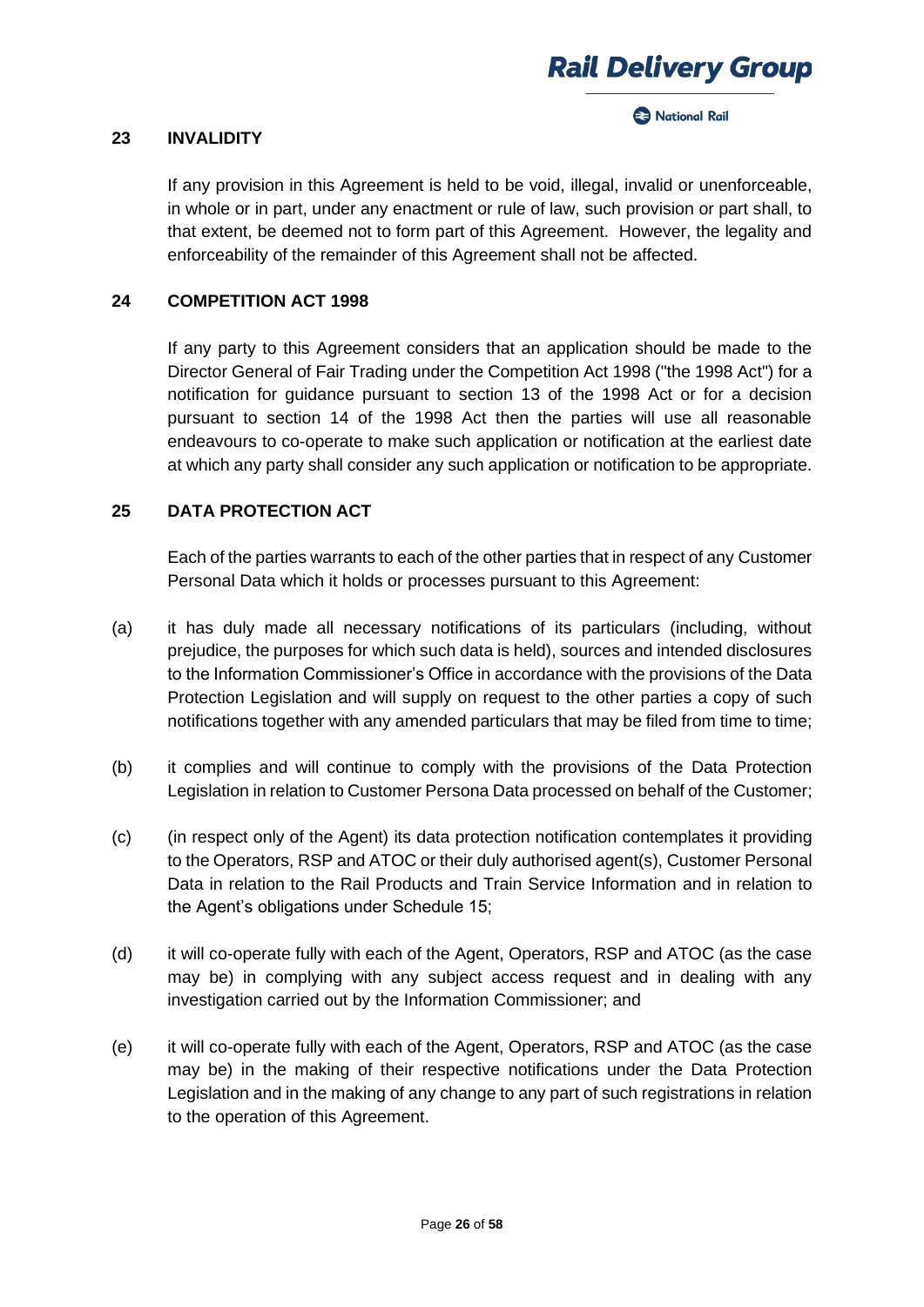#### **2** National Rail

(f) it will continue to make any payments, and comply with any requirements of the Information Commissioner's Office, necessary to enable it to continue processing Customer Personal Data in accordance with the Data Protection Legislation.

### **26 OTHER REGULATORY REQUIREMENTS**

The Agent shall act with reasonable care and skill in performing its duties under this Agreement and shall not knowingly put any of the Operators in breach of any applicable legal or regulatory requirements when providing Train Service Information or selling a Rail Product or communicating with any purchaser or potential purchaser of such a Rail Product.

## **27 NATIONAL RAIL CONDITIONS OF TRAVEL**

The Agent shall not waive or vary or purport to waive or vary the National Rail Conditions of Travel or any other terms and conditions to which any Rail Product is subject.

#### **28 BUSINESS NAMES**

The Agent shall notify ATOC when it changes the name(s) under which the Agent trades and shall not change the location or number of its Authorised Offices except in accordance with Clause 14.

#### **29 COMPLIANCE WITH PROCEDURES**

The Agent shall comply with any instructions and procedures relating to the operation of this Agreement and notified to it by ATOC or RSP from time to time.

### **30 TIME OF THE ESSENCE**

In this Agreement time shall be of the essence.

#### **31 GOVERNING LAW**

This Agreement shall be governed by and construed in accordance with English law and each of the parties irrevocably submits to the jurisdiction of the English courts.

#### **32 CHANGE OF CONTROL**

32.1 The Agent must notify ATOC in writing within one month after a Change of Control (as defined by Clause 32.2) in the Agent or its holding company. ATOC may (as set out in this Clause) terminate this Agreement by notice in writing if there is a Change of Control which ATOC reasonably believes will have a material effect on the Agent's ability to fulfil its obligations under this Agreement. ATOC shall only be permitted to exercise its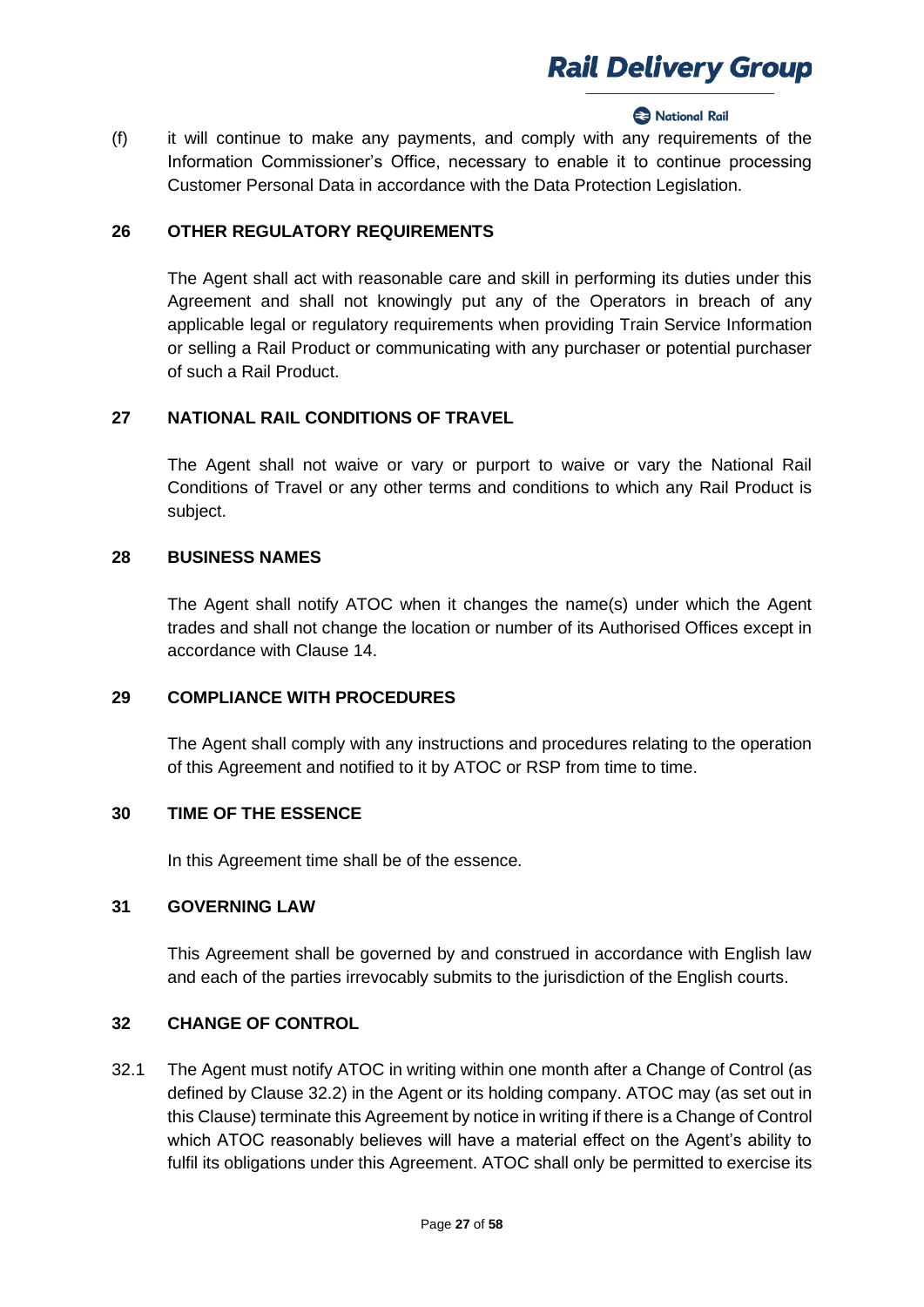### **2** National Rail

rights pursuant to this Clause 32.1 within three months after it receives notice of such Change of Control and shall not be permitted to exercise such rights where ATOC has agreed in advance in writing to the particular Change of Control and such Change of Control takes place as proposed.

- 32.2 For the purposes of Clause 32.1 there shall be a "Change of Control" if a person who does not have control (as defined in Section 840 of the Income and Corporation Taxes Act 1988) of the Agent or a holding company of the Agent acquires control (as so defined) of the Agent or of such a holding company, provided that, for the avoidance of doubt:
	- 32.2.1 an initial public offer of securities in the Agent or a holding company of the Agent shall not be a Change of Control;
	- 32.2.2 a transaction or reorganisation which does not lead to any material change in the ultimate ownership of the Agent (for example, the acquisition of control of the Agent or a holding company of the Agent by a company whose shareholders are substantially the same as the shareholders of the Agent (or of the relevant holding company) immediately before the acquisition) shall not be a Change of Control.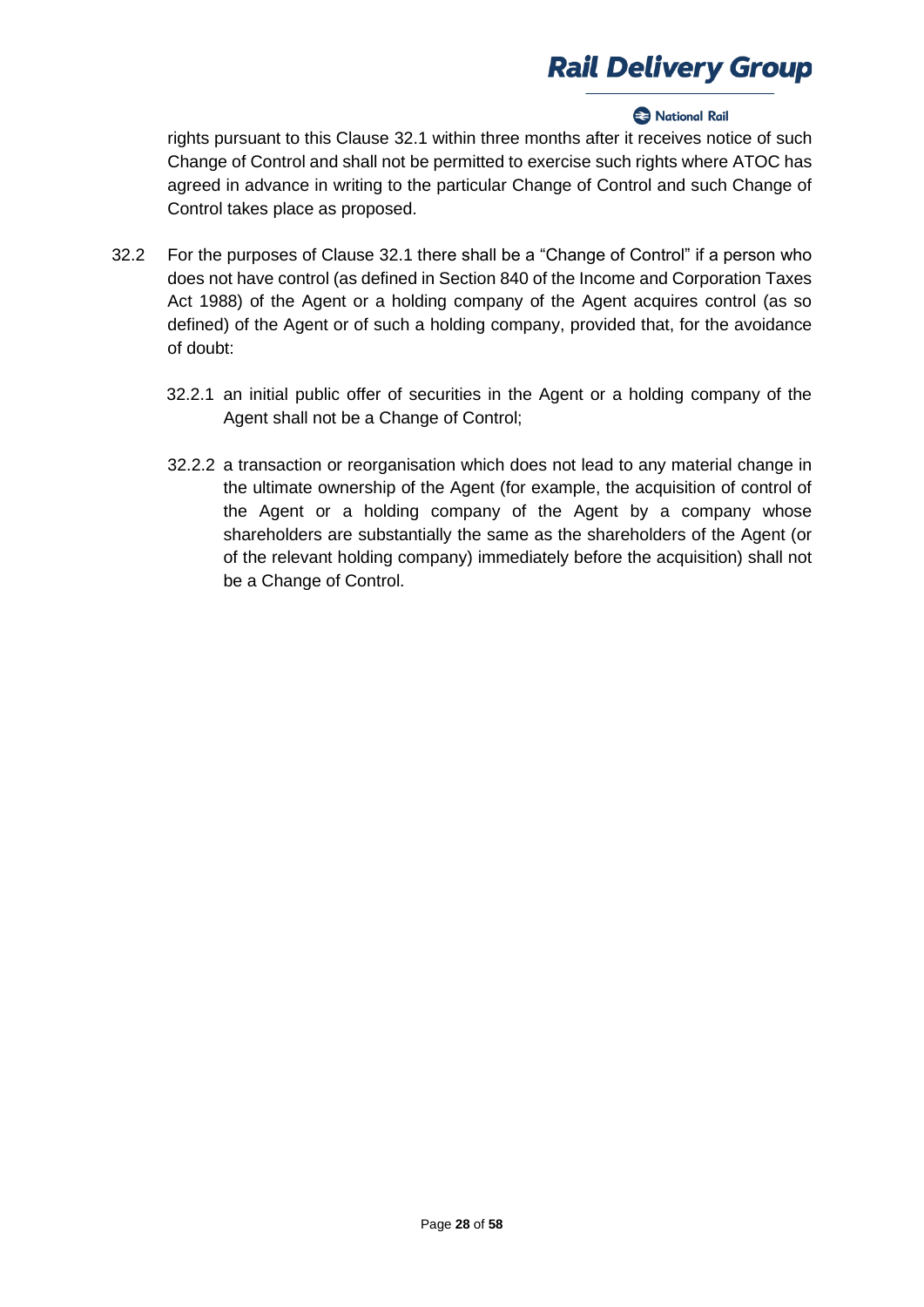

#### **A** National Rail

## **SCHEDULE 1**

## **TRAIN OPERATING COMPANIES**

- 1. Abellio East Anglia Limited
- 2. Abellio ScotRail Limited
- 3. Arriva Rail London Ltd
- 4. Arriva Rail North Limited
- 5. Arriva Trains Wales/Trenau Arriva Cymru Limited
- 6. East Midlands Trains Limited
- 7. First Greater Western Limited
- 8. First MTR South Western Trains Limited
- 9. First TransPennine Express Limited
- 10. Govia Thameslink Railway Limited
- 11. Grand Central Railway Company Limited
- 12. Heathrow Express Operating Company Limited
- 13. Hull Trains Company Limited
- 14. London & South Eastern Railway Limited
- 15. London North Eastern Railway Limited
- 16. Merseyrail Electrics 2002 Limited
- 17. MTR Corporation (Crossrail) Limited
- 18. Serco Caledonian Sleepers Limited
- 19. The Chiltern Railway Company Limited
- 20. Trenitalia c2c Limited
- 21. West Coast Trains Limited
- 22. West Midlands Trains Limited
- 23. XC Trains Limited

#### **ASSOCIATE MEMBERS**

DSB (UK) Limited EuRailCo UK Limited MTR Corporation Limited Heathrow Express Operating Company Limited DB Regio Tyne & Wear Limited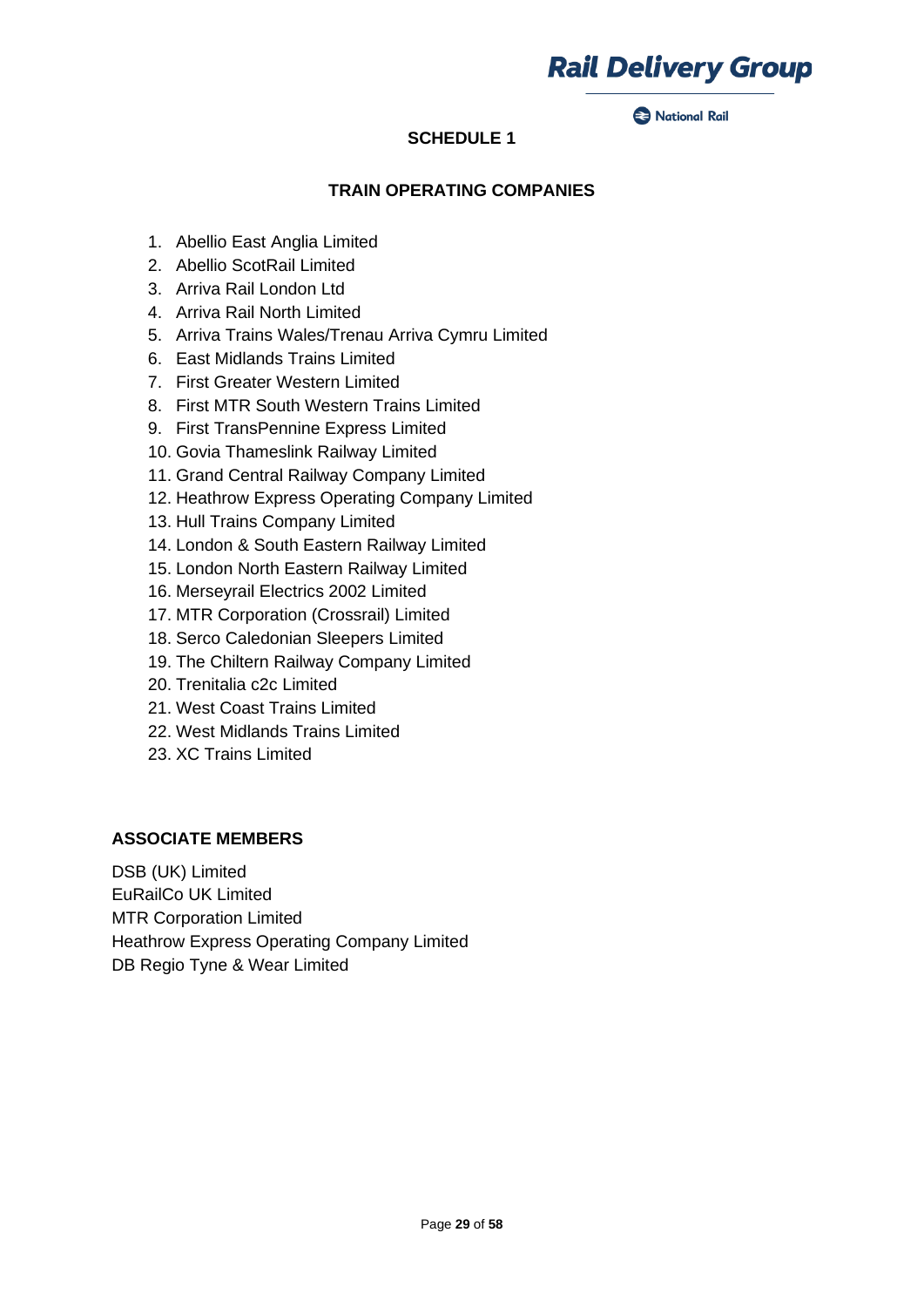

National Rail

## **SCHEDULE 2**

## **AGENT'S REMUNERATION**

The Agent's Remuneration (exclusive of any applicable VAT) agreed in accordance with the above calculation is 3% unless and until otherwise agreed.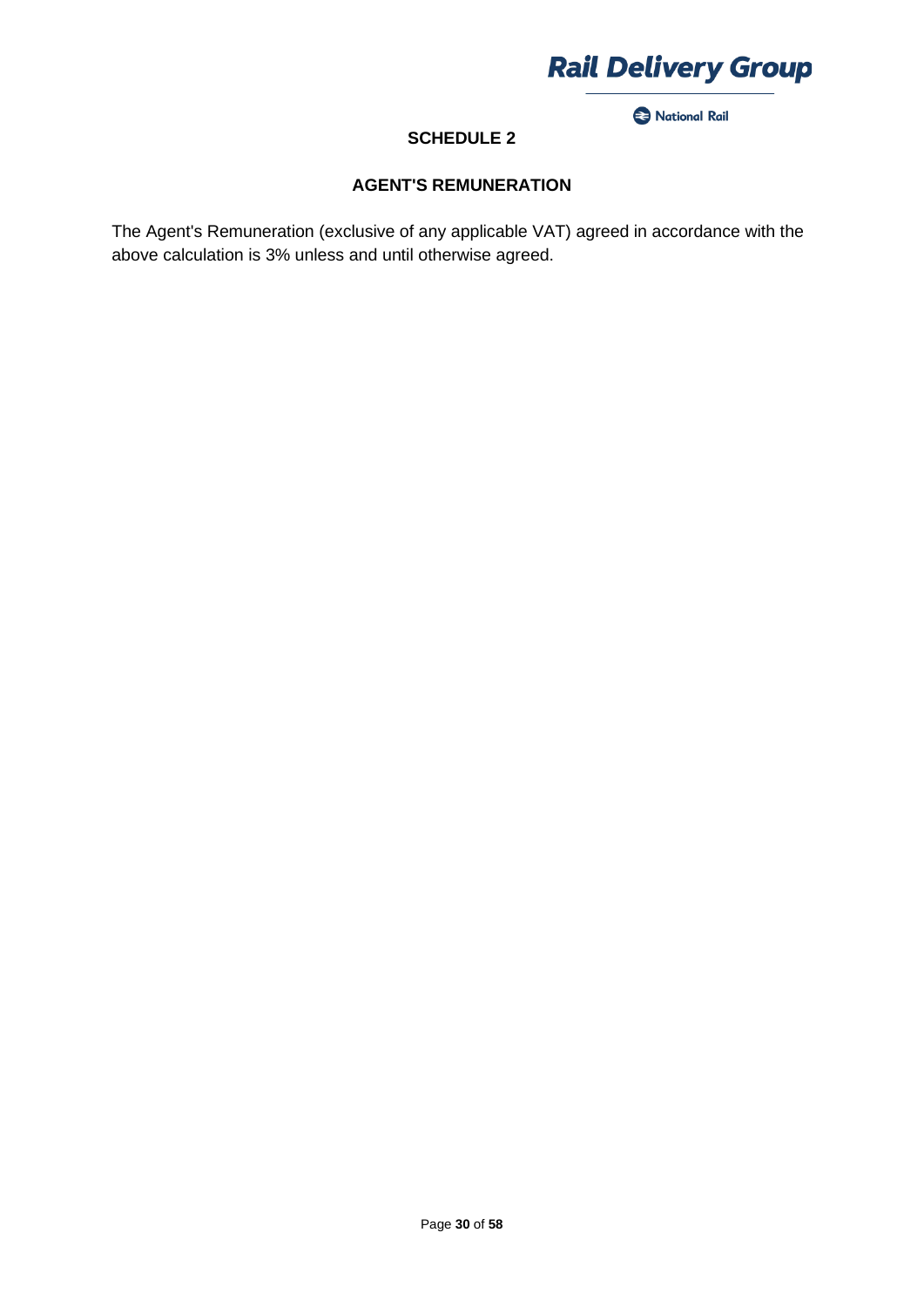

National Rail

## **SCHEDULE 3**

## **AUTHORISED OFFICES**

Authorised Offices shall be shown separately categorised under the following headings:

- (i) Retail premises
- (ii) Telephone Sales Centres
- (iii) Internet Sites
- (iv) Information and Reservation Locations
- (v) Self-Ticketing Locations
- (vi) Satellite Ticket Printing Locations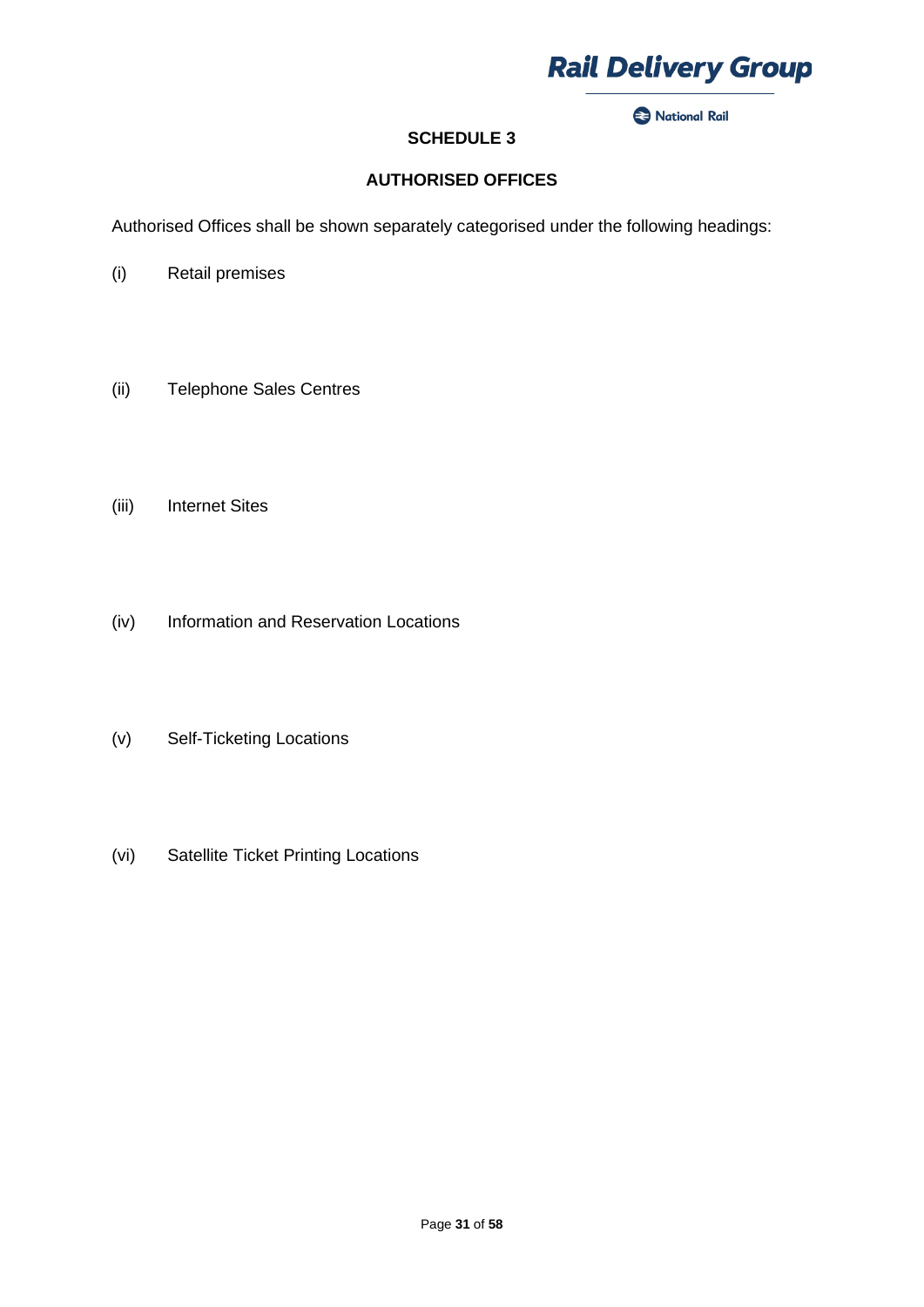

**Rack National Rail** 

## **SCHEDULE 4**

## **CLEARANCE AND SETTLEMENT PROCEDURE**

### **1. PROVISION OF RAIL PRODUCT AND REFUND INFORMATION TO RSP**

#### **1.1. General**

Rail Products sold by the Agent and Refunds made by the Agent shall be cleared and settled through the system operated by RSP.

- 1.1.1 Rail Products sold by the Agent;
- 1.1.2 Refunds made by the Agent in respect of Rail Products;
- 1.1.3 Agent's Fee together with any applicable VAT;
- 1.1.4 RSP Service Charges; and
- 1.1.5 Barcode Fulfilment Charges, if applicable.

#### **1.2. Provision of information**

Each Settlement Period the Agent shall provide to RSP and certify that they have in place and in operation procedures to meet RSP control requirements and that all Rail Products sold during the Settlement Period or held in stock have been accounted for correctly the information referred to in Paragraphs 1.3 to 1.6 in respect of all Rail Products and Refunds issued or made by it or on its behalf during that Settlement Period. All such information shall be provided:-

- (a) in accordance with the Approval Certificate for the relevant TIS, in the case of a Rail Product issued by or made with an Approved TIS;
- (b) in such other format as may be specified by RSP from time to time.

In each case, the information shall be provided at such times and in accordance with such procedures as RSP shall notify to the Agent from time to time, either generally or in any particular case, including any procedures that are intended to be used if it is impossible or impractical to provide the information in the usual way.

### **1.3. Information about Tickets**

The following information must be provided by the Agent to RSP in respect of each Ticket that is sold by the Agent: -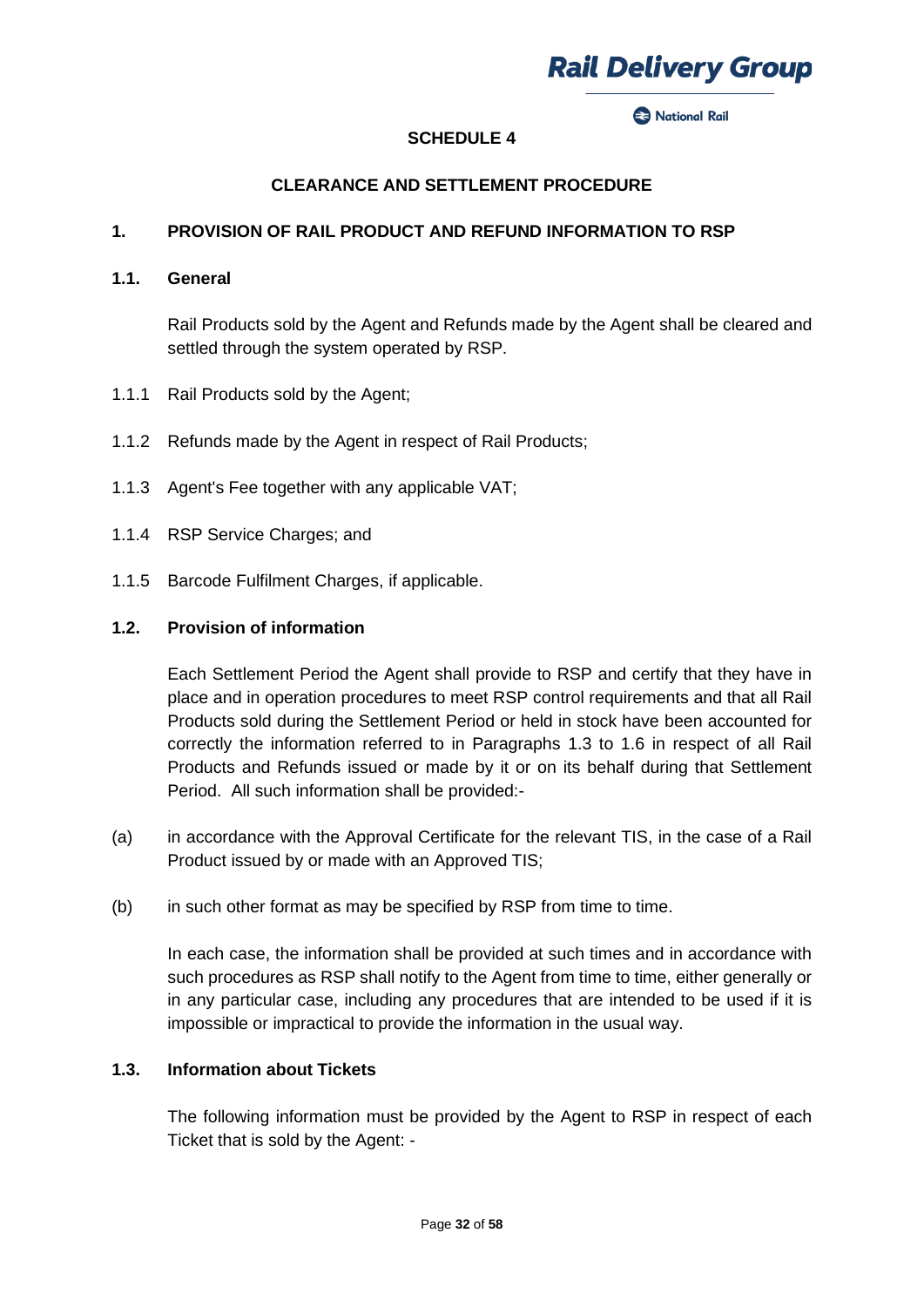#### **Rack National Rail**

- (a) the Agent's Account Number;
- (b) the name of the Agent and the relevant issuing office;
- (c) the date of issue and period of validity;
- (d) the station at which the journey is to commence (unless the Ticket is valid for journeys within a particular area);
- (e) the destination (unless the Ticket is valid for journeys within a particular area);
- $(f)$  if the Ticket is valid for journeys within a particular area, the area in which the Ticket is valid;
- (g) any requirements as to the route that must be taken or the Operator whose trains must or must not be used;
- (h) class of accommodation;
- (i) the Ticket type;
- (j) the price (including any applicable VAT) of the Ticket;
- (k) if the rights and restrictions applicable to the Ticket permit it to be sold only to a particular category of person, an indication of the category in question;
- (l) if the Ticket was issued with the aid of a TIS, the number of the TIS unless the Approval Certificate for that TIS does not specify a number for it; and
- (m) any other information required by RSP from time to time.

## **1.4. Information about Discount Cards**

The following information must be provided to RSP in respect of each Discount Card that is sold by the Agent: -

- (a) the Agent's Account Number;
- (b) the name of the Agent and the relevant issuing office;
- (c) the date of issue;
- (d) the type of Discount Card;
- (e) the Price (including any applicable VAT) of the Discount Card; and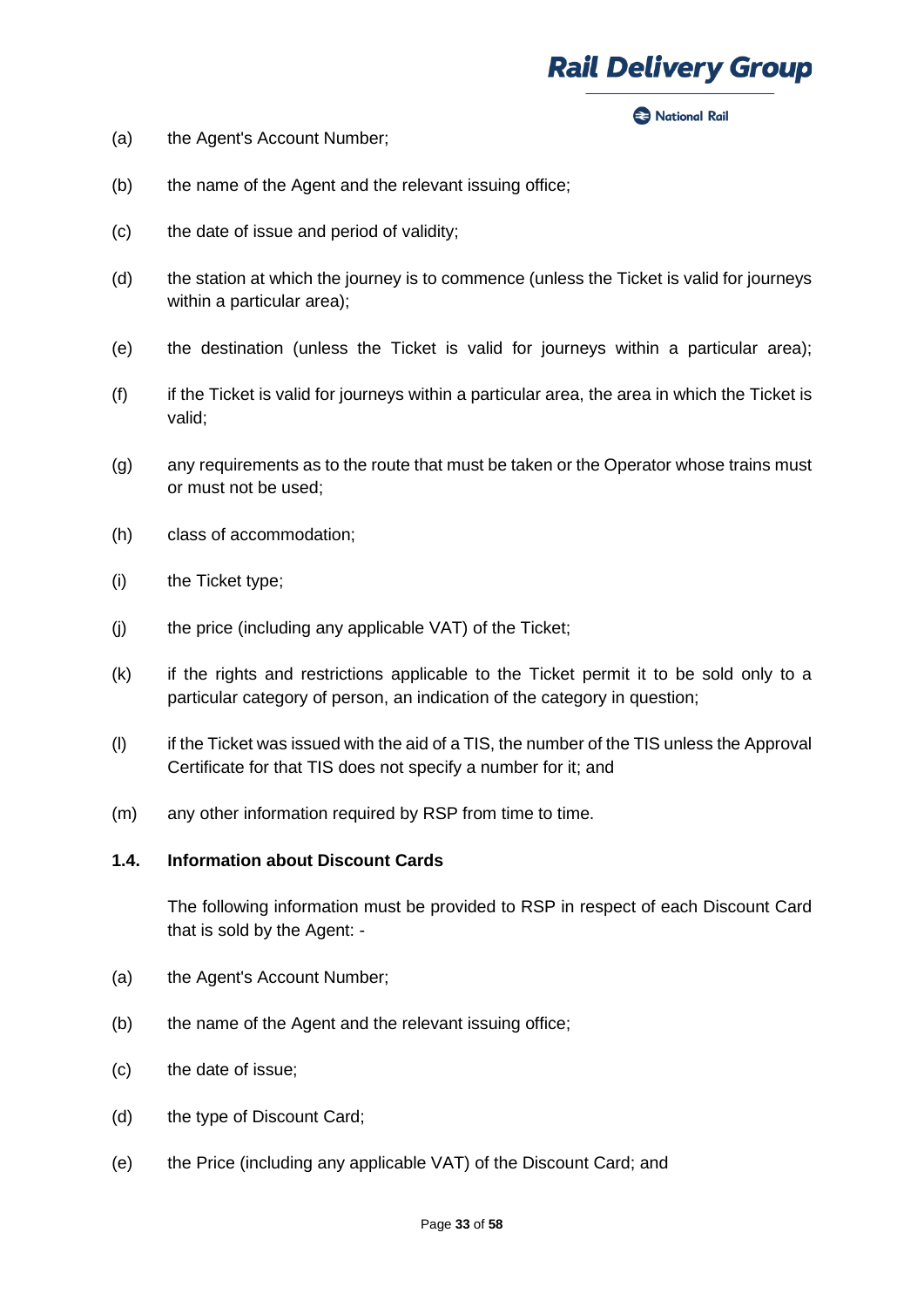

**Rack National Rail** 

(f) any other information required by RSP from time to time.

#### **1.5 Information about Reservations**

The following information must be provided to RSP in respect of each Reservation sold by the Agent: -

- (a) the Agent's Account Number;
- (b) the name of the Agent and the relevant issuing office;
- (c) the date on which the Reservation is valid;
- (d) the departure time of the train service on which the Reservation is valid;
- (e) the stations from and to which the Reservation is valid;
- (f) class of accommodation;
- (g) the Price (including any applicable VAT) of the Reservation;
- (h) if the voucher evidencing the Reservation was issued on a TIS, the number of the TIS, unless the Approval Certificate for that TIS does not specify a number for it; and
- (i) any other information required by RSP from time to time.

#### **1.6 Information about Refunds**

The following information must be provided to RSP in respect of each Refund that is made by the Agent: -

- (a) the Agent's Account Number;
- (b) the name of the Agent and the office at which the Refund was made;
- (c) the date of the Refund;
- (d) the amount of the Refund before the deduction of any administrative charges;
- (e) the Rail Product in respect of which the Refund was made;
- (f) the name and, in respect of any person other than a registered company, address of the person to whom the Refund was made;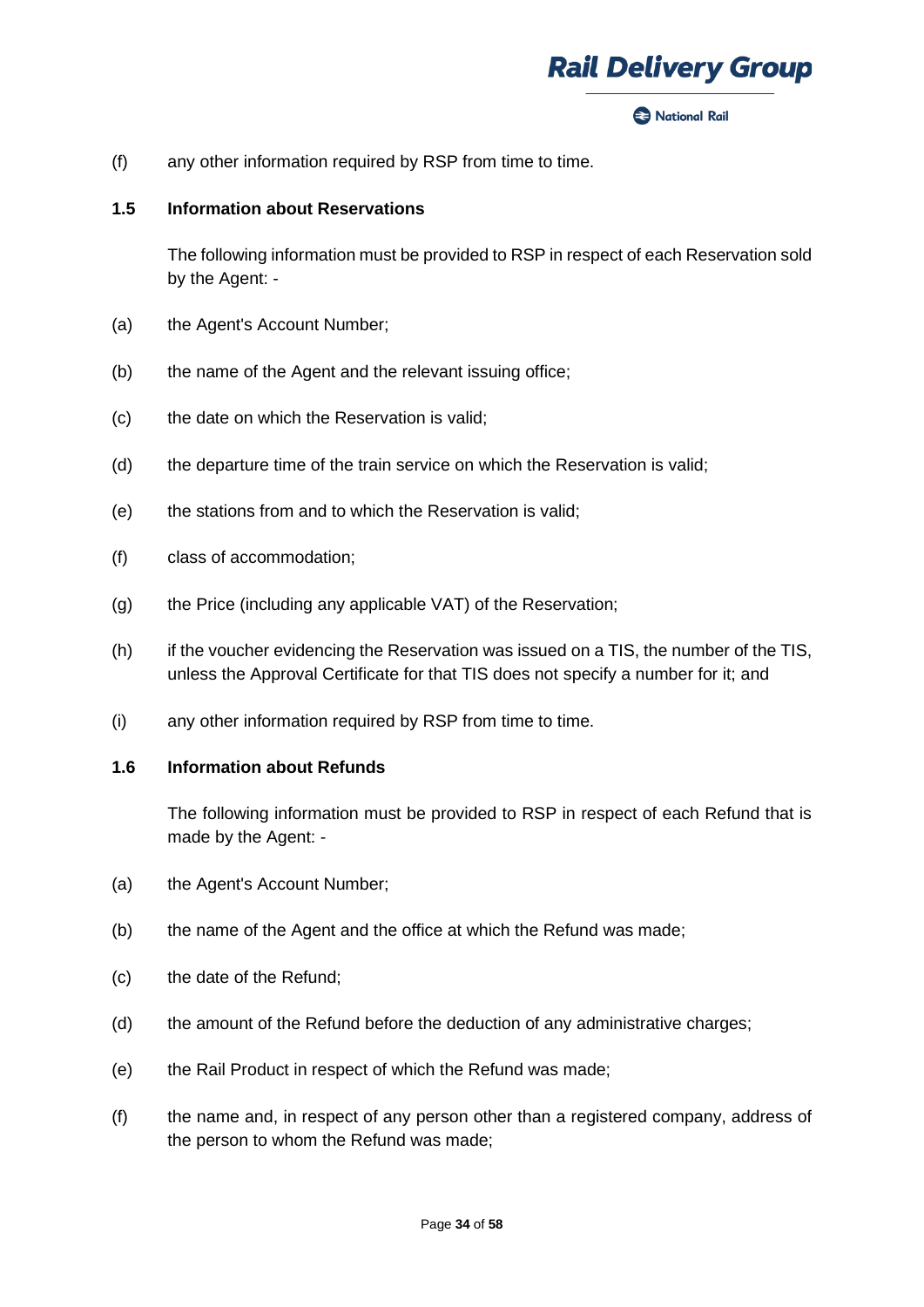### **Rational Rail**

- (g) whether the person to whom the Refund was made was charged an administration charge and, if so, the amount of such charge (including any applicable VAT) ; and
- (h) any other information required by RSP from time to time.

## **1.7 Information supplied incorrectly**

If any information provided to RSP by the Agent under Paragraphs 1.3 to 1.6 is incomplete or is provided in a different format or in accordance with a different procedure from that specified by RSP from time to time, RSP shall have a discretion whether or not to Accept for Clearing the relevant Rail Product and/or Refund in that Settlement Period. If it elects not to do so it shall notify the Agent accordingly, which shall then resubmit the information, together with any missing information, in accordance with Paragraph 1.2.

### **1.8 Data re-creation**

- (a) If any information which the Agent is bound to provide under Paragraphs 1.3 to 1.6 is lost or destroyed before the relevant Rail Product and/or Refund information has been Accepted for Clearing or for any other reason it is impossible or impracticable for the Agent to provide the information, the Agent shall notify RSP accordingly as soon as reasonably practicable after such event occurs.
- (b) RSP shall use its reasonable endeavours to obtain the missing information from any alternative sources available to it and, to the extent that it is unable to do so before the end of the Settlement Period to which the missing information relates, RSP shall estimate the part of the missing information that it needs for such purposes and shall base such estimate on such relevant information as is available to RSP.
- (c) The Agent shall co-operate with RSP, and provide it with such further information as it reasonably requires, to enable RSP to obtain or estimate such missing information.
- (d) Any missing information which is obtained by RSP from an alternative source, or is estimated by it under this Paragraph 1.8 shall, for the purposes of Clearance and Settlement Procedure, be deemed to have been provided by the Agent in the absence of fraud or wilful default or manifest error by RSP.

## **1.9 Time at which items are Accepted for Clearing**

RSP may elect to treat any Rail Product or Refund in relation to which the information referred to in Paragraphs 1.3 to 1.6 was: -

(a) received by it in a particular Settlement Period from the Agent, as having been Accepted for Clearing in the following Settlement Period; or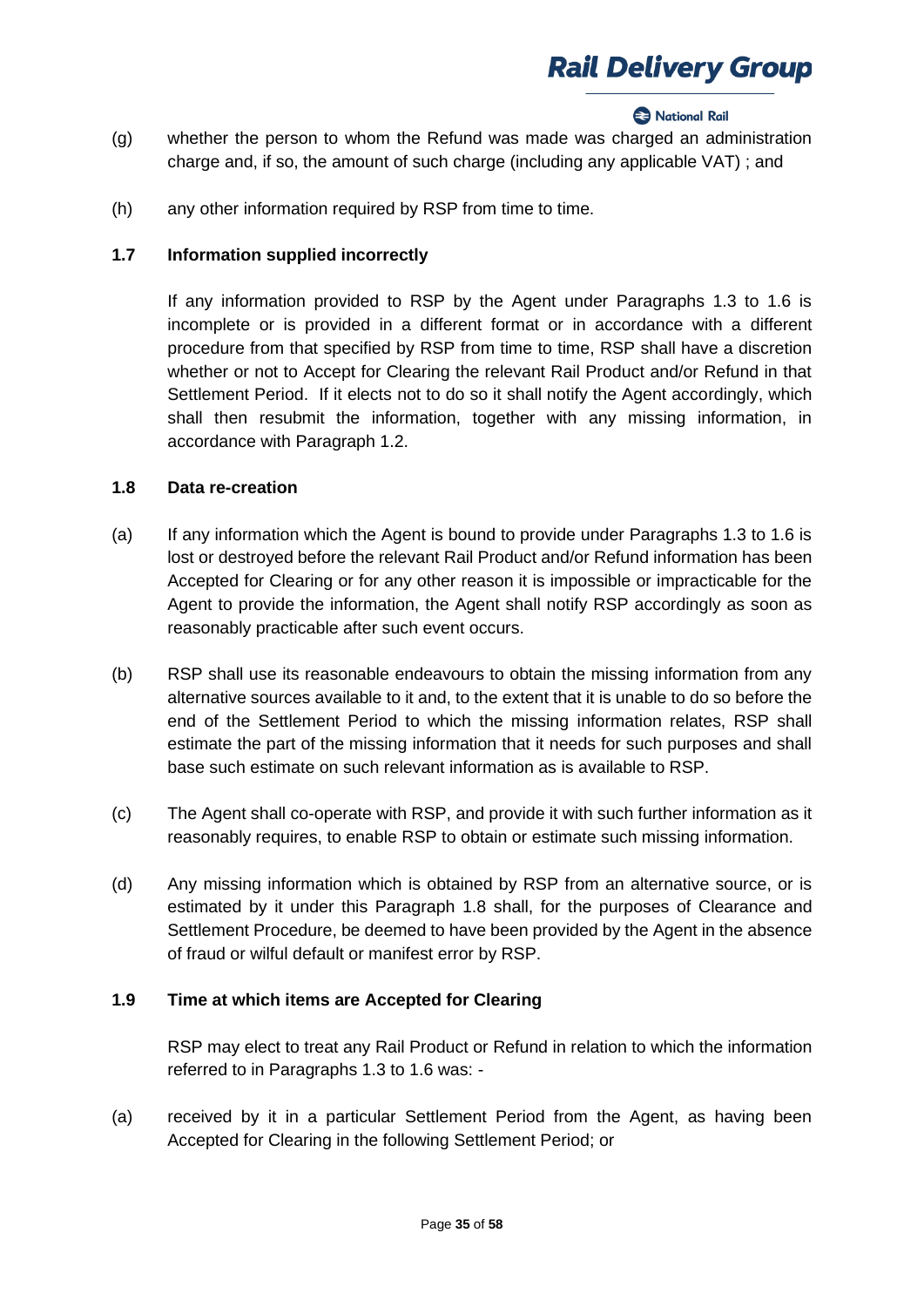### **Rational Rail**

(b) incomplete or supplied in a format or in accordance with a procedure which is different from that specified by RSP from time to time, as having been Accepted for Clearing in the Settlement Period in which such information is completed and provided to RSP in accordance with a procedure acceptable to RSP.

If RSP makes one of these elections, for the purposes of this Agreement, the relevant Rail Product or Refund shall be deemed to have been Accepted for Clearing in the Settlement Period so elected by RSP.

## **1.10 Effect of Acceptance for Clearing**

Following the receipt by RSP of all the required information relating to a Rail Product or Refund and their Acceptance for Clearing, RSP shall take the amounts which are due to the Agent in respect of such Rail Product or Refund into account, in accordance with the ATOC Licence and Clearance and Settlement Procedure, for the purpose of determining the payments due from the Agent in respect of the Settlement Period in which the Rail Product or, as the case may be, Refund is Accepted for Clearing.

## **2. PRESERVATION OF INFORMATION**

## **2.1. Information**

- (a) The Agent shall preserve the information specified in Paragraphs 1.3 to 1.6 in relation to every Rail Product it sells and every Refund it makes. Such information shall be preserved in the case of Rail Products issued with the aid of a TIS or Refunds made in respect of such Rail Product until that information has been received by RSP and in all other cases for thirty Settlement Periods after the end of the Settlement Period in which the Rail Product was issued or, as the case may be, Refund was made.
- (b) RSP shall make arrangements for the transfer of information to RSP from any TIS which it has approved. Such transfer shall take place at such times and in accordance with such procedures as RSP may notify the Agent from time to time and the Agent shall co-operate with such procedures.
- (c) The Agent shall preserve written summaries of its sales of Rail Products and Refunds which were issued or made with the aid of a TIS for thirty Settlement Periods after the end of the Settlement Period in which the information specified in Paragraphs 1.3 to 1.6 relating to such sales or Refunds was received by RSP.

## **2.2 Inspection**

The Agent shall permit RSP or anyone authorised by it to inspect its TIS authorised for the sale of Rail Products and the information preserved under Paragraph 2.1. The Agent shall give every reasonable assistance to RSP and anyone so authorised, shall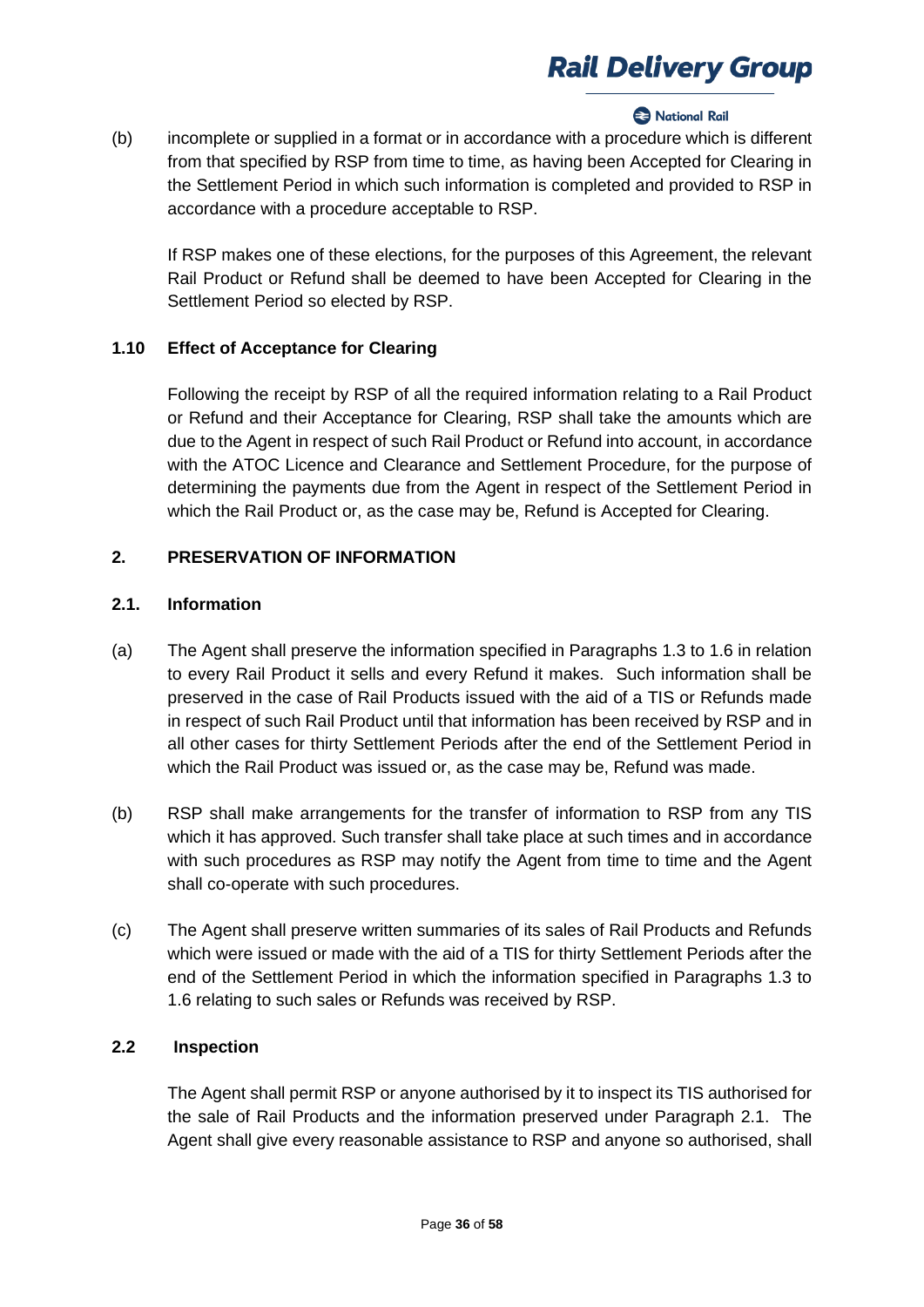#### **2** National Rail

comply with all their reasonable requests and shall allow them to take copies or extracts from any of the preserved information.

### **3. SETTLEMENT OF REVENUES**

#### **3.1. Calculation of the Settlement Amount**

RSP shall in respect of each Settlement Period using the information supplied by the Agent under Paragraphs 1.3 to 1.6, calculate an amount (the "Settlement Amount") as follows: -

(a) the aggregate of the price (including any applicable VAT) paid or deemed to have been paid by the purchaser or, if higher, the price (including any applicable VAT) specified in the RSP Data as reduced by any applicable discount for each Rail Product sold or treated under Clearance and Settlement Procedure as having been sold by the Agent or on its behalf during that Settlement Period;

### LESS

(b) the aggregate of the amounts of the Refunds notified by RSP as being made by the Agent or on its behalf during that or a previous Settlement Period;

### LESS

(c) the aggregate of the amount of Agent's Remuneration (together with any applicable VAT) due to the Agent in respect of net sales during that Settlement Period (the result of steps (a) and (b) above);

## PLUS

(d) half the total of any administrative charges (including any applicable VAT) made by the Agent in respect of Refunds made by it or on its behalf during that or a previous Settlement Period; and

## PLUS

(e) the aggregate of any Barcode Fulfilment Charges due for payment to the Operators.

## PLUS or LESS

- (f) any uncleared balances from previous Settlement Periods.
- **3.2. Barcode Fulfilment Charge**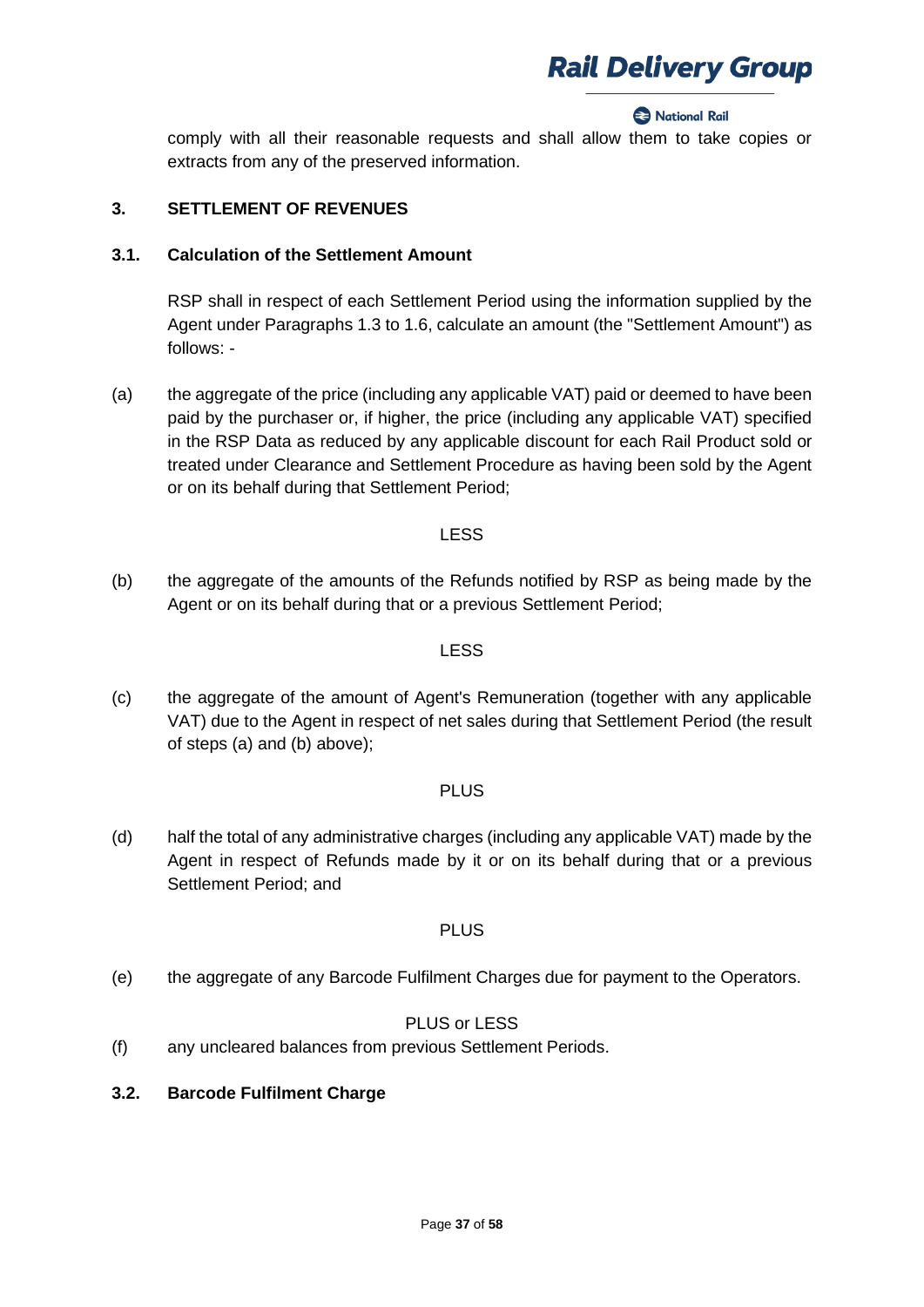#### **2** National Rail

- 3.2.1. For each Barcode Ticket transaction carried out by the Agent, a Barcode Fulfilment Charge will be due from the Agent to RSP.
- 3.2.2. The Barcode Fulfilment Charge is calculated as a percentage of the transaction value ("**Barcode Fee Rate**"), subject to a minimum transaction value ("**collar**") and a maximum Barcode Fulfilment Charge ("**cap**"). Where the transaction value is less than £10, the Barcode Fee Rate will be 0%.

**0.35% Barcode Fee Rate:** The default basis for the Barcode Fulfilment Charge will be a collar of £10 with a Barcode Fee Rate of 0.35%, subject to a cap of £0.30.

**0.41% Barcode Fee Rate**: The alternative Barcode Fulfilment Charge where the collar is £15 with a Barcode Fee Rate of 0.41%, subject to a cap of £0.30.

- 3.2.3. Once per RSP year the Agent may change which Barcode Fee Rate is to apply. If the Agent wishes to change the Barcode Fee Rate, it shall give written notice to RSP at least one week before the end of a Settlement Period. RSP shall acknowledge such notice in writing. The revised Barcode Fee Rate shall then apply from 00:00 on the first day of the next Settlement Period.
- 3.2.4. The Barcode Fulfilment Charges are included in Agent Settlement Amount as calculated in Paragraph 3.1.

## **3.3. Method of payment**

- 3.3.1. Any amounts due from the Agent under this Agreement shall be paid by Direct Debit under a mandate granted to RSP over a pounds sterling account with a bank in the United Kingdom in such form as RSP may require from time to time. Payment shall be taken by RSP on the 19<sup>th</sup> day, or the next working day, following the end of each Settlement Period, except for the Settlement Period ending on the 31<sup>st</sup> March of each year in which case the day will be notified by RSP to the Agent in writing on or before the 31<sup>st</sup> March in the previous year.
- 3.3.2. The Agent may not terminate or vary the terms of any such mandate that it grants to RSP without RSP's prior consent.

## **3.4. Settlement Periods**

On or before 31st March in each year, RSP shall determine the Settlement Periods in the following twelve months and will make available via the ATOC Travel Agents Website.

## **4. AGENT'S REMUNERATION**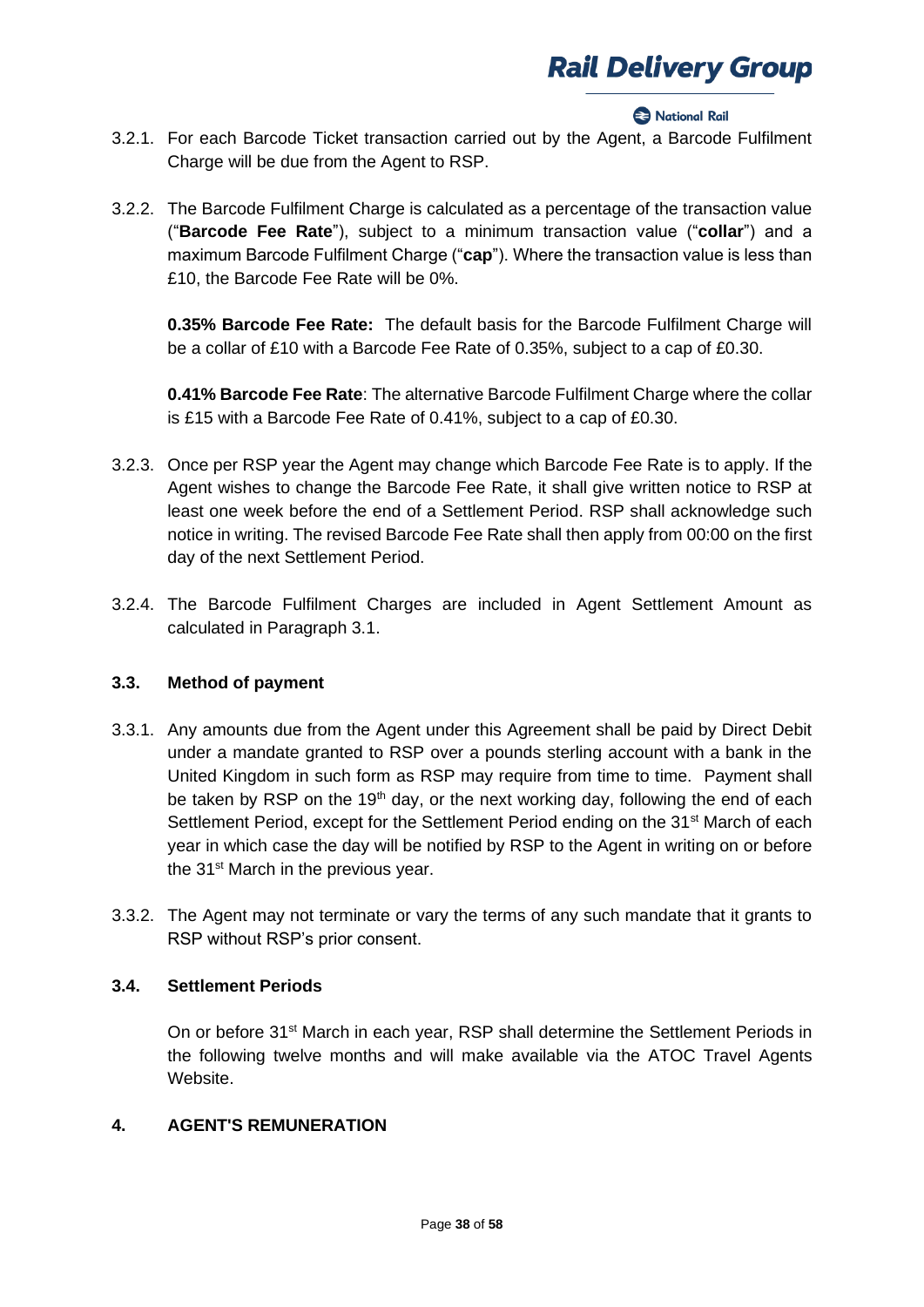## **2** National Rail

The Agent shall be entitled to the Agent's Remuneration (together with any applicable VAT) from RSP in accordance with the provisions of the ATOC Licence. The rate(s) of Agent's Remuneration to which the Agent is entitled may be varied by RSP from time to time only in accordance with the provisions of the ATOC Licence and with the authority of ATOC.

### **5. NON-PAYMENT BY THE AGENT**

#### **5.1. Interest**

RSP shall be entitled to charge interest on any amount payable by the Agent to RSP from the time that any such amount becomes due. RSP shall charge interest on the amount from time to time outstanding in respect of that overdue sum for the period beginning on its due date and ending on the date of its receipt in cleared funds by RSP (both before and after any judgement) at the Default Rate. Interest accrued under this Paragraph 5.1 shall be due on demand by RSP but, if not previously demanded, shall be due on the last day of the Settlement Period in which the default occurred. If not paid when due, the interest shall be added to the overdue sum and itself bear interest accordingly.

## **5.2. Expenses**

The Agent shall on demand indemnify RSP on an after tax basis against any cost, loss, expense or liability sustained or incurred by it (including any VAT for which credit is not available under the Value Added Tax Act 1994) as a result of a failure by the Agent to pay any amount payable by it under this Agreement when due, including the costs and expenses of any proceedings brought against the Agent to recover the amount due.

## **6. CALCULATIONS BY RSP**

All calculations, determinations and estimates made by RSP under this Agreement shall be final and binding on the Agent in the absence of manifest error, negligence, wilful default or fraud.

## **7. SALES OF RAIL PRODUCTS IN EXCHANGE FOR WARRANTS**

If the Agent is authorised under Schedule 8 to sell Rail Products in exchange for Warrants, then, notwithstanding any other paragraphs of the Clearance and Settlement Procedure, it shall: -

(a) forward to RSP all Warrants which it has accepted as a method of payment by attaching them to the return, submitted in accordance with Paragraph 3.2, which relates to the Settlement Period in which the relevant Warrants were accepted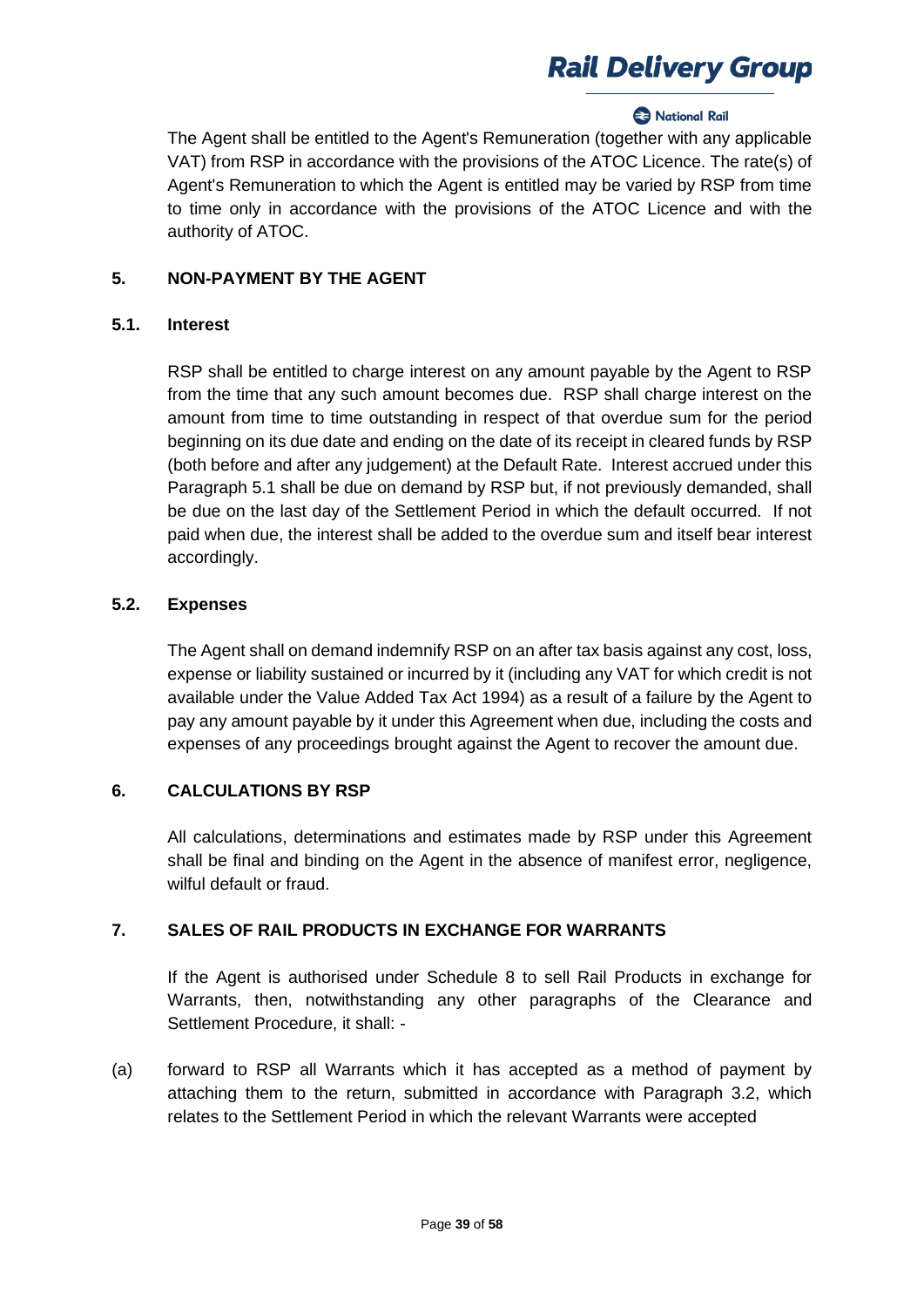

**Racional Rail** 

## **8. LIABILITY OF RSP**

- **8.1** RSP shall not be responsible for any loss, liability, cost, claim, action, demand or expense incurred by the Agent or any other person by reason of any act or omission of RSP or its employees, agents or delegates unless it is the result of the manifest error, fraud, negligence or wilful default of RSP or its employees, agents or delegates. The Agent shall not bring a claim against RSP in respect of such loss, liability, cost or expense unless such claim is brought in respect of the manifest error, fraud, negligence or wilful default of RSP.
- **8.2** If RSP realises that any error of calculation or error of exercise of any power has been made under this Schedule it shall rectify such error as soon as is reasonably possible.

#### **9. TIME LIMITS**

Where any obligation under Clearance and Settlement Procedure is required to be performed within a specified time limit that obligation shall be deemed to continue after that time limit if it is not complied with within the time limit.

### **10. PAYMENTS FREE AND CLEAR OF SET-OFF**

Except as expressly required or permitted by the ATOC Licence, all sums payable under the ATOC Licence shall be paid free and clear of any deductions, withholdings, set-offs or counterclaims, except as required by law.

## **11. REVIEW OF CLEARANCE AND SETTLEMENT PROCEDURE**

- **11.1** Notwithstanding any other provision of this Agreement RSP may at its absolute discretion review any of the provisions contained in this Clearance and Settlement Procedure, including but not limited to specifying weekly settlement of all revenues, due to either:
- (a) a substantial increase in the number and/or value of transactions in any 6 month period compared to the previous 6 month period or a change in the Approved Method of Retailing.
- (b) a material change in the Agent's trading condition which may in the opinion of RSP affect the Agent's ability to pay any sums due under this Agreement.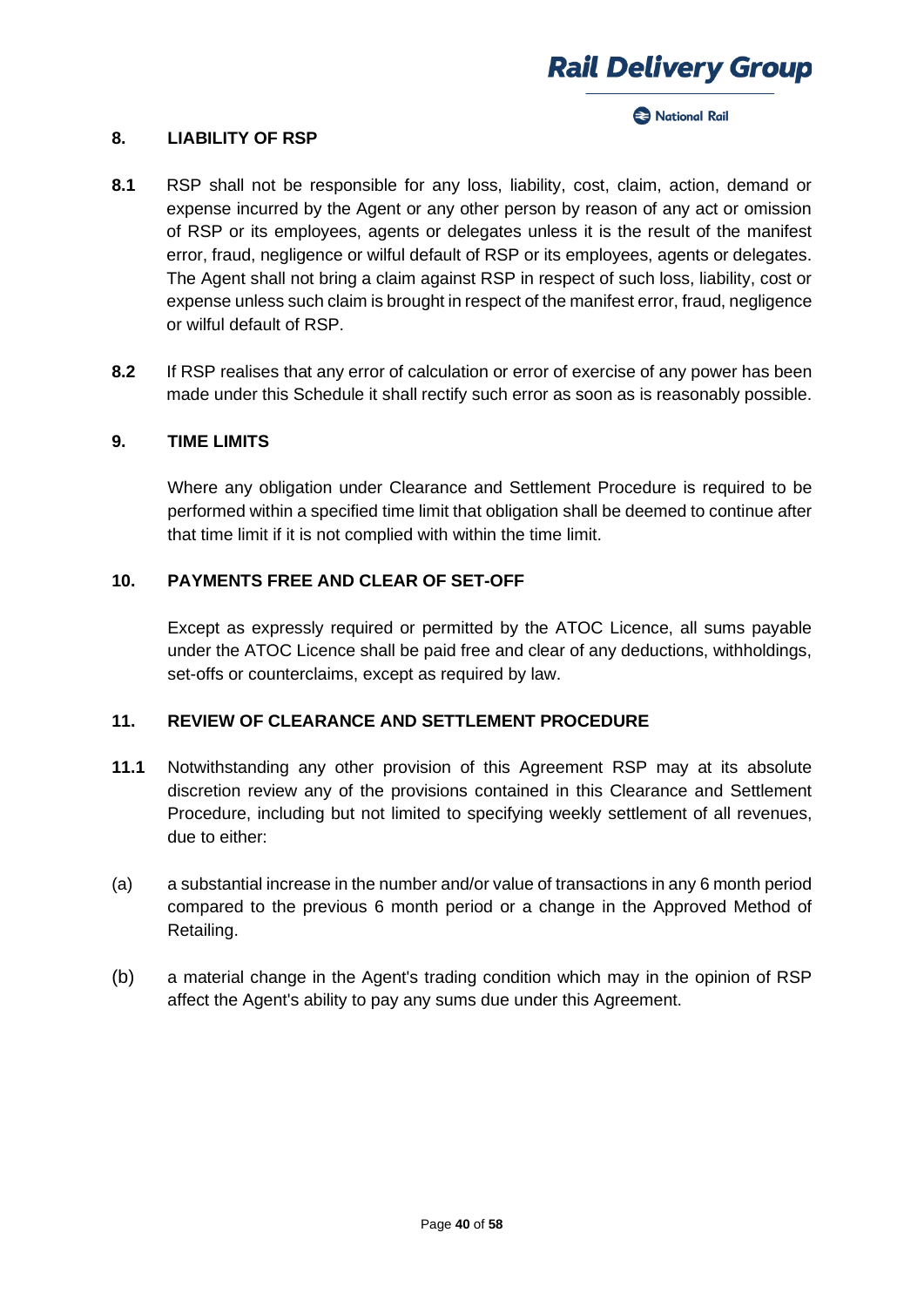

National Rail

## **SCHEDULE 5**

### **SETTLEMENT PERIODS AND PAYMENT DATES**

| <b>Period</b> | <b>Start Date</b> | <b>End Date</b>   | <b>Invoice Date</b> | <b>Direct Debit Due</b><br><b>Date</b> |
|---------------|-------------------|-------------------|---------------------|----------------------------------------|
| 2301          | 01 April 2022     | 30 April 2022     | 12 May 2022         | 19 May 2022                            |
| 2302          | 01 May 2022       | 28 May 2022       | 09 June 2022        | 16 June 2022                           |
| 2303          | 29 May 2022       | 25 June 2022      | 07 July 2022        | 14 July 2022                           |
| 2304          | 26 June 2022      | 23 July 2022      | 04 August 2022      | 11 August 2022                         |
| 2305          | 24 July 2022      | 20 August 2022    | 01 September 2022   | 08 September 2022                      |
| 2306          | 21 August 2022    | 17 September 2022 | 29 September 2022   | 06 October 2022                        |
| 2307          | 18 September 2022 | 15 October 2022   | 27 October 2022     | 03 November 2022                       |
| 2308          | 16 October 2022   | 12 November 2022  | 24 November 2022    | 01 December 2022                       |
| 2309          | 13 November 2022  | 10 December 2022  | 22 December 2022    | 29 December 2022                       |
| 2310          | 11 December 2022  | 07 January 2023   | 19 January 2023     | 26 January 2023                        |
| 2311          | 08 January 2023   | 04 February 2023  | 16 February 2023    | 23 February 2023                       |
| 2312          | 05 February 2023  | 04 March 2023     | 16 March 2023       | 23 March 2023                          |
| 2313          | 05 March 2023     | 31 March 2023     | 13 April 2023       | 20 April 2023                          |

On or before 31<sup>st</sup> March in each year, RSP shall determine the Settlement Periods in the following twelve months and will make available via the ATOC Travel Agents Website.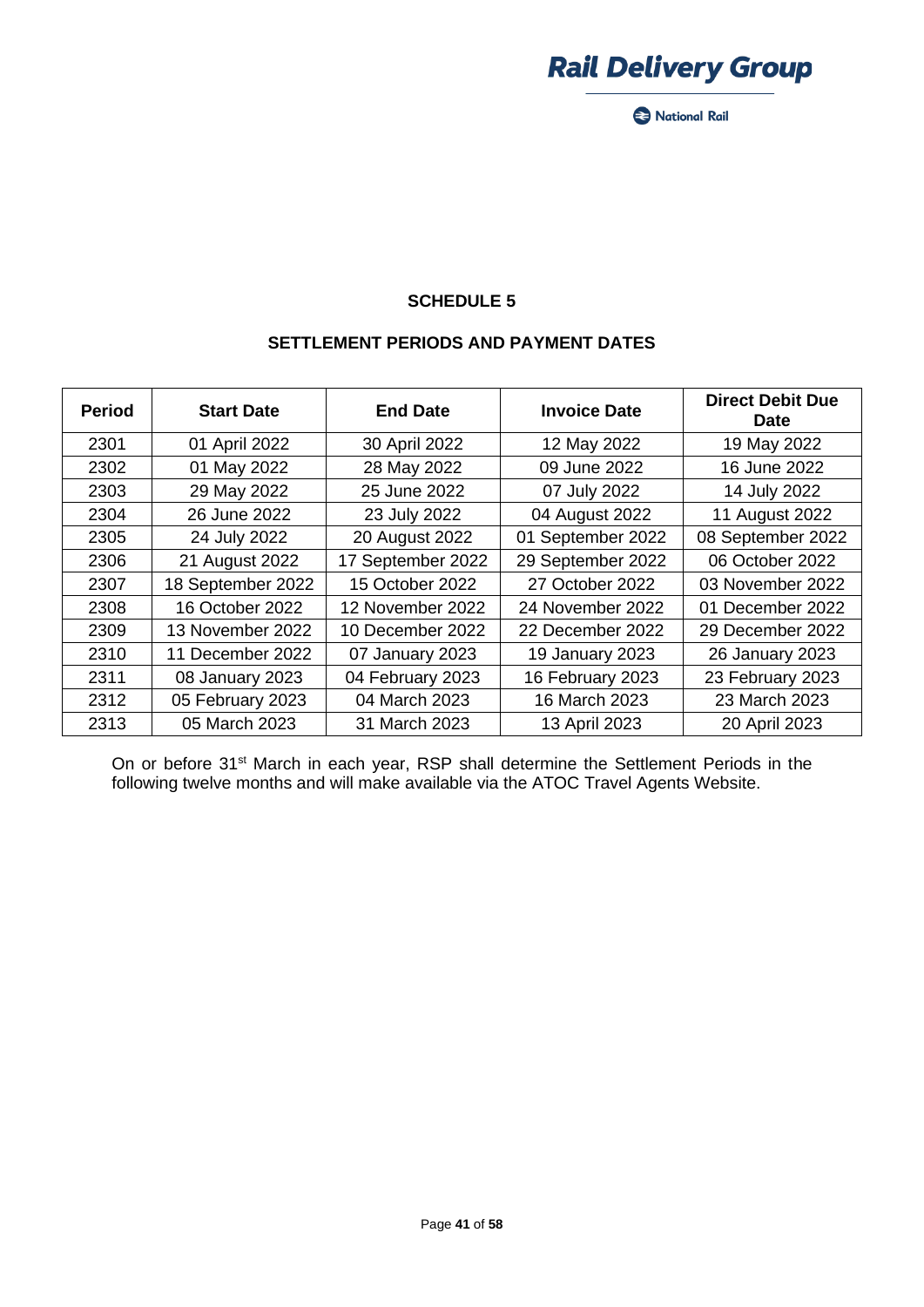

**2** National Rail

## **SCHEDULE 6**

## **RAIL PRODUCTS**

Subject to the restrictions on the Agent's authority under this Agreement (including for the avoidance of doubt those contained in Schedule 8 of this Agreement) the Rail Products shall consist of the following:

- (a) Tickets to be issued with the aid of an Approved TIS for which the fare has been provided and in accordance with the rules for the application of such fares as shall from time to time be supplied by RSP;
- (b) all other Tickets for which the fare is specified in RSP Data which is in force and has been supplied to the Agent by ATOC;
- (c) Reservations relating to Tickets;
- (d) Discount Cards; and
- (e) such other products which may be settled through the services of RSP as ATOC may notify to the Agent from time to time.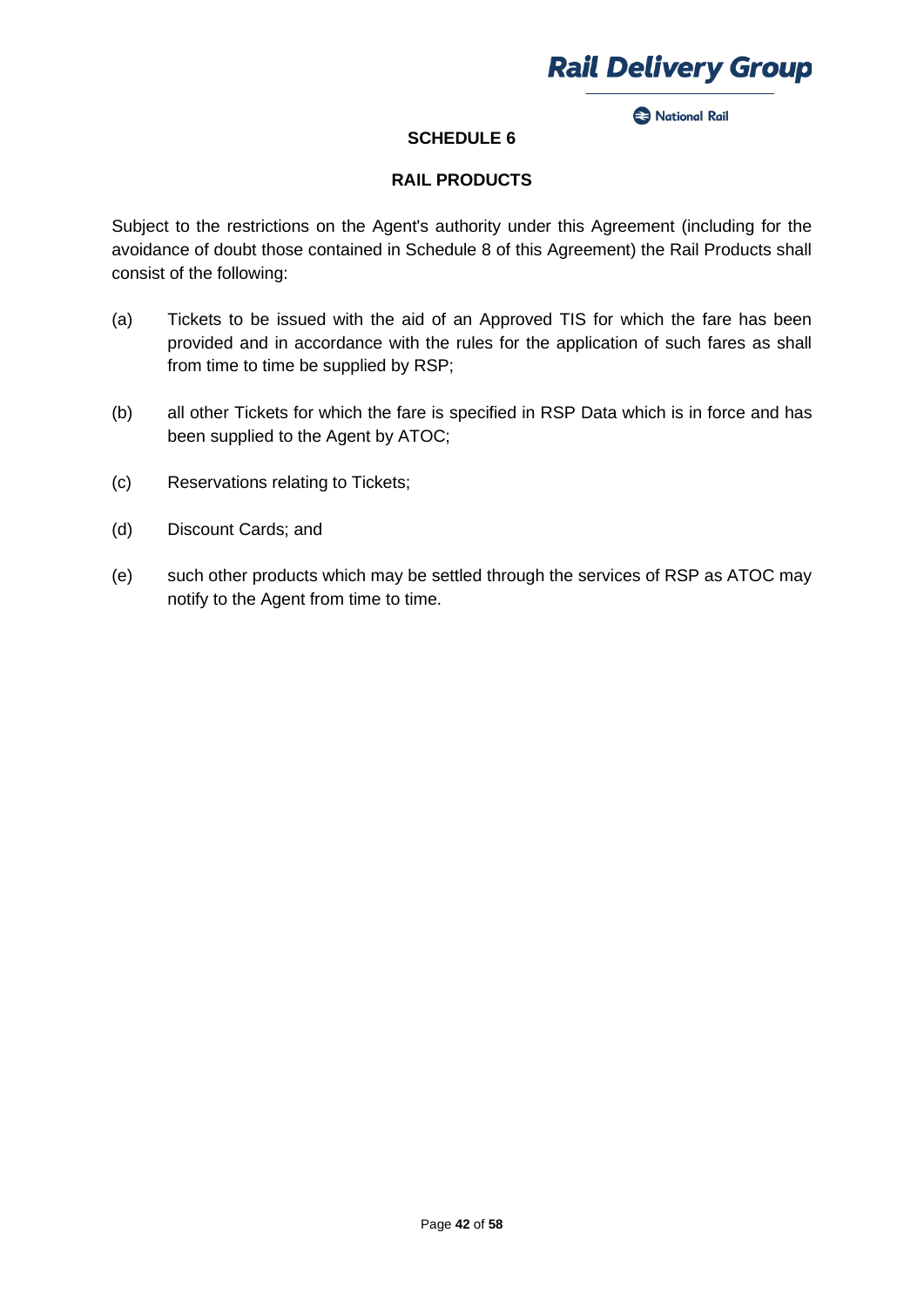

Rational Rail

## **SCHEDULE 7**

### **APPROVED METHODS OF RETAILING**

For the purposes of Clause 2.7 of this Agreement, an Approved Method of Retailing may consist of one or all of the following methods:

- (a) through the Agent's retail premises using an Approved TIS or;
- (b) through a Telephone Sales Centre that has been licensed as an Authorised Office and using an Approved TIS or;
- (c) through an Internet Site that has been licensed as an Authorised Office and using an Approved TIS; or
- (d) through a Self-Ticketing Location using an Approved TIS; or
- (e) through a Satellite Ticket Printing Location using an Approved TIS.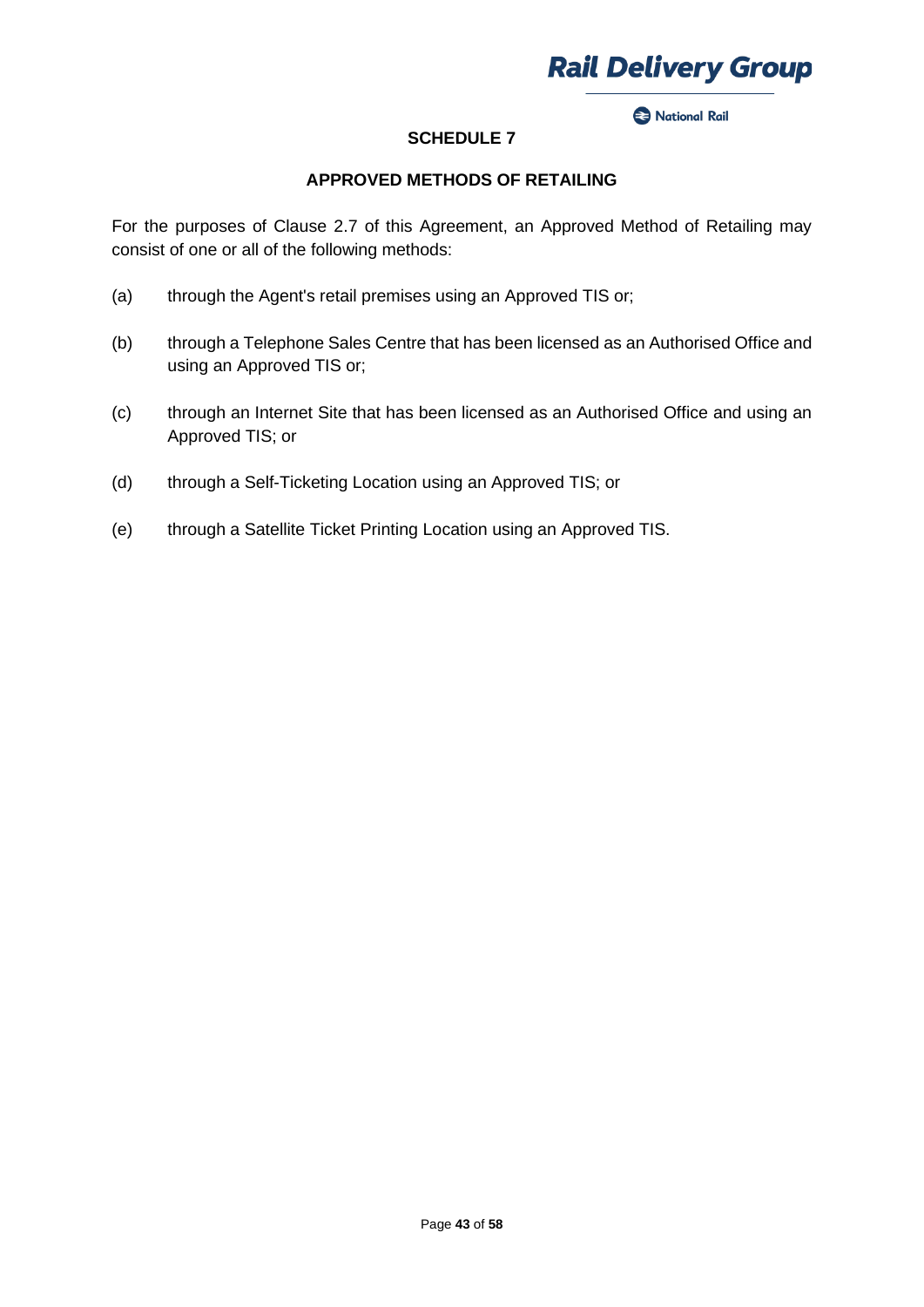

Rational Rail

## **SCHEDULE 8**

## **RESTRICTIONS ON THE AGENT'S AUTHORITY**

The Agent has no authority under this Agreement to sell any of the following:-

- (a) Season Tickets;
- (b) One-Day Travelcards which do not comply with Transport for London's specifications;
- (c) Tickets sold in exchange for Warrants;
- (d) Tickets purchased with the benefit of a railways staff privilege card; or
- (e) Discount Cards which are specifically intended for use by disabled persons.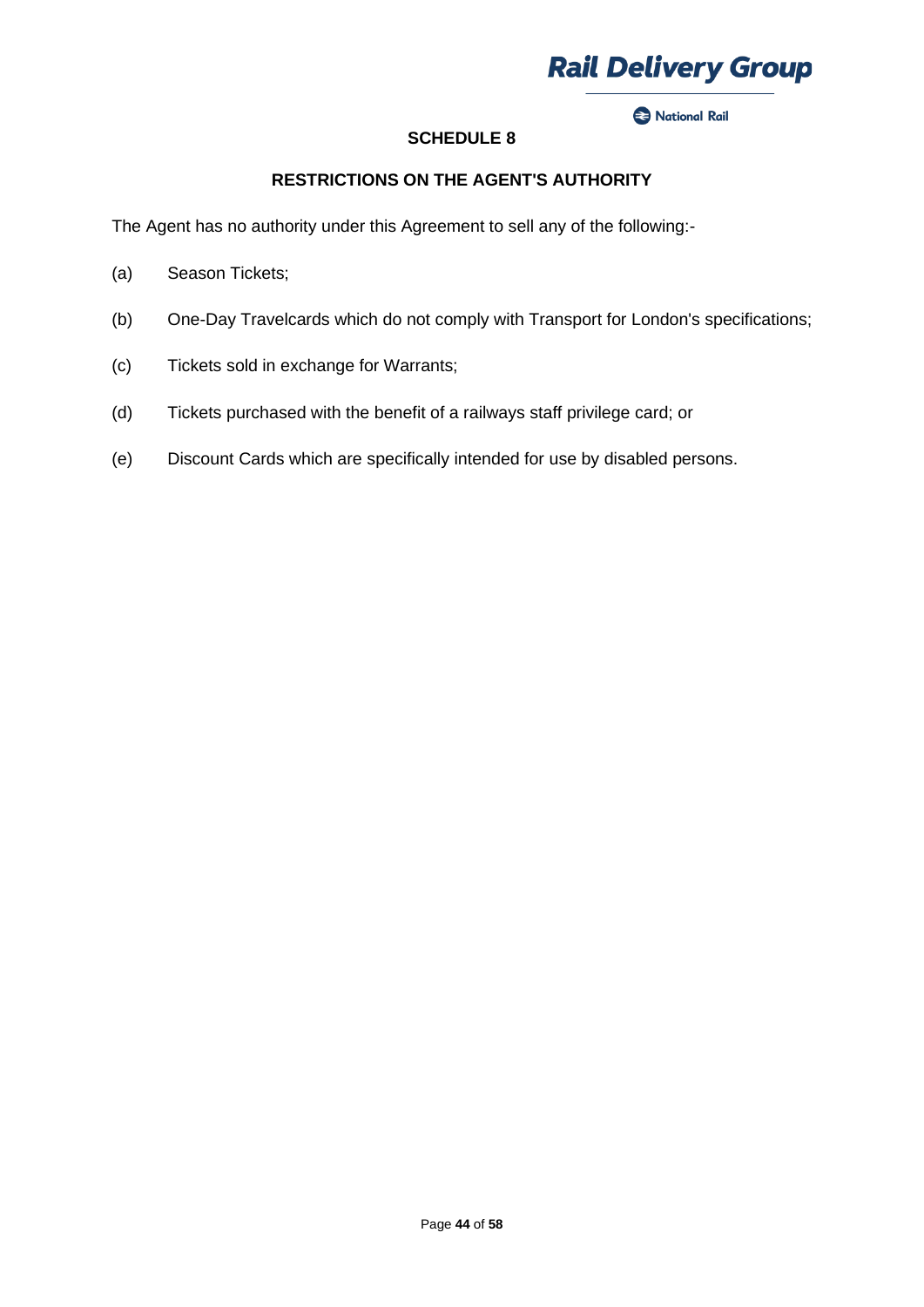

National Rail

**SCHEDULE 9**

Not used.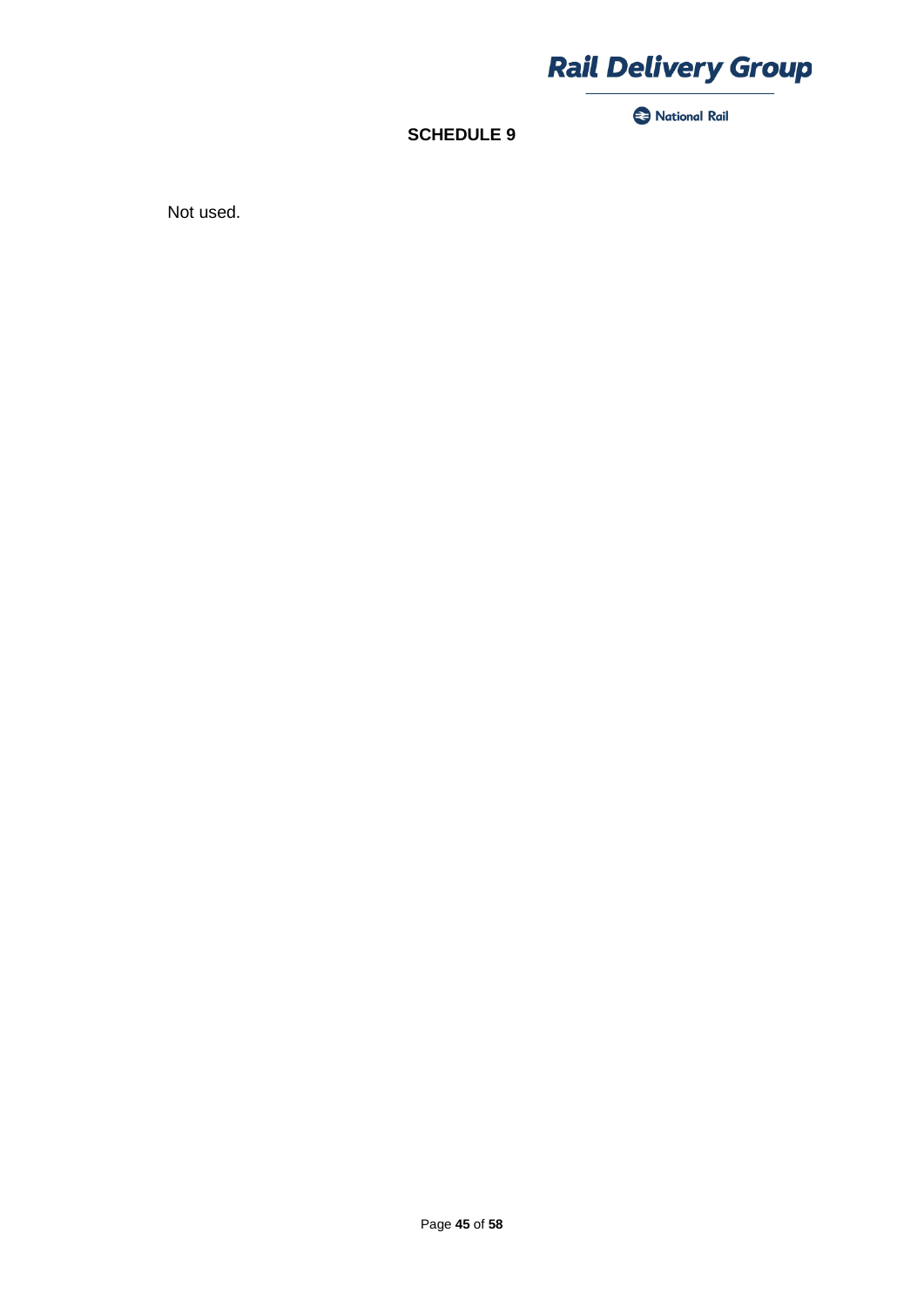

**Rack National Rail** 

## **SCHEDULE 10**

### **ATOC STANDARDS**

**1** As at the date of this Agreement the following ATOC Standards shall apply in respect of the following Approved Methods of Retailing:

#### **(a) Internet Site**

ATOC Standard for the Operation of Internet Sites: where such Internet Site is used for the sale of Rail Products to the general public.

### **(b) Telephone Sales Centre**

ATOC standard for the Operation of Telephone Sales Centres: where such Telephone Sales Centre is for the sale of Rail Products to the general public.

These ATOC Standards may be varied or added to by ATOC at its sole discretion.

- **2** As at the date of this Agreement there are no defined ATOC Standards applicable for the other Approved Methods of Retailing. For the avoidance of doubt this includes the sale of Rail Products to restricted customer groups such as defined corporate customers through Internet Sites or Telephone Sales Centres.
- **3** If an Agent wishes to sell Rail Products to a restricted customer group such as those contemplated in Section 2 above using an Internet Site, the Agent shall notify ATOC of the proposed service it intends to provide and details of the restricted customer group. ATOC may at its sole discretion stipulate appropriate retailing standards with which the Agent must comply in relation to the Agent's proposed service. Such standards shall be designed to be consistent, where appropriate, with the ATOC Standard for the Operation of Internet Sites, which sell Rail Products to the general public.
- **4** The ATOC Standards described in Section 1(a) and 1(b) above shall be supplied to the Agent by ATOC in the event that the agent notifies ATOC that it wishes or may wish to sell Rail Products in the manner described in 1(a) and 1(b) above.
- **5** ATOC reserves the right, at its sole discretion, to withdraw or modify the ATOC Standards or to introduce new ATOC Standards from time to time.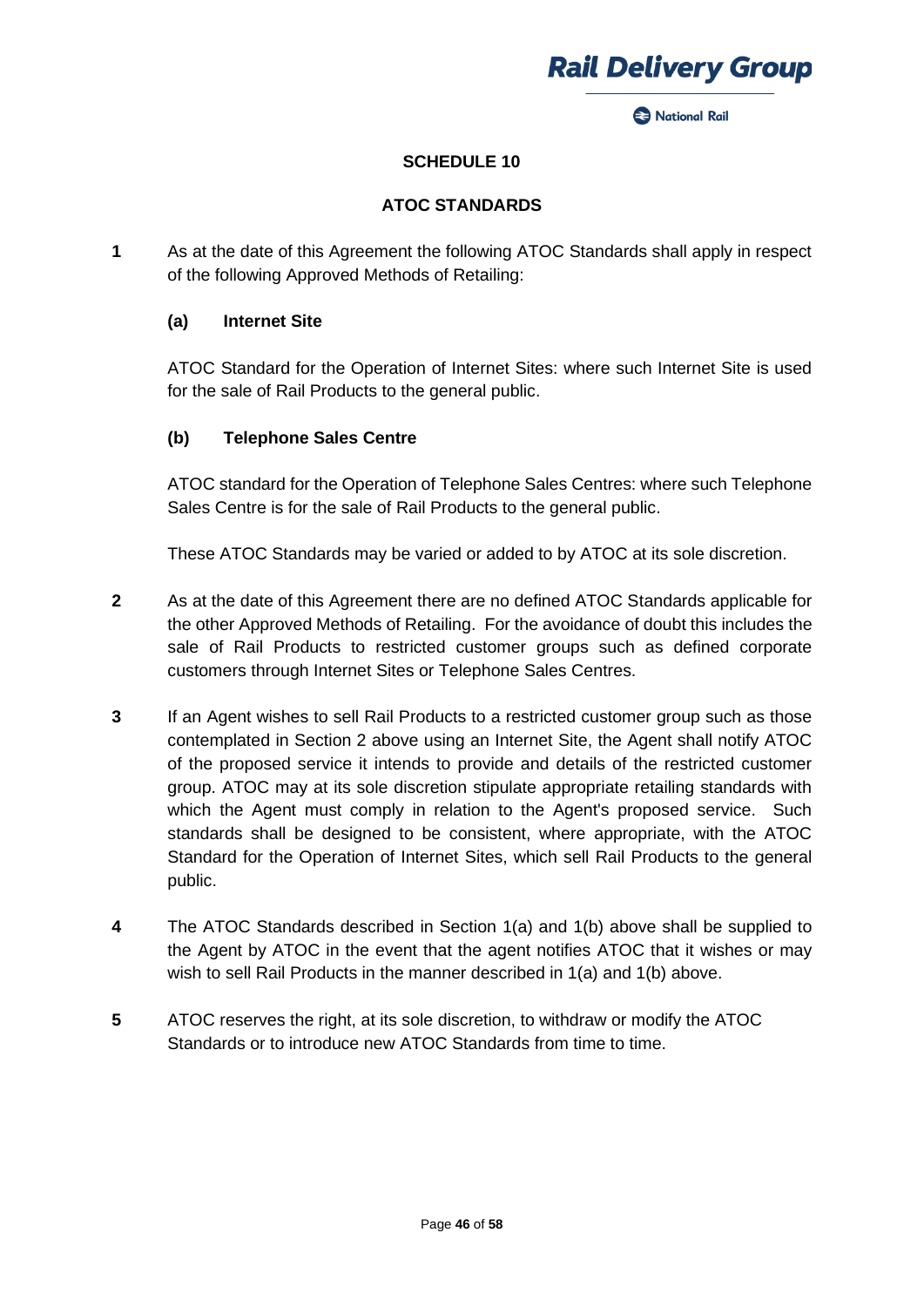

**2** National Rail

## **SCHEDULE 11**

### **STAFF TRAINING**

- **1.** The Agent undertakes that it will employ staff competent to sell Rail Products at each of its Authorised Offices. As a minimum, 2 staff or 20% of the staff engaged in selling Rail Products at any Authorised Office, whichever is the greater, shall have attained a Certificate Of Rail Agent Competency (CORAC). In the case of any Authorised Office which has only one member of staff that member of staff shall have attained a Certificate Of Rail Agent Competency.
- **2.** The Agent shall have on duty at all times during opening hours at least one member of staff who has attained the Certificate Of Rail Agent Competency.
- **3.** ATOC shall provide the Agent, at the Agent's cost, with suitable training as required by sections 1 to 3 of this Schedule. The content and timetable of such training and attendees shall be determined by ATOC.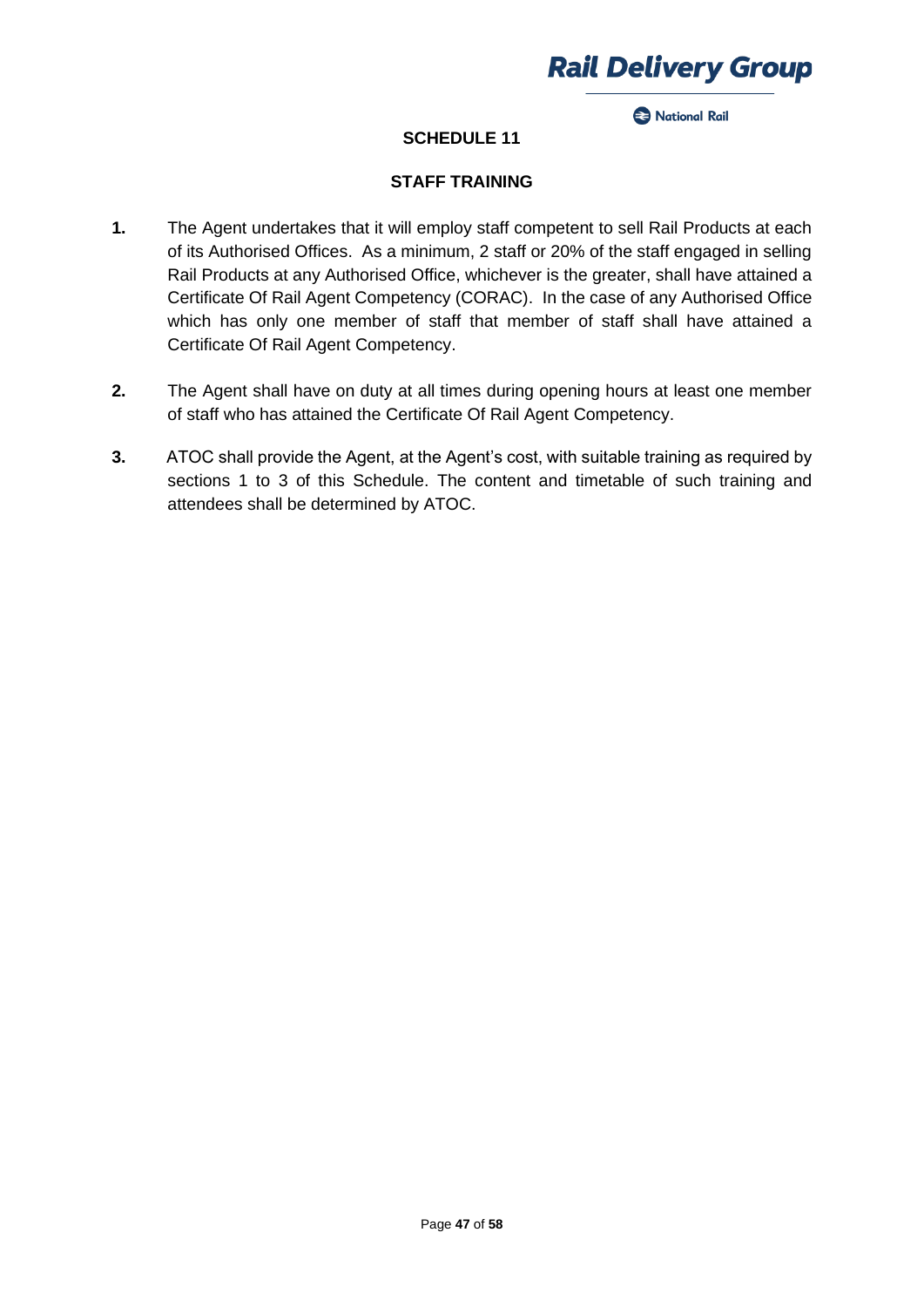

**Racional Rail** 

## **SCHEDULE 12**

## **SELF TICKETING LOCATION CONDITIONS**

The Agent shall at all times comply with the following additional conditions relating to any Self-Ticketing Location at which it has been authorised to issue Rail Products under this Agreement.

### **1. Issue of Rail Product Stock**

- **1.1.** Notwithstanding Clause 3.2(d) of this Agreement the Agent may issue Rail Product Stock to a Third Party at a Self-Ticketing Location for issue by the Third Party only to its employees, officers and agents pursuant to the purchase by that Third Party of Rail Products from the Agent for issue to such employees, officers or agents.
- **1.2.** All rights of ATOC and RSP and all obligations of the Agent under this Agreement in respect of Rail Product Stock shall apply to all Rail Product Stock issued by the Agent to the Third Party.
- **1.3.** The Agent shall ensure that RSP may for all purposes treat the premises and activities of the Third Party as if they were the premises and activities of the Agent so that RSP may perform the same functions in respect of the Third Party as it may in respect of the Agent.
- **1.4.** The Agent shall ensure that, prior to the issue of Rail Product Stock to a Self-Ticketing Location, the Rail Product Stock bears:
	- (i) the Agent's name and address; and
	- (ii) the Agent's Account Number (except where the Third Party issues Rail Products with the aid of a TIS).
- **1.5.** The Agent shall procure that the Third Party issues Rail Product Stock only in accordance with Section 2.1 of this Schedule, and for no other purposes, and shall ensure that the Third Party does not represent itself as an "ATOC Agent" or hold itself out as authorised to represent or otherwise act on behalf of any of the Operators or any other member of the Association of Train Operating Companies, ATOC or RSP.
- **1.6.** The Agent shall procure that the Third Party shall refer all claims for a Refund or compensation to the Agent, and that the Third Party does not make any Refunds in respect of Tickets or Reservations which have been lost or stolen.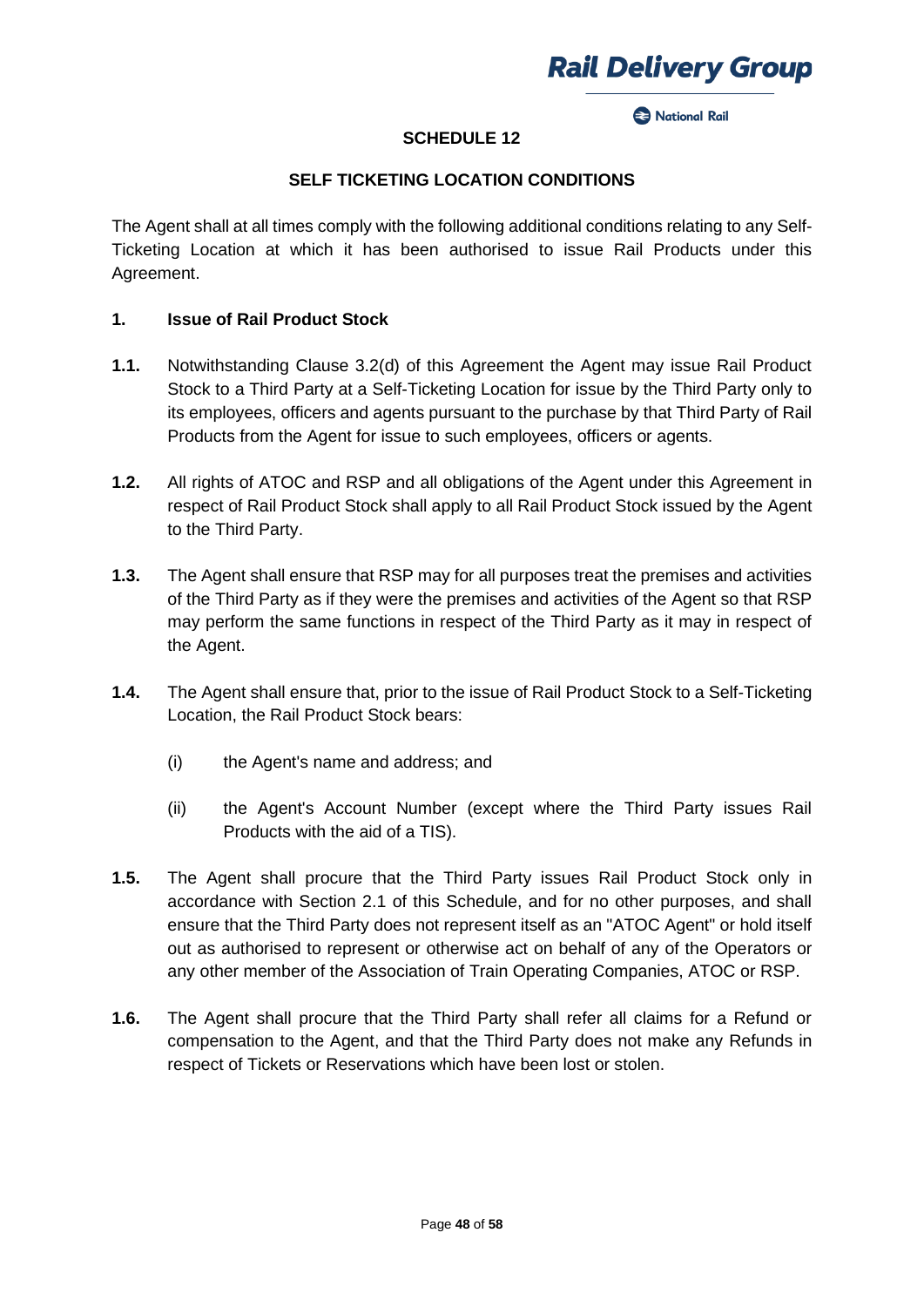#### **Racional Rail**

#### **2. Accounting**

- **2.1.** Schedule 3 stipulates whether or not a Third Party is required to issue Rail Products with the aid of an Approved TIS. Where the Third Party is required to issue Rail Products with the aid of an Approved TIS, the authority granted under this Schedule 12 shall be conditional upon compliance by the Third Party with that requirement.
- **2.2.** Where the Third Party issues Rail Products with the aid of an Approved TIS, the Agent shall procure that RSP receives the information regarding such issues recorded by such Approved TIS in the format and in accordance with the procedures and timescales notified to the Agent by RSP from time to time.

## **3. Liability and Indemnity**

- **3.1.** The Agent shall indemnify RSP and each of the Operators on an after tax basis for any loss or damage (including any VAT for which credit is not available under the VAT Act 1994) which is caused to RSP or any Operator as a result of a failure by the Agent or the Third Party, their employees, delegates or agents to comply with the requirements of this Schedule 12 or any Instructions or to take reasonable care of any Rail Product Stock or any Approved TIS that has been supplied to the Third Party or its agents whether by the Agent or any other persons.
- **3.2.** If the Agent issues Rail Product Stock to any third party otherwise than in accordance with this Agreement or as otherwise authorised by ATOC and RSP, then, immediately upon notice to that effect from ATOC or RSP:
	- 3.2.1. the Agent shall cease such issue;
	- 3.2.2. the Agent shall remove from that third party all Rail Product Stock within its possession or under its control; and
	- 3.2.3. the rate of commission to which the Agent is entitled under Clause 9.1 of this Agreement may be reduced by two percentage points by RSP at its absolute discretion or on the instructions of ATOC for a period of six consecutive Settlement Periods.

### **4. Termination**

- **4.1.** Notwithstanding any other provisions in this Agreement particularly those contained in Clause 15 the authority granted under this Schedule shall terminate with immediate effect upon ATOC or RSP giving written notice to the Agent :
	- 4.1.1. in respect of any Self-Ticketing Location, failure by the Third Party to comply with any of the requirements of this Agreement with respect to that Self-Ticketing Location.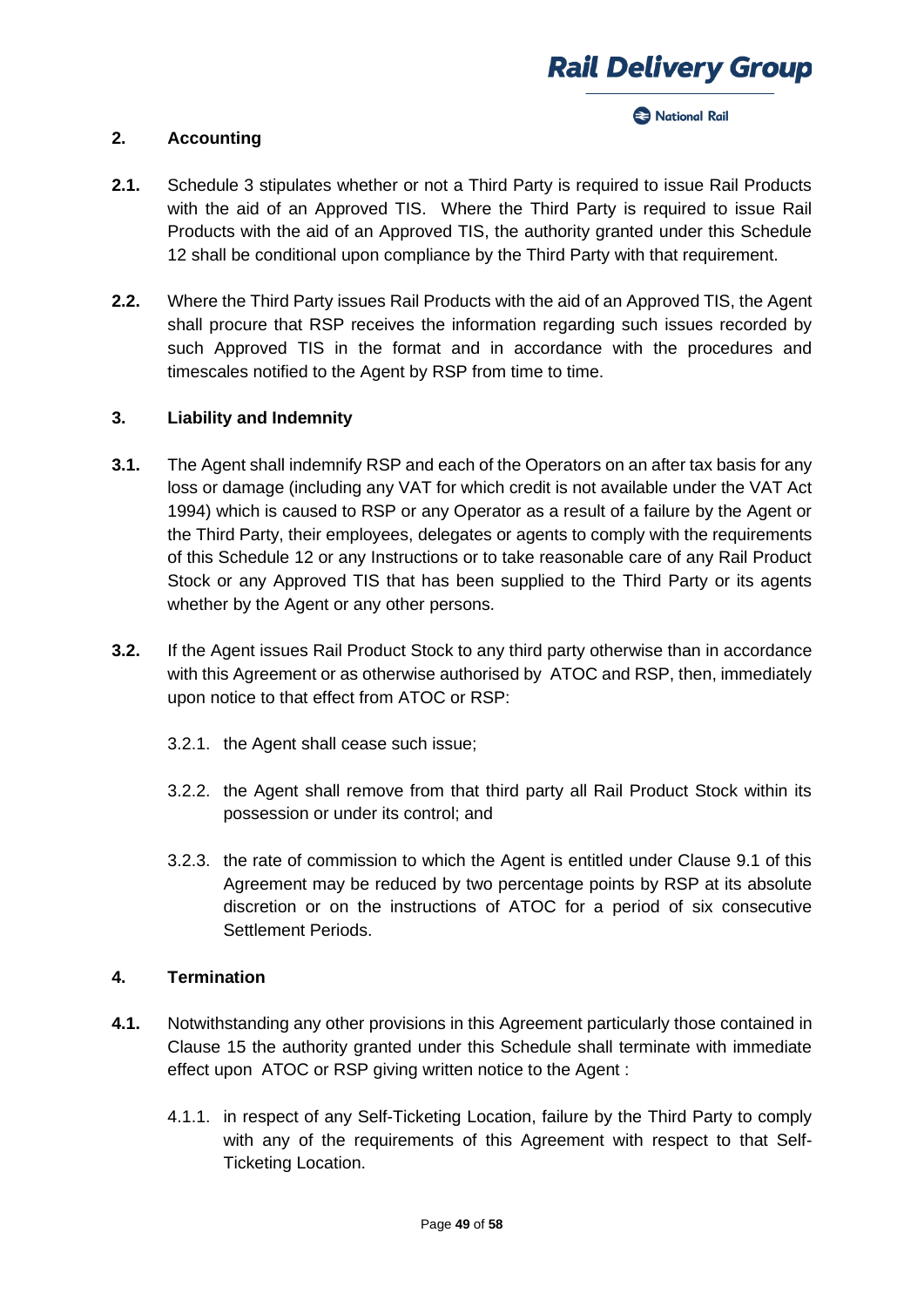

National Rail

4.1.2. breach by the Agent of any of the provisions of this Schedule.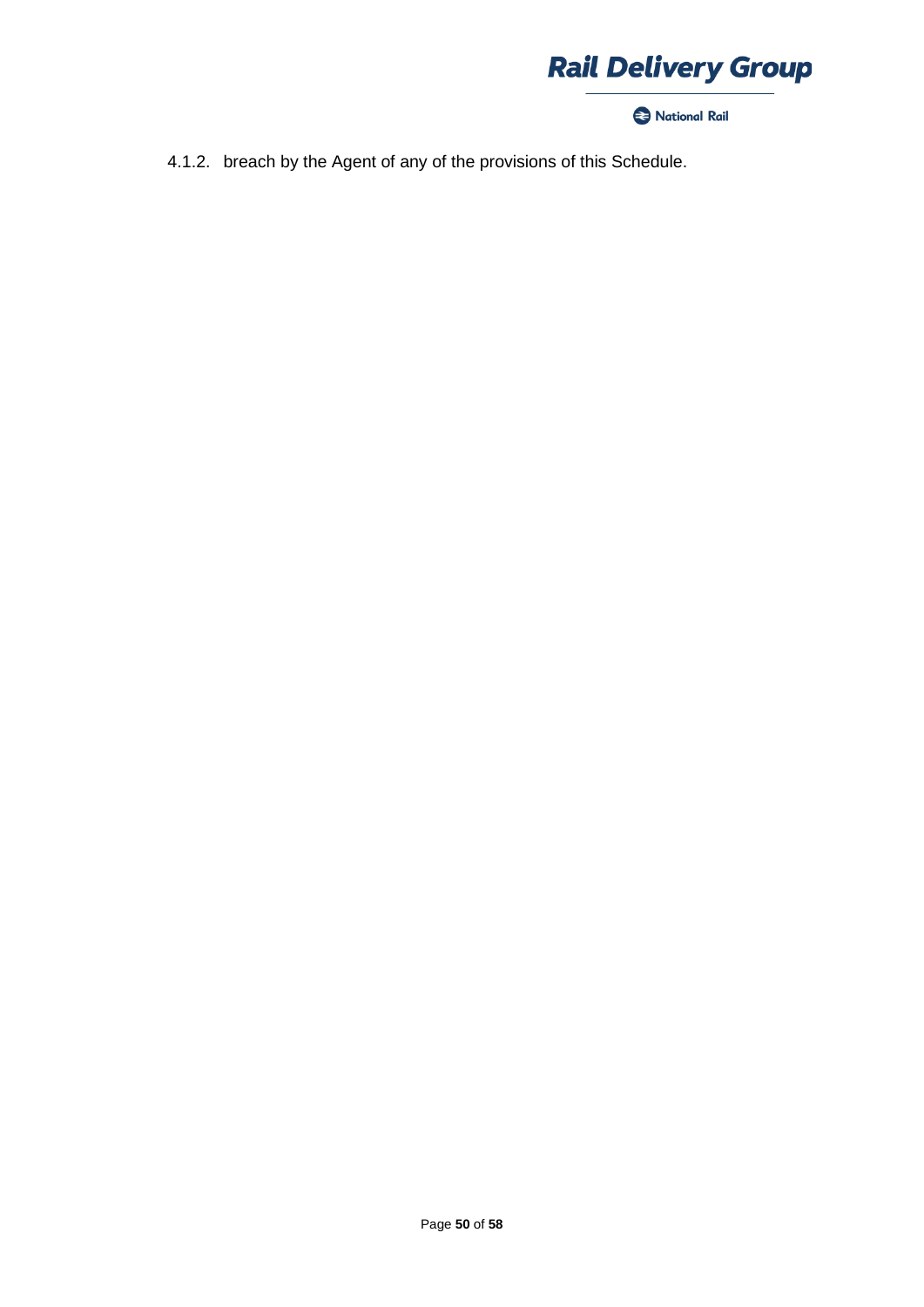|                                                                                                                                                                                                                                                                                                              | <b>Rational Rail</b>                                                                                                                   |  |  |  |  |
|--------------------------------------------------------------------------------------------------------------------------------------------------------------------------------------------------------------------------------------------------------------------------------------------------------------|----------------------------------------------------------------------------------------------------------------------------------------|--|--|--|--|
| <b>RAIL SETTLEMENT</b><br><b>PLAN LIMITED</b><br>Instruction to your<br><b>Bank or Building Society</b><br>to pay Direct Debits                                                                                                                                                                              | Originator's Identification Number                                                                                                     |  |  |  |  |
|                                                                                                                                                                                                                                                                                                              | 3<br>8<br>9<br>9<br>1<br>3                                                                                                             |  |  |  |  |
| Please fill in the whole form and send the original to: Lee Grainger, Rail Delivery Group, 2 <sup>ND</sup> Floor, 200<br>Aldersgate Street, London EC1A 4HD                                                                                                                                                  |                                                                                                                                        |  |  |  |  |
| Name and full postal address of your Bank or Building Society branch.                                                                                                                                                                                                                                        |                                                                                                                                        |  |  |  |  |
| To: The Manager                                                                                                                                                                                                                                                                                              |                                                                                                                                        |  |  |  |  |
| Address                                                                                                                                                                                                                                                                                                      |                                                                                                                                        |  |  |  |  |
| 2. Name(s) of account holder(s).<br>Name(s) of account holder(s).                                                                                                                                                                                                                                            | Rail Settlement Plan Limited account number.<br>5.                                                                                     |  |  |  |  |
| 3. Branch sort code.<br>(from the top right hand corner of your cheque)                                                                                                                                                                                                                                      | Instruction to your Bank or Building Society.<br>6.<br>Please pay Rail Settlement Plan Limited.                                        |  |  |  |  |
|                                                                                                                                                                                                                                                                                                              | Direct Debits from the account detailed on<br>this Instruction are subject to the safeguards<br>assured by The Direct Debit Guarantee. |  |  |  |  |
| Bank or Building Society account number.                                                                                                                                                                                                                                                                     | Signature(s)                                                                                                                           |  |  |  |  |
| Banks and Building Societies may not accept Direct Debit Instructions for some types of account                                                                                                                                                                                                              |                                                                                                                                        |  |  |  |  |
| <b>The Direct Debit Guarantee</b><br>This Guarantee is offered by all Banks and Building Societies that take part in the Direct Debit Scheme. The efficiency and security of the Scheme<br>is monitored and protected by your own Bank or Building Society.                                                  |                                                                                                                                        |  |  |  |  |
| If the amounts to be paid or the payment dates change, you will be told of this in advance by at least three days as agreed.<br>If an error is made by Rail Settlement Plan Limited or your Bank or Building Society, you are guaranteed a full and immediate refund from your<br>branch of the amount paid. |                                                                                                                                        |  |  |  |  |
| You can cancel a Direct Debit at any time by writing to your Bank or Building Society. Please also send a copy of your letter to us.                                                                                                                                                                         |                                                                                                                                        |  |  |  |  |
| This Guarantee should be detached and retained by the payer                                                                                                                                                                                                                                                  |                                                                                                                                        |  |  |  |  |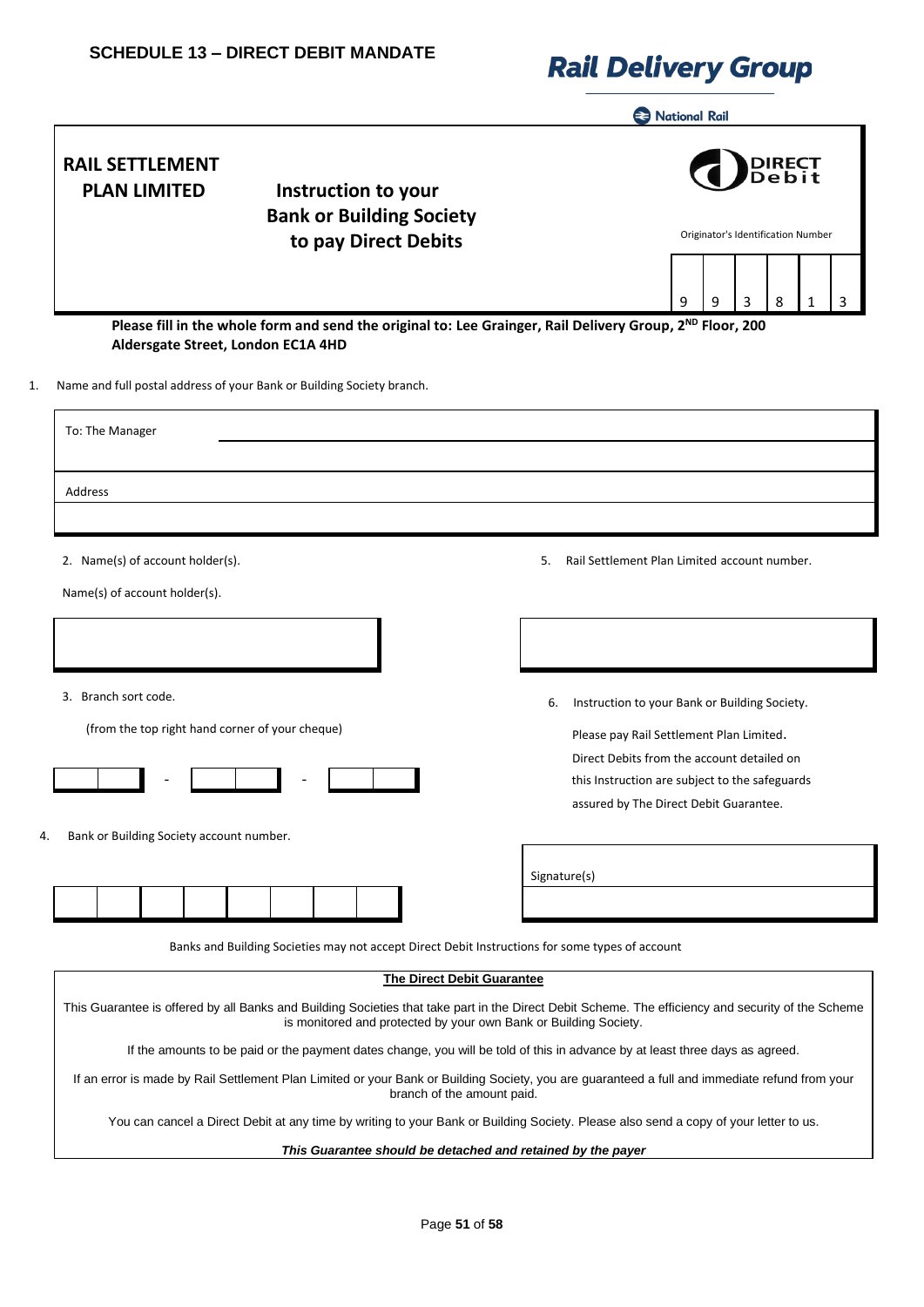

**2** National Rail

## **SCHEDULE 14**

#### **AGENT'S FORM OF GUARANTEE**

[On the Letterhead of the Issuing Bank]

To: Rail Settlement Plan Limited Rail Licensing 2<sup>nd</sup> Floor, 200 Aldersgate Street London EC1A 4HD

#### [Date]

#### WHEREAS:

- A. Rail Settlement Plan Limited ("**RSP**"), Registered No. 3069042, whose registered address is at 2<sup>nd</sup> Floor, 200 Aldersgate Street, London EC1A 4HD has entered into a National Rail Travel Agents Licence (the "**Agreement**") with [Licence Holder] ("Name"), Registered No: [Number], whose registered office is at [Address].
- B. The Agreement requires the provision of a bond (the "**Bond**") in the amount of  $E[V$ alue] to guarantee payment by [Name] of amounts due to RSP pursuant to the Agreement.

Accordingly, [Name of the Issuing Bank] (the "**Issuing Bank**") hereby undertakes to pay RSP, within 3 business days of the receipt of an RSP issued demand in writing over original hand-written signatures (the "**Demand**"), any amount or amounts claimed by RSP in the relevant Demand as being due to RSP under the Agreement, provided always that:

- 1. the Demand is received by the Issuing Bank and purportedly contains an authorised signature;
- 2. the Issuing Bank's total aggregate liability hereunder shall not exceed  $\mathbf{E}$ [Value];
- 3. the Issuing Bank's total liability hereunder shall expire on the earlier of:
	- (i) 5pm (London time) on [Expiry Date] (the "**Expiry Date**"); or
	- (ii) the date on which this Bond is delivered to the Issuing Bank at:

[Address of the Issuing Bank];

together with confirmation from RSP that the Issuing Bank is irrevocably released from any further liability under this Bond, save in respect of any claim made and received by the Issuing Bank before such date;

- 4. a Demand must be received by the Issuing Bank by 5 pm (London time) on the Expiry Date;
- 5. the rights of RSP under this Bond may not be assigned to any other party;
- 6. this Bond shall not in any way be discharged, diminished or affected by:
	- (i) the granting of time or indulgence to [Name];
	- (ii) any re-organisation, insolvency, liquidations, winding-up, receivership or other incapacity of [Name];
	- (iii) any variation of the terms of the Agreement; and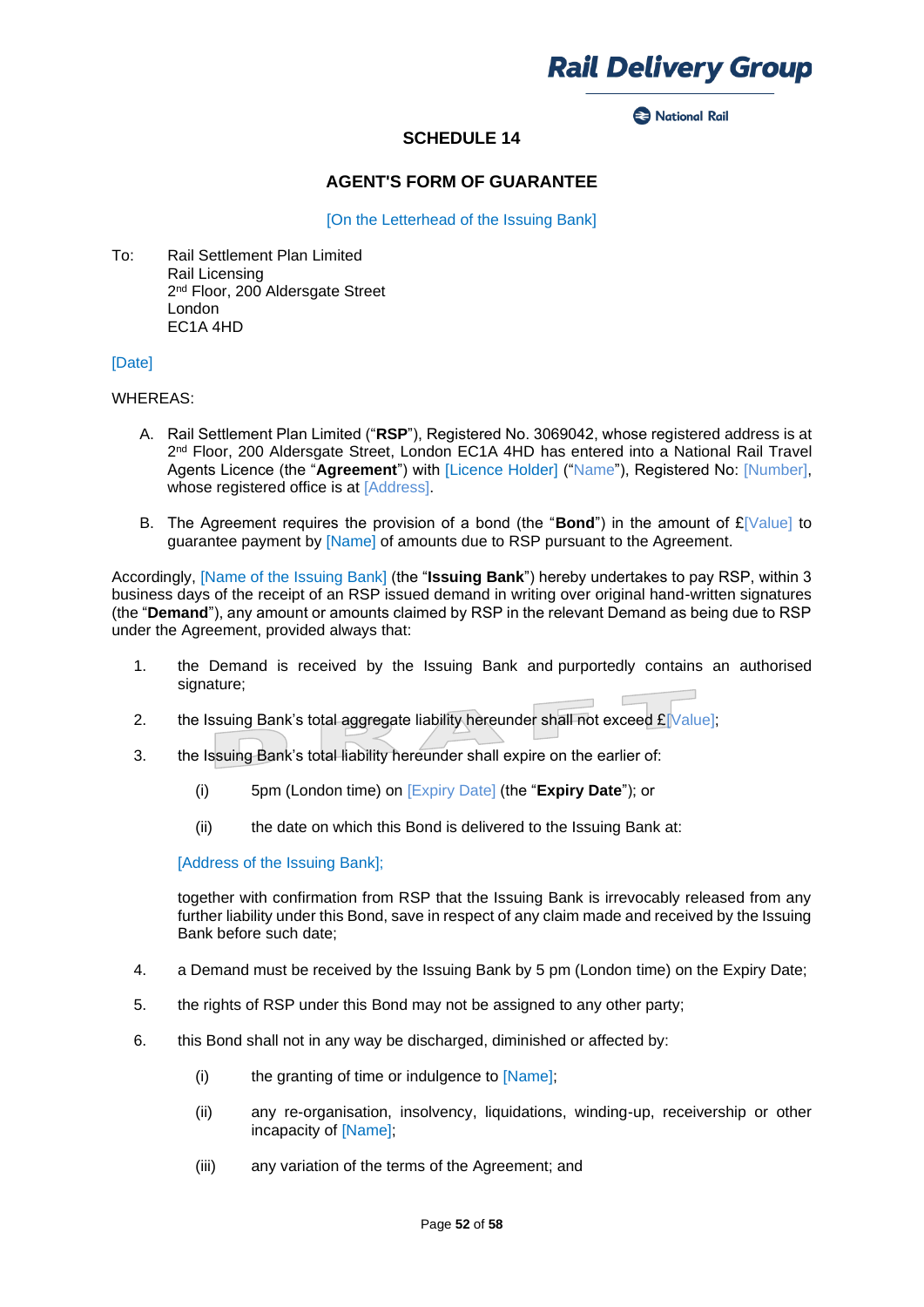#### **Rational Rail**

- (iv) any defences to [Name] arising from an alleged breach by RSP or its members of the terms of the Agreement;
- 7. RSP shall not be obliged to take legal proceedings or other steps against [Name], other than those specified herein, before enforcing this Bond;
- 8. this Bond shall be automatically cancelled and all obligations and liabilities terminated and discharged at 5 pm (London time) upon the Expiry Date with no further liability on the part of the Issuing Bank except for any valid Demand presented under this Bond that remains unpaid. From the Expiry Date, this Bond shall be void whether it is returned to the Issuing Bank or not;
- 9. the Issuing Bank's liability under this Bond shall commence on the Effective Date;
- 10. for the purpose of this Bond, the "**Effective Date**" means the date on which this Bond is issued by the Issuing Bank;
- 11. This Bond shall be governed and construed in accordance with English law and the English courts shall have exclusive jurisdiction to settle any disputes hereunder.

Yours faithfully,

[Name of the Issuing Bank] as Issuing Bank

\_\_\_\_\_\_\_\_\_\_\_\_\_\_\_\_\_\_

Agreed and acknowledged:

\_\_\_\_\_\_\_\_\_\_\_\_\_\_\_\_\_\_\_\_\_\_\_ For and on behalf of Rail Settlement Plan Limited

Date:

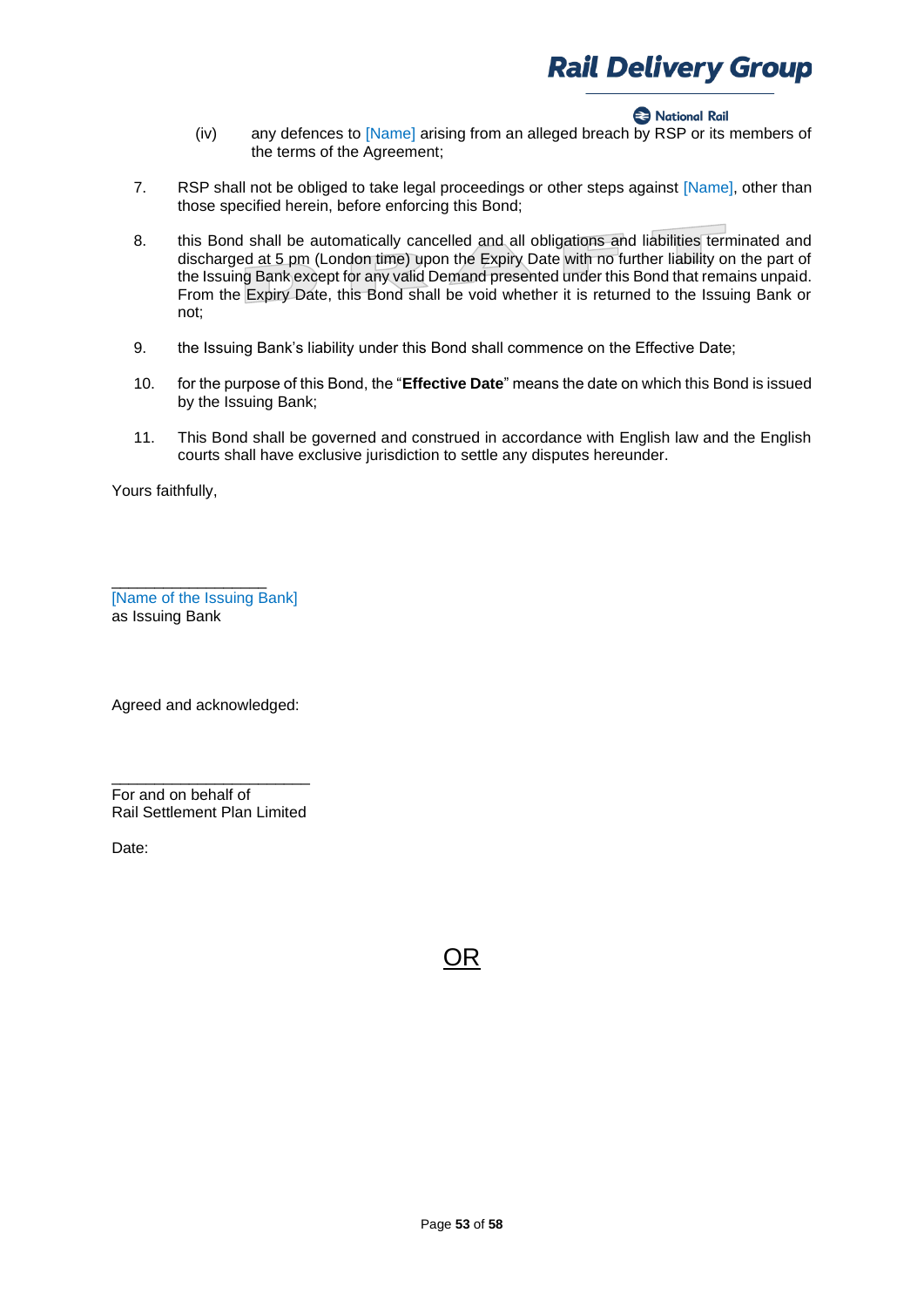

**Rack National Rail** 

Rail Settlement Plan Limited Rail Licensing 2<sup>nd</sup> Floor, 200 Aldersgate Street London EC1A 4HD

[Date]

We understand that you have received an application from [*Name of Prospective Agent*] (the "Agent") for a licence (National Rail Travel Agents Licence) that, if granted, will:

- 1. allow the Agent to sell rail tickets; and
- 2. require the Agent to pay you the receipts from the sale of these tickets, less any commission due to the Agent.

The award of such a Licence will be conditional on the Agent arranging the provision of a bond or guarantee in your favour.

Accordingly, we agree to pay you, Rail Settlement Plan Ltd., a sum, not exceeding [*value of the bond / guarantee*], within five business days of receipt of your written demand in respect of any amounts claimed by you from the Agent under the terms of the Licence. However;

- 1. our liability in aggregate will not exceed [*value of the bond / guarantee*] and will expire if you notify us, in writing, to this effect enclosing any bond that we have provided; and
- 2. We reserve the write to terminate our liability at any time by giving you not less than three months notice in writing.

This notice of the provision of a bond / guarantee is personal to you and is not assignable without our prior consent (which will not be unreasonably withheld).

Yours Faithfully

[Authorised Signatory for *the Bank or Financial Institution Providing the Bond or Guarantee*]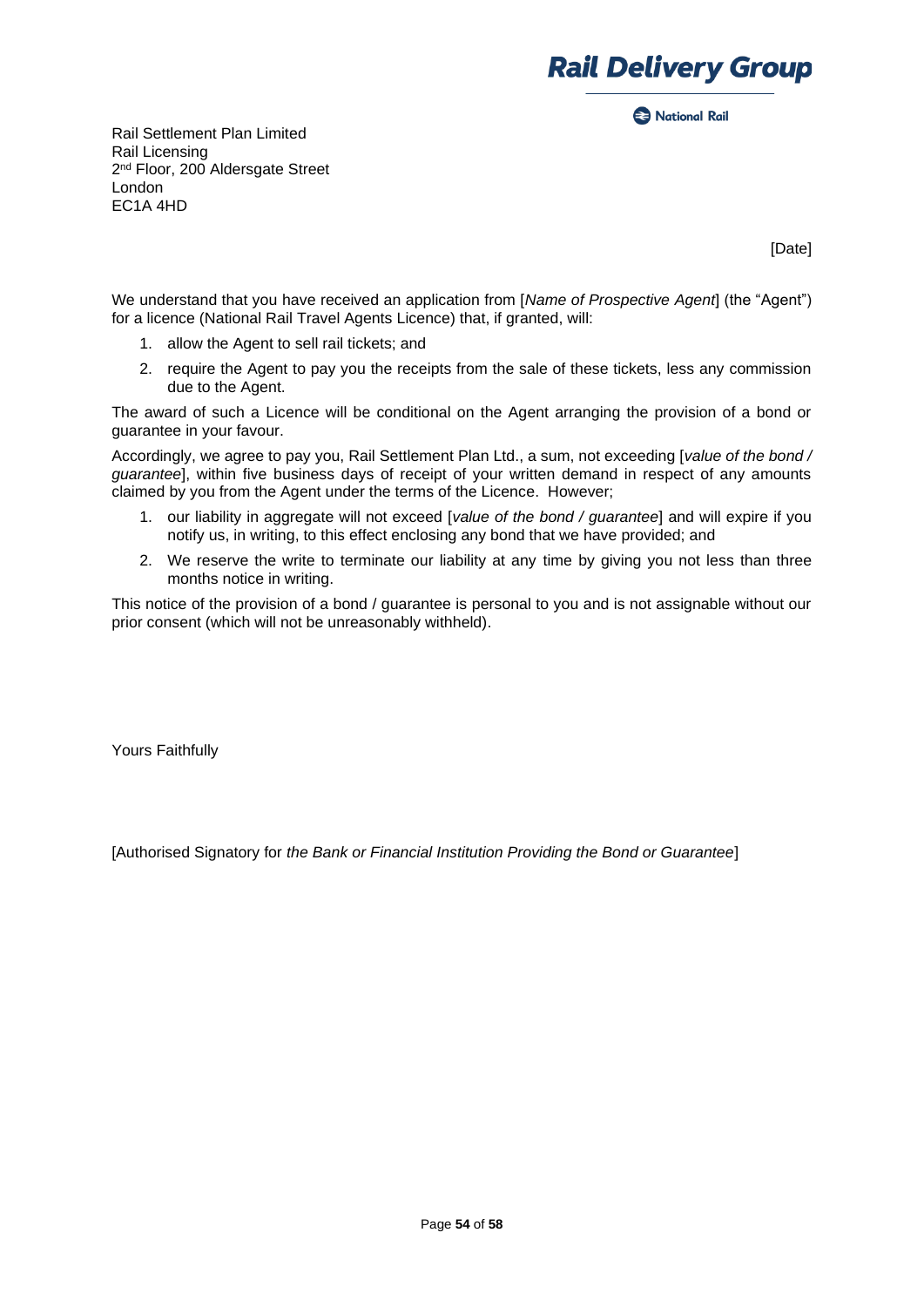

**Racional Rail** 

### **SCHEDULE 15**

#### **MANAGEMENT INFORMATION**

The Agent shall provide ATOC on behalf of the Operators with the following data as supplied to the agent by its TIS provider (subject to the provisions of the Data Protection Act 1998):

#### **1. General Provisions**

- 1.1 ATOC shall be entitled to release the information set out below to the Operators.
- 1.2 All corporate customer data referred to in this Schedule 15 shall remain the property of the Agent.
- 1.3 The Agent will grant a non-exclusive licence for the Term to the Operators to use of the corporate customer data provided that such customer data is used for the purposes of the Operators marketing, such marketing not to be in conjunction with any other Operator or other ATOC-associated body in relation to the establishment of a rail industry wide website; such marketing shall only relate to and promote the travel agent, Travel Management Company or branded website through which the original sale was made and to the extent the Operator is marketing a promotion, then the retailing of the products shall be through the branded site or channel through which the original sale was made.
- 1.4 The provision of the data to Operators as set out in this Schedule 15 shall:
	- (a) Not be subject to warranties or indemnities from Operators in favour of the Agent; and
	- (b) be provided to Operators free of charge.

## **2 Corporate Customer Data**

The Agent shall provide ATOC, through its TIS supplier, with a four-weekly data feed of corporate sales made through its channel. This data shall be sent as close to the end of each Settlement Period as practical and will include the following:

Rail Period Fare setting TOC Retailer Code Corporate Reference Origin station name Destination station name Ticket class name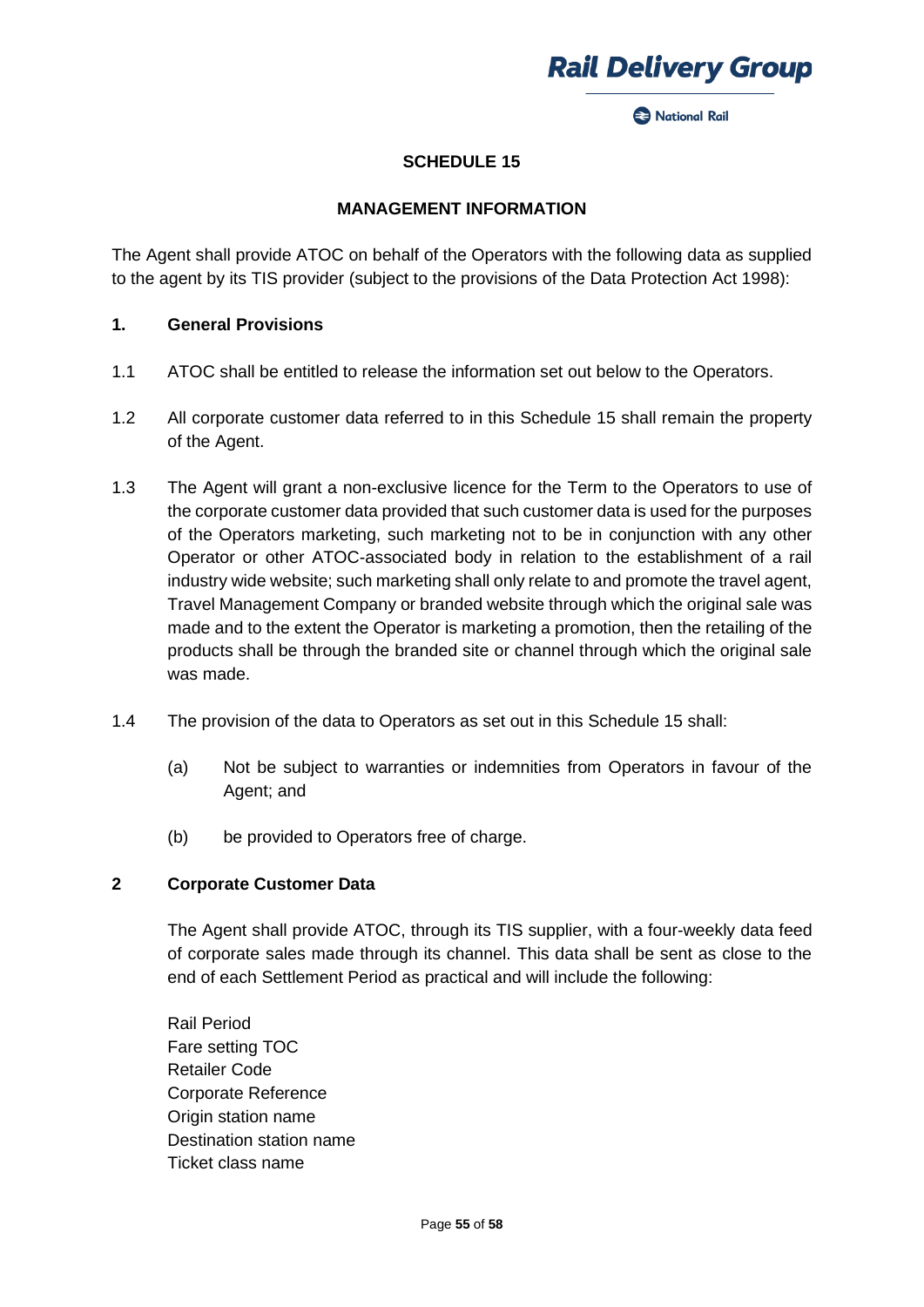**2** National Rail

Ticket type name Promotion code Route code Company name Number of travellers Number of bookings Number of journeys Total rail revenue cost Channel code Single/return journey

A further data feed is required, from the TIS supplier, for refunds for the same channels at the same time as the sales data.

### **3. Set-Up Procedure**

The Agent shall, through their TIS supplier, commence provision of any data required to be provided in accordance with this schedule from the start of each accounting period in accordance with the specification described, or amended from time to time, in section 4 of this schedule. Arrangements set out in this schedule shall be subject to any other agreement between the Agent and the relevant Operator and shall be subject to appropriate arrangements with the Operators to protect the Agent against accidental loss or destruction of, or damage to, personal data by the Operators.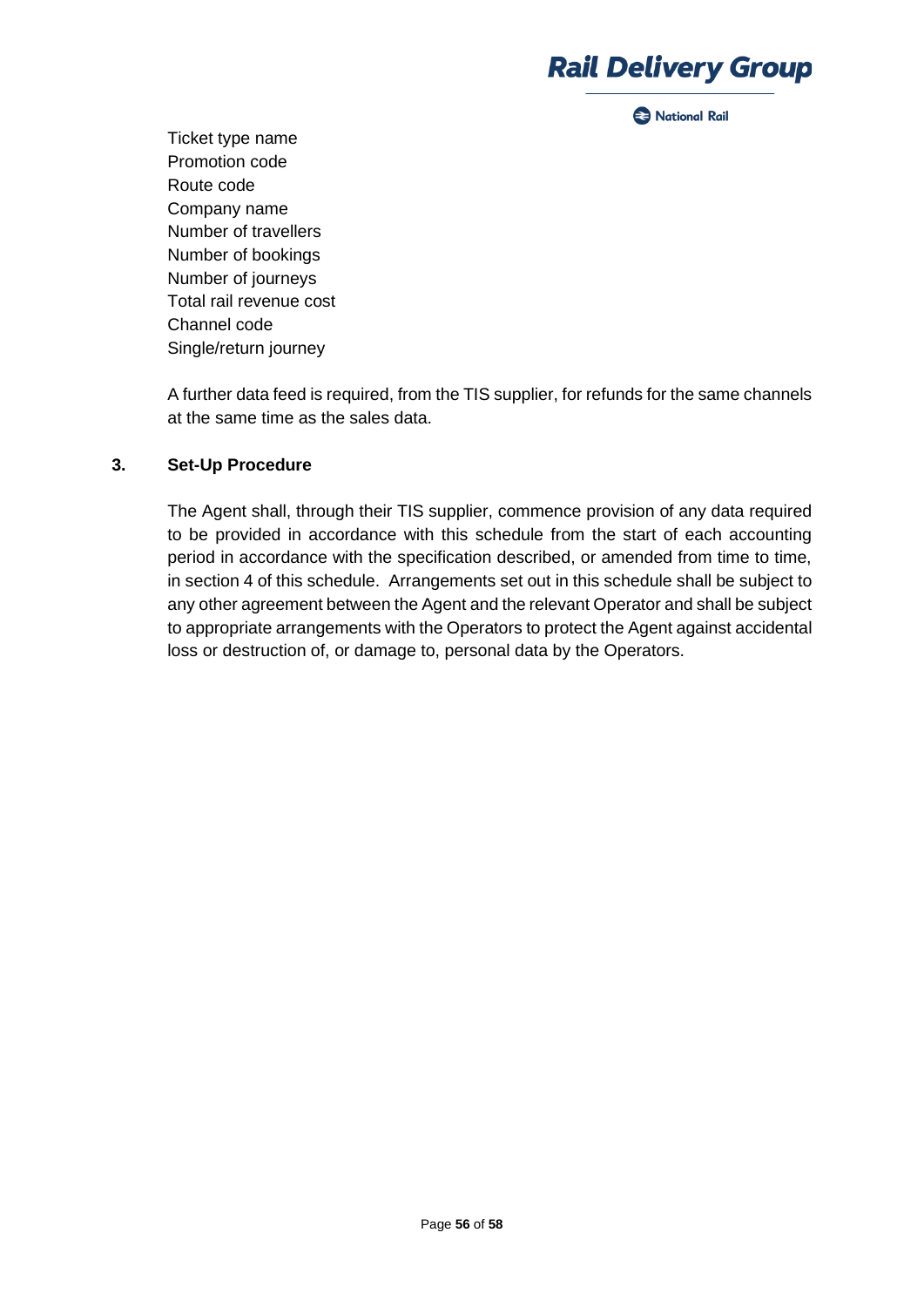National Rail

## 4. **Data file Specification**

| <b>Data Element</b><br>Field name needs to reflect | <b>Max</b><br><b>Size</b> | <b>Representation</b><br><b>Outline of field data content</b>                                                                                 |                            |
|----------------------------------------------------|---------------------------|-----------------------------------------------------------------------------------------------------------------------------------------------|----------------------------|
| the purpose of data<br><b>Period of Settlement</b> | 7C                        | 2011/01                                                                                                                                       |                            |
| <b>Channel Distribution Business</b>               | 10C                       | Descriptor to identify the system.<br>To be<br>agreed with ATOC Commercial                                                                    |                            |
| Fare Setting TOC                                   | 3C                        | The TOC that sets the fare between the<br>Origin NLC Code and the Destination NLC<br>Code (below) e.g. FGW                                    |                            |
| <b>Retailer Code</b>                               | 30C                       | The code to identify the retailer group<br>e.g. ABCRAIL or X72910                                                                             |                            |
| Corporate Reference or<br><b>Account ID</b>        | 20 <sub>C</sub>           | The unique account reference/ID linked to<br>the corporate client<br>e.g. FC-XZ09MN                                                           |                            |
| <b>Travel Agent Account</b>                        | 20 <sub>C</sub>           | The purchase order or budget code under<br>which a sale is delivered by the agent to the<br>buyer, retailer branch or location<br>e.g. 418331 |                            |
| Origin NLC Code                                    | 4C                        | e.g. 0785                                                                                                                                     |                            |
| <b>Origin Station Name</b>                         | 17C                       | e.g. LONDON EUSTON                                                                                                                            |                            |
| <b>Destination NLC Code</b>                        | 4C                        | e.g. 5712                                                                                                                                     |                            |
| <b>Destination Station Name</b>                    | 17C                       | e.g. GLASGOW CENTRAL                                                                                                                          |                            |
| <b>Ticket Class Name</b>                           | 14C                       | <b>First Class or Standard Class</b>                                                                                                          |                            |
| <b>Product Description</b>                         | 25C                       | e.g. ADVANCE STANDARD B                                                                                                                       |                            |
| <b>Promotion Code</b>                              | 10C                       | e.g. VTROUTE20                                                                                                                                |                            |
| <b>Route Code</b>                                  | 5N                        | e.g. 474                                                                                                                                      |                            |
| Passenger Status 1                                 | 10 <sub>C</sub>           | e.g. YNG                                                                                                                                      | Up to three discounts      |
| Passenger Status 2                                 | 10C                       | e.g. CORPC                                                                                                                                    | awarded against the        |
| Passenger Status 3                                 | 10C                       | e.g. SRN                                                                                                                                      | <b>Product Description</b> |
| Number of Passengers                               | 2N                        | e.g. 4                                                                                                                                        |                            |
| Number of Bookings                                 | 3N                        | e.g. 2                                                                                                                                        |                            |
| Number of Journeys                                 | 4N                        | e.g. 4 (Single = 1, Return = 2 per passenger)                                                                                                 |                            |
| <b>Total Rail Revenue Cost</b>                     | 10 <sub>C</sub>           | e.g. 250.50                                                                                                                                   |                            |
| <b>Channel Code</b>                                | 12C                       | Call centre or Internet                                                                                                                       |                            |
| Single or Return Journey                           | 1A                        | R – Return or S - Single                                                                                                                      |                            |